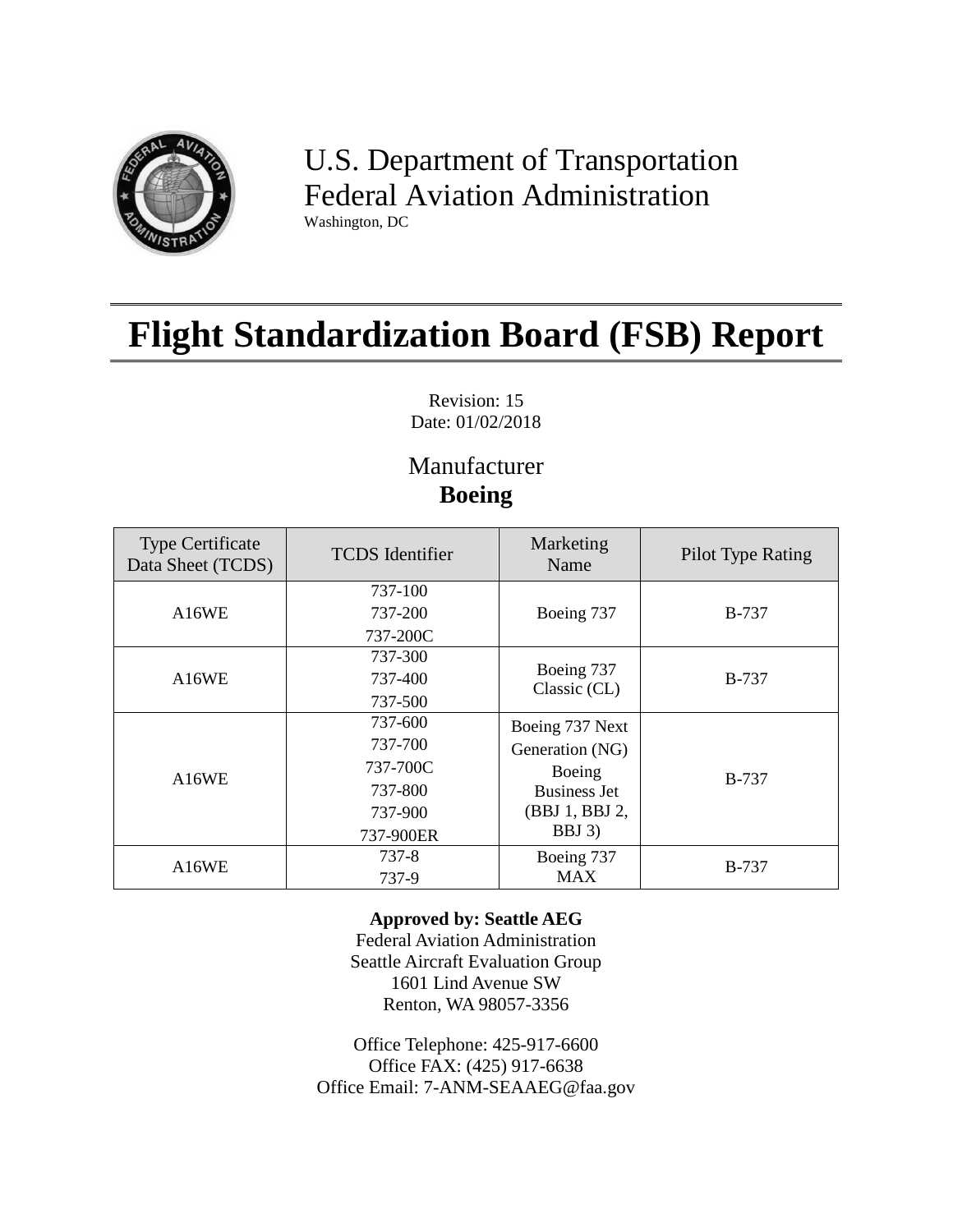|    | <b>SECTION</b>                                              | <b>PAGE</b> |
|----|-------------------------------------------------------------|-------------|
| 1. |                                                             |             |
| 2. |                                                             |             |
| 3. |                                                             |             |
| 4. |                                                             |             |
| 5. |                                                             |             |
| 6. |                                                             |             |
| 7. |                                                             |             |
| 8. |                                                             |             |
| 9. |                                                             |             |
|    |                                                             |             |
|    |                                                             |             |
|    |                                                             |             |
|    |                                                             |             |
|    |                                                             |             |
|    | APPENDIX 2. MASTER DIFFERENCES REQUIREMENTS (MDR) TABLE  16 |             |
|    |                                                             |             |
|    |                                                             |             |
|    |                                                             |             |
|    |                                                             |             |

#### **TABLE OF CONTENTS**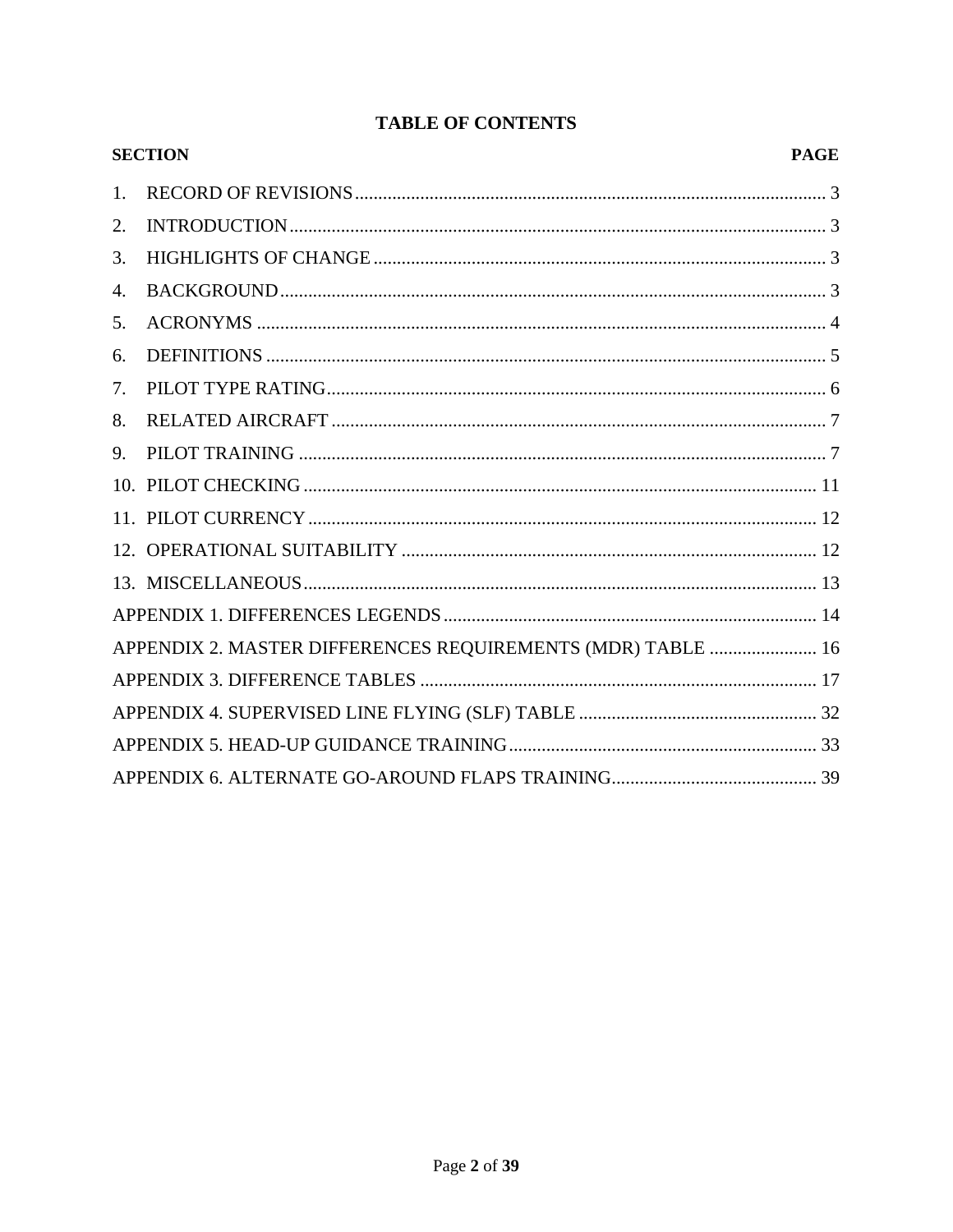#### <span id="page-2-0"></span>**1. RECORD OF REVISIONS**

| Revision | Sections(s)              | Page(s) Affected       | Date       |  |
|----------|--------------------------|------------------------|------------|--|
| Number   |                          |                        |            |  |
| 14       | ALL                      | ALL                    | 07/05/2017 |  |
| 15       | Table of Contents, 3, 4, | Cover, 2, 3, 6-13, 16, | 01/02/2018 |  |
|          | 8-13, Appendix 2         | 26-33, 35, 36, 38      |            |  |
|          | though 6                 |                        |            |  |

### <span id="page-2-1"></span>**2. INTRODUCTION**

Aircraft Evaluation Groups (AEGs) are responsible for working with aircraft manufacturers and modifiers during the development and FAA certification of new and modified aircraft to determine: 1) the pilot type rating; 2) flightcrew member training, checking, and currency requirements; and 3) operational suitability.

This report lists those determinations for use by: 1) FAA employees who approve training programs; 2) FAA employees and designees who certify airmen; and 3) aircraft operators and training providers to assist them in developing their flightcrew member training, checking, and currency.

# <span id="page-2-2"></span>**3. HIGHLIGHTS OF CHANGE**

The purpose of this revision is to add the B-737-9.

# <span id="page-2-3"></span>**4. BACKGROUND**

The Seattle AEG formed a Flight Standardization Board (FSB) that evaluated the B-737-8 aircraft as defined in FAA Type Certificate Data Sheet (TCDS) # A16WE. The evaluation was conducted during August 2016 using the methods described in the current edition of FAA Advisory Circular (AC) 120-53, Guidance for Conducting and Use of Flight Standardization Board Evaluations.

In March through June 2017, the FSB conducted flight evaluations of the B-737-8 Initial Type Rating Training Course and B-737-8 to B-737-800 aircraft differences training. The initial B-737-8 type rating course and the B-737-8 to B-737-800 differences training were found to be operationally suitable.

In September 2017, the FSB conducted a flight evaluation of the B-737-9 aircraft. The aircraft was evaluated for B-737-8 aircraft equivalence. The B-737-9, as well as the associated Airplane Flight Manual (AFM) change, were found to be operationally suitable.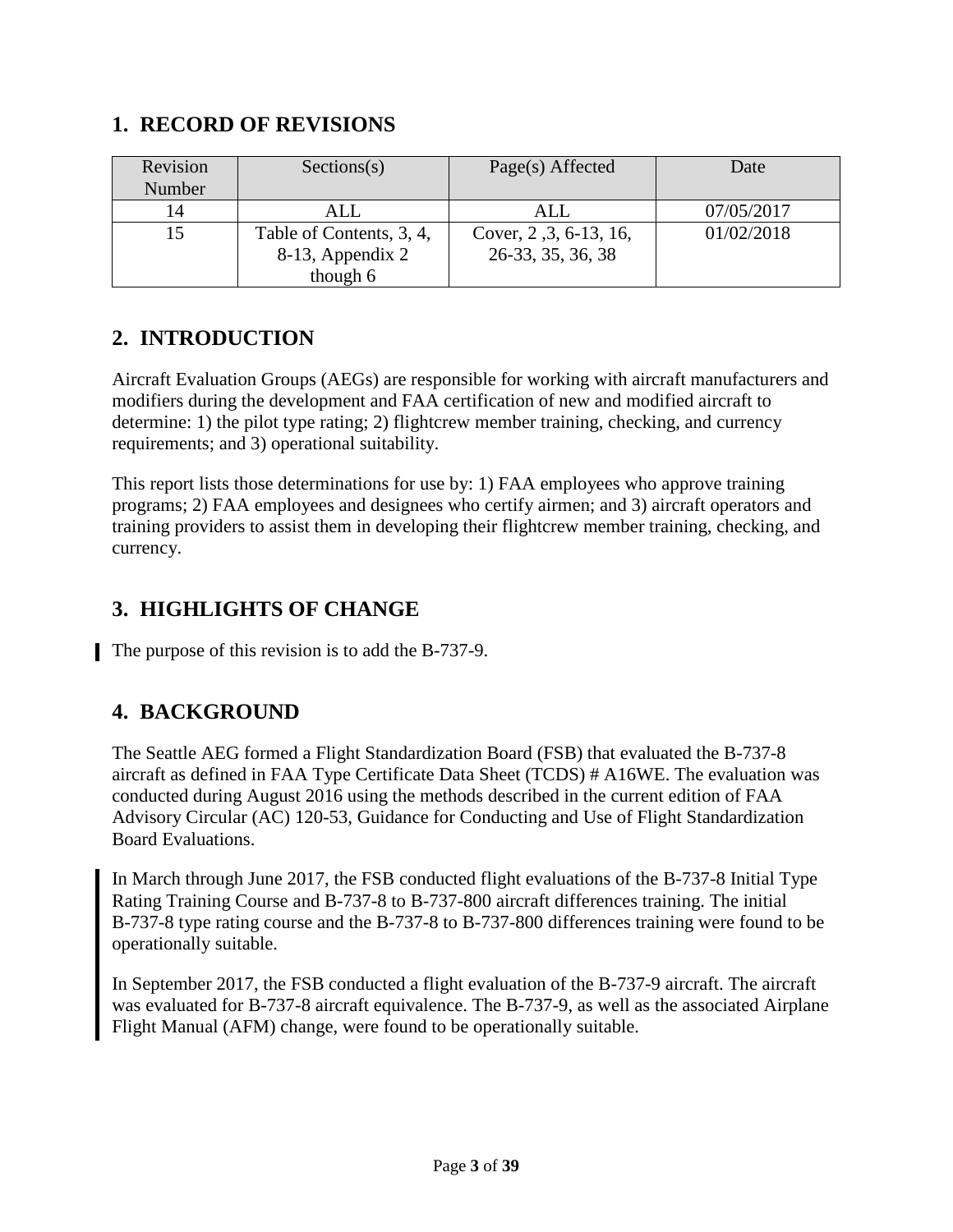# <span id="page-3-0"></span>**5. ACRONYMS**

| AC            | <b>Advisory Circular</b>                               |
|---------------|--------------------------------------------------------|
| <b>ACARS</b>  | Aircraft Communication Addressing and Reporting System |
| AD            | <b>Airworthiness Directive</b>                         |
| ADV           | Advanced                                               |
| $\rm{AEG}$    | <b>Aircraft Evaluation Group</b>                       |
| AFCS          | <b>Automatic Flight Control System</b>                 |
| AFM           | <b>Airplane Flight Manual</b>                          |
| AEW&C         | Airborne Early Warning and Control                     |
| AP            | Autopilot                                              |
| APU           | <b>Auxiliary Power Unit</b>                            |
| AT            | <b>Auto Throttles</b>                                  |
| <b>ATC</b>    | Air Traffic Control                                    |
|               | CATI/II/III Category I/II/III ILS Instrument Approach  |
| <b>CBT</b>    | <b>Computer-Based Training</b>                         |
| <b>CDS</b>    | <b>Common Display System</b>                           |
| CDU           | <b>Control Display Unit</b>                            |
| <b>CHDO</b>   | <b>Certificate Holding District Office</b>             |
| <b>CMO</b>    | <b>Certificate Management Office</b>                   |
| DR            | <b>Difference Requirements</b>                         |
| DU            | Display Unit                                           |
| <b>EADI</b>   | Electronic Attitude Director Indicator                 |
| <b>EHSI</b>   | <b>Electronic Horizontal Situation Indicator</b>       |
| <b>EDFCS</b>  | <b>Enhanced Digital Flight Control System</b>          |
| <b>EGPWS</b>  | <b>Enhanced Ground Proximity Warning System</b>        |
| ER            | <b>Extended Range</b>                                  |
| <b>ETOPS</b>  | <b>Extended Range Operations</b>                       |
| <b>FAA</b>    | <b>Federal Aviation Administration</b>                 |
| <b>FAS</b>    | <b>Final Approach Segment</b>                          |
| FD            | <b>Flight Director</b>                                 |
| <b>FFS</b>    | <b>Full Flight Simulator</b>                           |
| <b>FMCS</b>   | <b>Flight Management Computer System</b>               |
| <b>FMS</b>    | <b>Flight Management System</b>                        |
| <b>FSB</b>    | <b>Flight Standardization Board</b>                    |
| <b>FSTD</b>   | <b>Flight Simulation Training Device</b>               |
| <b>GBAS</b>   | <b>Ground-Based Augmentation System</b>                |
| <b>GLS</b>    | Global Positioning System Landing System               |
| <b>GNSSLS</b> | Global Navigation Satellite Systems Landing System     |
| <b>HUD</b>    | Head-Up Guidance Display                               |
| IAW           | In Accordance With                                     |
| <b>ICAO</b>   | <b>International Civil Aviation Organization</b>       |
| <b>IGW</b>    | <b>Increased Gross Weight</b>                          |
| <b>ILS</b>    | <b>Instrument Landing System</b>                       |
| <b>IRS</b>    | <b>Inertial Reference System</b>                       |
| LAAS          | <b>Local Area Augmentation System</b>                  |
|               |                                                        |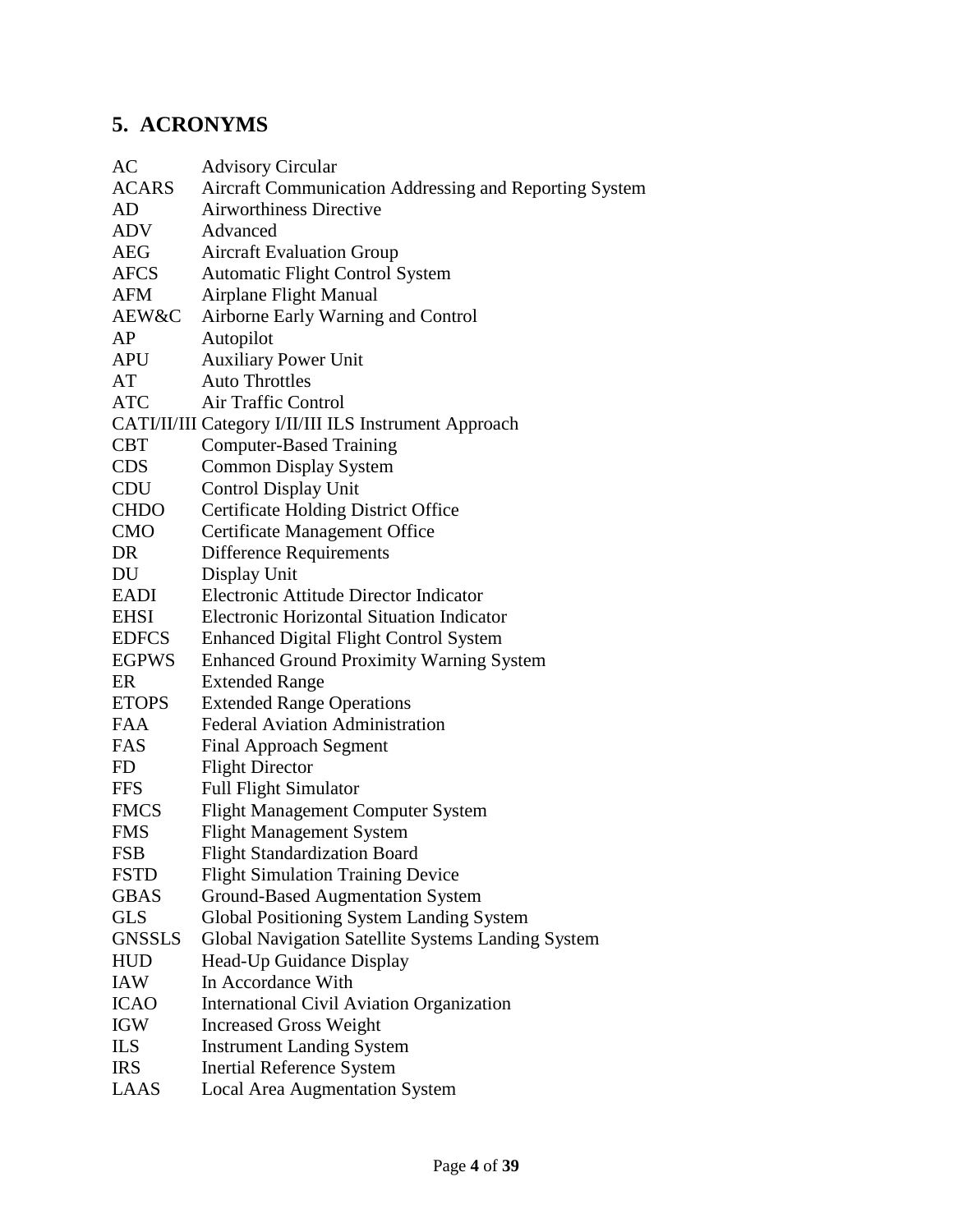| <b>LOFT</b>   | Line-Oriented Flight Training                          |
|---------------|--------------------------------------------------------|
| LOS           | Line-Operational Simulation                            |
| <b>MDS</b>    | <b>MAX Display System</b>                              |
| <b>MCP</b>    | Mode Control Panel                                     |
| <b>MMEL</b>   | Master Minimum Equipment List                          |
| <b>MDR</b>    | <b>Master Differences Requirements</b>                 |
| <b>NAV</b>    | Navigation                                             |
| ND            | Navigation Display                                     |
| <b>NDB</b>    | Non-Directional Beacon                                 |
| <b>NSP</b>    | <b>National Simulator Program</b>                      |
| <b>OE</b>     | <b>Operating Experience</b>                            |
| <b>OEM</b>    | Original Equipment Manufacturer                        |
| PC            | Proficiency Check                                      |
| <b>PDCS</b>   | Performance Data Computer System                       |
| PF            | Pilot Flying                                           |
| <b>PFD</b>    | Primary Flight Display                                 |
| <b>PIC</b>    | Pilot in Command                                       |
| <b>PM</b>     | <b>Pilot Monitoring</b>                                |
| <b>PMS</b>    | Performance Management Systems                         |
| POI           | <b>Principal Operations Inspector</b>                  |
| PT            | <b>Proficiency Training</b>                            |
| <b>PTS</b>    | <b>Practical Test Standards</b>                        |
| QRH           | Quick Reference Handbook                               |
| <b>RMI</b>    | Radio Magnetic Indicator                               |
| <b>RNP</b>    | <b>Required Navigation Performance</b>                 |
| RNP AR        | Required Navigation Performance Authorization Required |
| <b>RTCA</b>   | Radio Technical Commission for Aeronautics             |
| <b>RVSM</b>   | Reduced Vertical Separation Minimum                    |
| <b>SARPS</b>  | <b>Standards and Recommended Practices</b>             |
| SFP           | <b>Short Field Performance</b>                         |
| <b>SIC</b>    | Second in Command                                      |
| <b>SLF</b>    | <b>Supervised Line Flying</b>                          |
| <b>TCDS</b>   | Type Certificate Data Sheet                            |
| <b>TCPM</b>   | <b>Training Center Program Manager</b>                 |
| <b>14 CFR</b> | Title 14 of the Code of Federal Regulations            |
| <b>VDB</b>    | <b>VHF Data Broadcast</b>                              |
| <b>VOR</b>    | <b>VHF Omnidirectional Range</b>                       |

# <span id="page-4-0"></span>**6. DEFINITIONS**

These definitions are for the purposes of this report only.

**6.1 Base Aircraft.** An aircraft identified for use as a reference to compare differences with another aircraft.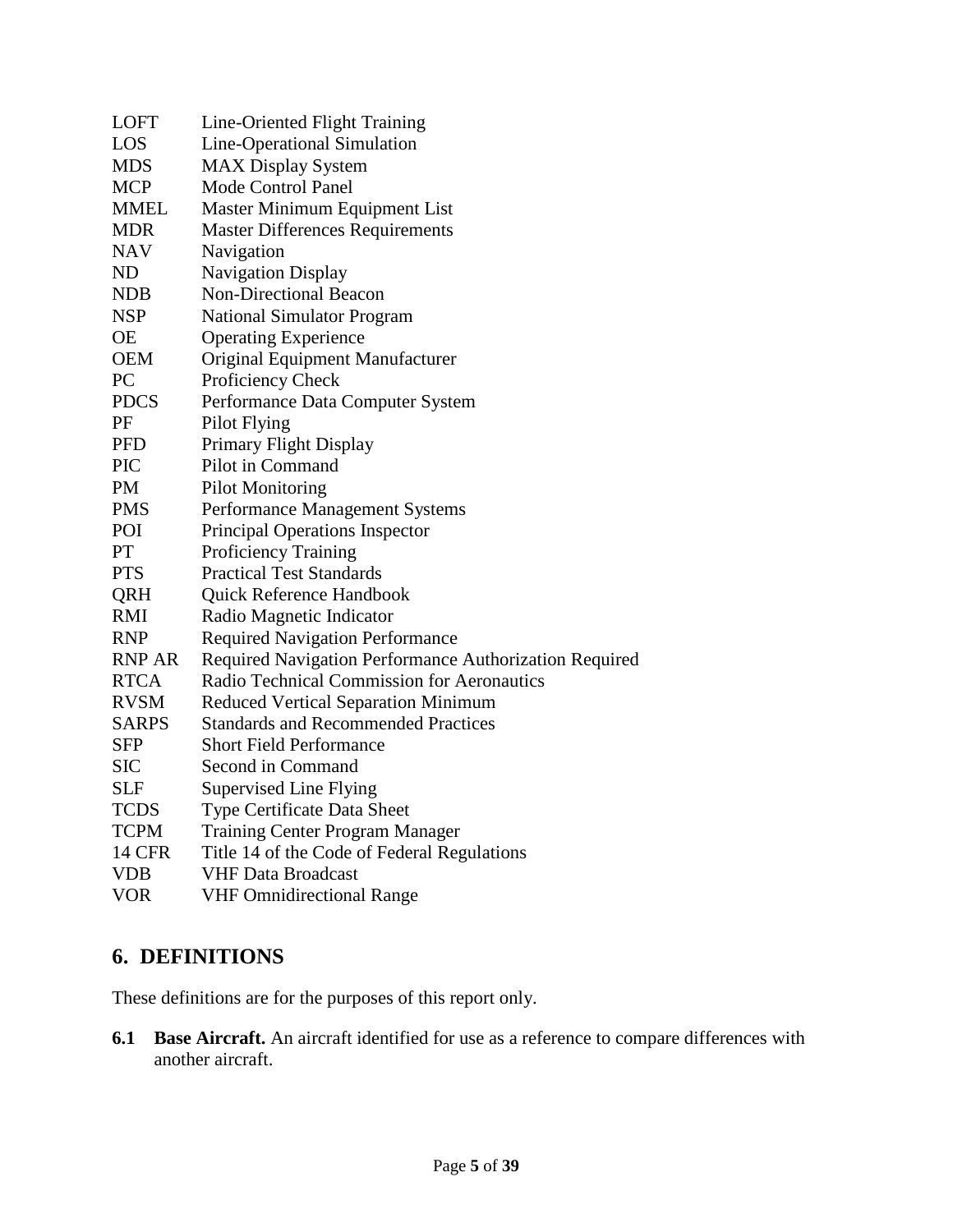- **6.2 Current.** A crewmember meets all requirements to operate the aircraft under the applicable operating part.
- **6.3 Differences Tables.** Describe the differences between a pair of related aircraft, and the minimum levels operators must use to conduct differences training and checking of crewmembers. Difference levels range from A to E.
- **6.4 Master Differences Requirements (MDR).** Specifies the highest training and checking difference levels between a pair of related aircraft derived from the Differences Tables.
- **6.5 Mixed Fleet Flying**. The operation of a base aircraft and one or more related aircraft for which credit may be taken for training, checking, and currency events.
- **6.6 Operational Evaluation.** An AEG determination of pilot type rating, minimum crewmember training, checking and currency requirements, and unique or special airman certification requirements (e.g., specific flight characteristics, no-flap landing).
- **6.7 Operational Suitability.** An AEG determination that an aircraft or system may be used in the National Airspace System (NAS) and meets the applicable operational regulations (e.g., Title 14 of the Code of Federal Regulations (14 CFR) parts 91, 121, 125, 135).
- **6.8 Qualified.** A crewmember holds the appropriate airman certificate and ratings as required by the applicable operating part.
- **6.9 Related Aircraft.** Any two or more aircraft of the same make with either the same or different type certificates that have been demonstrated and determined by the Administrator to have commonality.
- **6.10 Seat Dependent Tasks.** Maneuvers or procedures using controls that are accessible or operable from only one flightcrew member seat.
- **6.11 Special Emphasis Area.** A training requirement unique to the aircraft, based on a system, procedure, or maneuver, which requires additional highlighting during training. It may also require additional training time, specialized training devices, or training equipment.
- **6.12 Specific Flight Characteristics.** A maneuver or procedure with unique handling or performance characteristics that the FSB has determined must be checked.

# <span id="page-5-0"></span>**7. PILOT TYPE RATING**

- **7.1 Type Rating.** The Boeing 737 type rating designation is B-737. The Navy P-8 and the Airborne Early Warning and Control (AEW&C) were not evaluated by the FSB and no type rating determination was made.
- **7.2 Common Type Ratings.** Not applicable.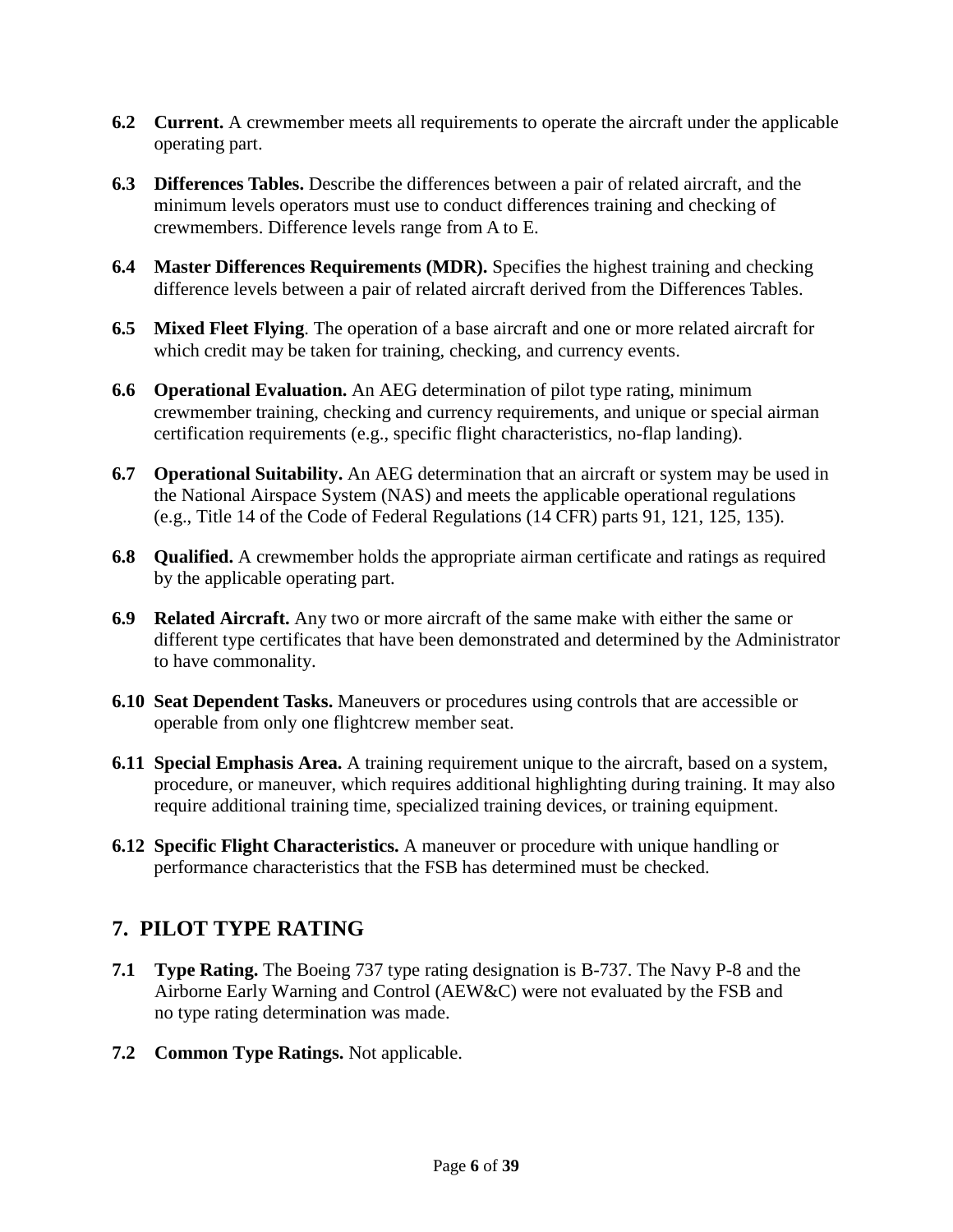**7.3 Military Equivalent Designations.** Military aircraft that qualify for the B-737 can be found on the faa.gov website under Licenses and Certificates, Airmen Certification, Online Services, Aircraft Type Rating Designators. This webpage is kept up-to-date and can be found at [http://www.faa.gov/licenses\\_certificates/airmen\\_certification/.](http://www.faa.gov/licenses_certificates/airmen_certification/)

## <span id="page-6-0"></span>**8. RELATED AIRCRAFT**

- **8.1** Related Aircraft on same TCDS. The B-737-100, -200, -200C, -300, -400, -500, -600, -700, -700 IGW, -800, -800SFP, -900, -900ER, -8, and -9 are related aircraft. Series aircraft groups are identified as:
	- B-737-100/-200/-200C or B-737.
	- B-737-300/-400/-500 or B-737-CL.
	- B-737-600/-700/-800/-900/-900ER or B-737-NG.
	- B-737-8/-9 or B-737-MAX.

NOTE: B-737, B-737-CL, B-737-NG, B-737-MAX are now used throughout this report to identify series aircraft and is the default for terminology. When one of those series needs further clarification, the specific series number (e.g., B-737-600) is used.

**8.2** Related Aircraft on different TCDS. Not applicable.

# <span id="page-6-1"></span>**9. PILOT TRAINING**

**9.1** Airman Experience.

Airmen receiving initial, differences, upgrade, or transition training are assumed to have previous airman experience. Examples of applicable previous experience may include any of the following: experience in part 121 or 125 air carrier operations, former military, commuter, or corporate pilots with turbine powered aircraft experience, etc. For airmen not having such experience (e.g., recent "ab initio" program graduates), additional requirements may be necessary as determined by the principal operations inspector (POI), Training Center Program Manager (TCPM), FSB, and the Air Transportation Division (AFS-200).

**9.2** Special Emphasis Areas.

Pilots must receive special emphasis on the following areas during ground training, as applicable to an operator's fleet of aircraft:

• Automatic Landings. When an operator is authorized for autoland operations, ground training is required during a preflight briefing prior to flight training. This item must be included in initial, upgrade, transition, differences, and recurrent training. The B-737-NG and B-737-MAX autoland systems are identical and do not require differences training unless transitioning from the Fail Passive system to the Fail Operational system.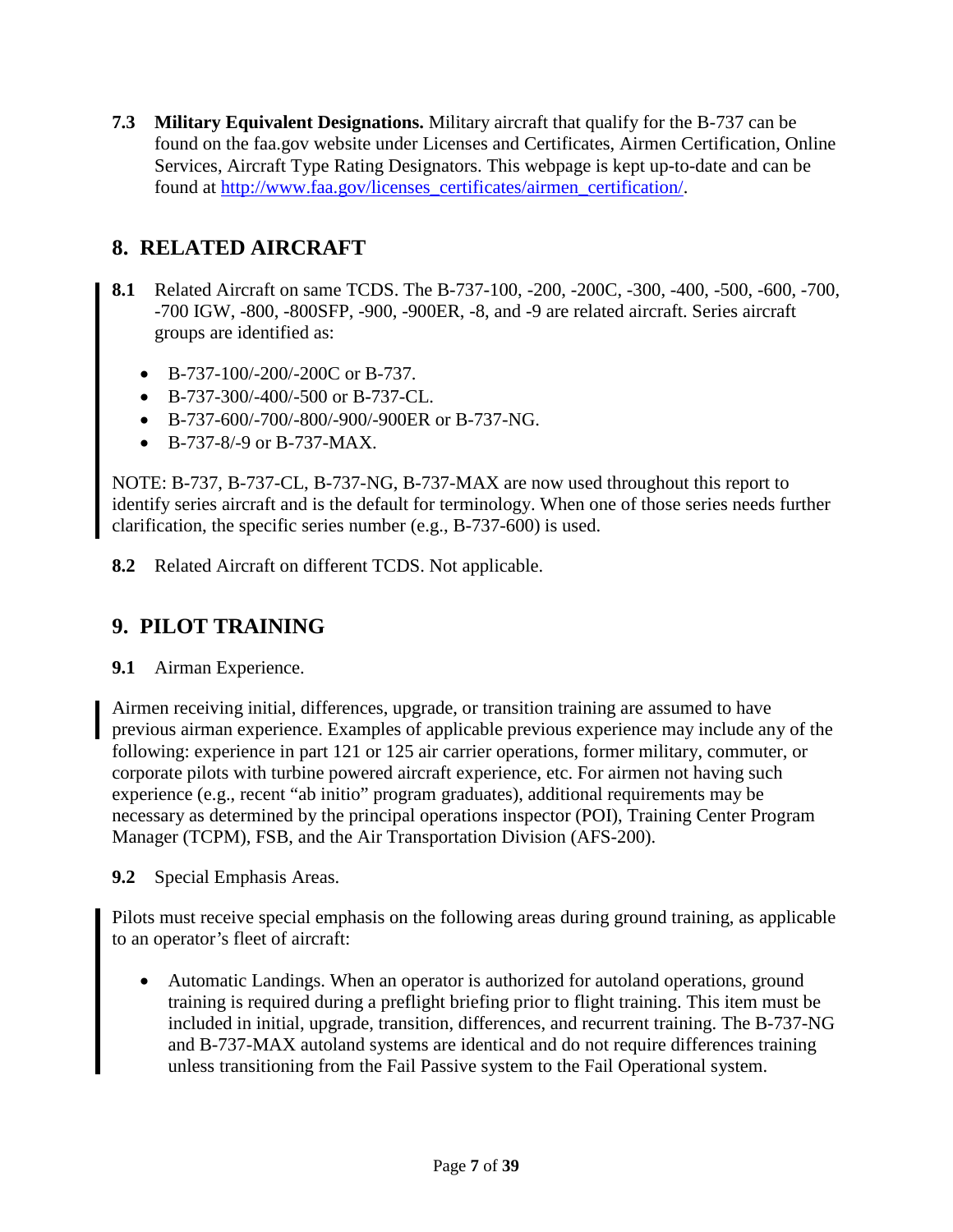- Enhanced Digital Flight Control System (EDFCS). When an EDFCS that supports Fail Operational Autoland operations with a Fail Passive Rollout system is used, ground training is required during a preflight briefing prior to flight training. This item must be included in initial, upgrade, transition, differences, and recurrent training. The B-737-NG and B-737-MAX autoland systems are identical and do not require differences training unless transitioning from the Fail Passive system to the Fail Operational system.
- B-737-MAX Flight Control System. The Elevator Jam Landing Assist system and the Landing Attitude Modifier (LAM) ground training must address the system functions and associated flight spoiler deployments. This item must be included in initial, upgrade, transition, differences, and recurrent training.
- Head-Up Guidance Display (HUD). Training must address appropriate ground training elements for both HUD and non-HUD operations as specified in Appendix 5. This item must be included in initial, upgrade, transition, differences, and recurrent training.

Pilots must receive special emphasis on the following areas during flight training, as applicable to an operator's fleet of aircraft:

- Automatic Landings. When an operator is authorized for autoland operations, flight training must occur with the appropriate autopilot (AP) autoland systems (e.g., Fail Operational vs. Fail Passive). This training can occur in either a full flight simulator (FFS) or airplane. Flight training must ensure appropriate AFM limitations are addressed and complied with. This item must be included in initial, upgrade, transition, differences, and recurrent training. The B-737-NG and B-737-MAX autoland systems are identical and do not require differences training unless transitioning from the Fail Passive system to the Fail Operational system.
- EDFCS. When an EDFCS that supports Fail Operational Autoland operations with a Fail Passive Rollout system is used, flight training can occur in either an FFS or airplane and should address both single and dual channel AP approaches. This item must be included in initial, upgrade, transition, differences, and recurrent training. The B-737-NG and B-737-MAX autoland systems are identical and do not require differences training unless transitioning from the Fail Passive system to the Fail Operational system.
- HUD. When a HUD is installed, and an operator is authorized HUD operations, training must address appropriate flight training elements for both HUD and non-HUD operations as specified in Appendix 5. This item must be included in initial, upgrade, transition, differences, and recurrent training.
- **9.3** Specific Flight Characteristics. There are no specific flight characteristics.
- **9.4** Seat Dependent Tasks. Pilots must receive initial, transition, upgrade, and recurrent training in these seat dependent tasks:
	- a) Head-Up Guidance Display (left seat, when installed).
	- b) Nosewheel steering (left seat, right seat, when installed).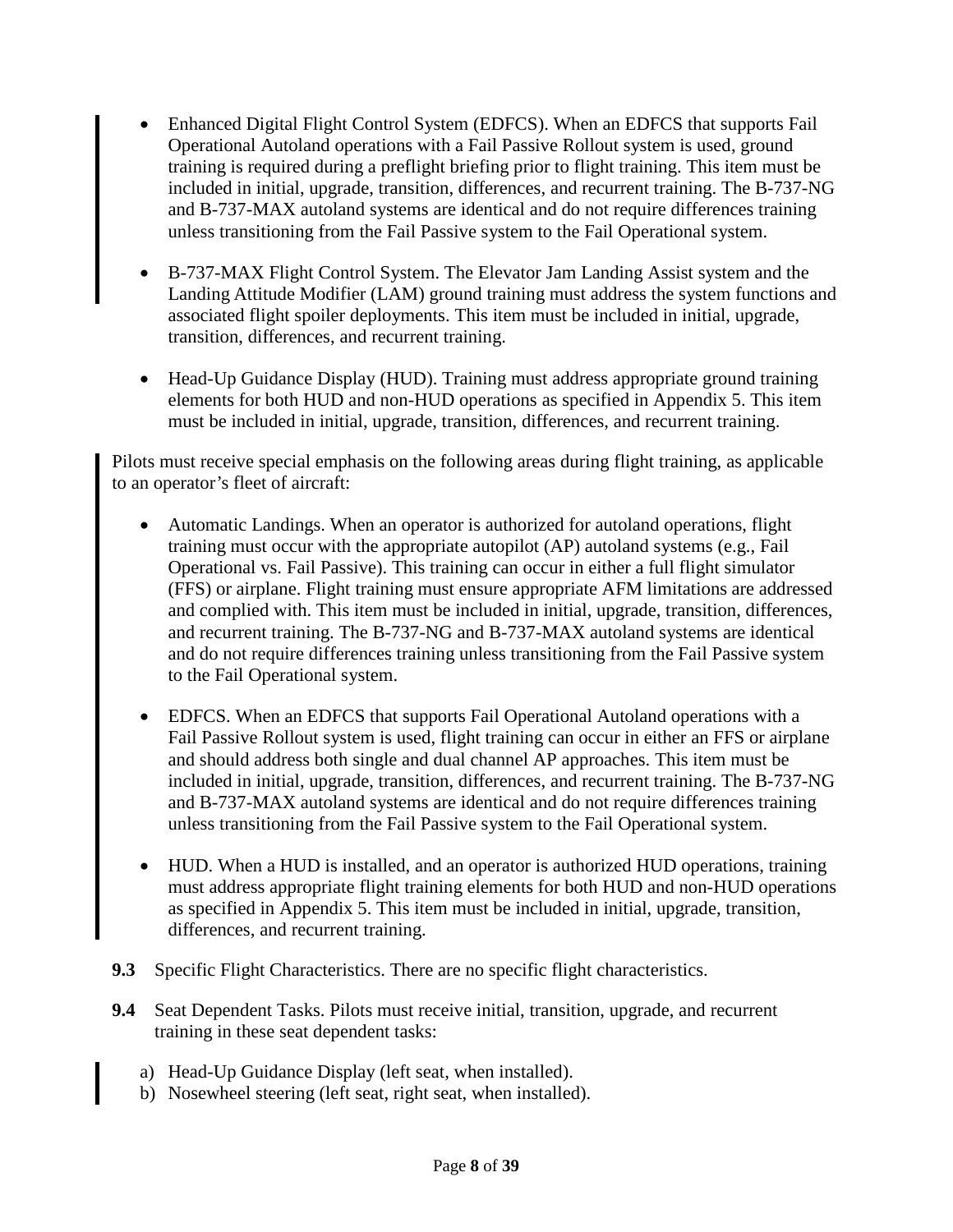- **9.5** Regulatory Training Requirements Which Are Not Applicable to the B-737 series. Part 121, Appendix E:
	- Tuck and Mach buffet training: B-737, B-737-CL, B-737-NG, and B-737-MAX series of aircraft do not exhibit any Mach Tuck tendency and therefore no training is required for this flight maneuver. Demonstration of the aircraft's overspeed protection capabilities is an acceptable substitute.
	- Fuel Jettisoning: The B-737 Series does not have fuel jettisoning capability.
- **9.6** Flight Simulation Training Devices (FSTD). Special device or simulator characteristics are described for training, checking, and reestablishing currency as follows:
	- Enhanced Flight Visual System (EFVS) must be trained in a level C or higher FFS in both day and night conditions.
- **9.7** Training Equipment. There are no specific systems or procedures that are unique to the Boeing 737 that require specific training equipment.

**9.8** Differences Training Between Related Aircraft. Pilots must receive differences training when operating in mixed fleet B-737 aircraft (as applicable) operations as specified in this FSB report.

9.8.1 B-737-CL (Non-Electronic Flight Information Systems (EFIS) and EFIS) aircraft to B-737-NG primary flight display (PFD)/navigation display (ND) differences aircraft only.

PFD/ND differences require a minimum of 12 hours in an interactive computer-based training (CBT), 6 programmed hours in a level 6 flight training device (FTD), and supervised line flying as described in Appendix 4. Pilots must be trained in accordance with Appendix 2. ND is an expansion of MAP, and the CBT need only demonstrate the differences in display selections and capabilities (e.g., Center Map). The following elements should be included in the training program:

- FLIGHT MODE ANNUNCIATOR (FMA) DIFFERENCES.
- AUTOPILOT FLIGHT DIRECTOR SYSTEM (AFDS) STATUS ANNUNCIATOR.
- VERTICAL SPEED DISPLAY.
- AIRSPEED BUGS AND FLAP MANEUVERING SPEEDS.
- COMPASS ROSE.
- PITCH LIMIT INDICATOR.
- AIRSPEED TREND VECTOR.
- MINIMUM AND MAXIMUM SPEEDS.
- LANDING ALTITUDE REFERENCE BAR.
- ALTIMETER SETTING.
- LOCALIZER (LOC) AND GLIDESLOPE (GS) DEVIATION.
- SELECTED ALTITUDE INDICATION (BUG).
- GROUND SPEED DISPLAY.
- RADIO ALTITUDE DISPLAY.
- TRAFFIC ALERT AND COLLISION AVOIDANCE SYSTEM (TCAS) RESOLUTION ADVISORIES.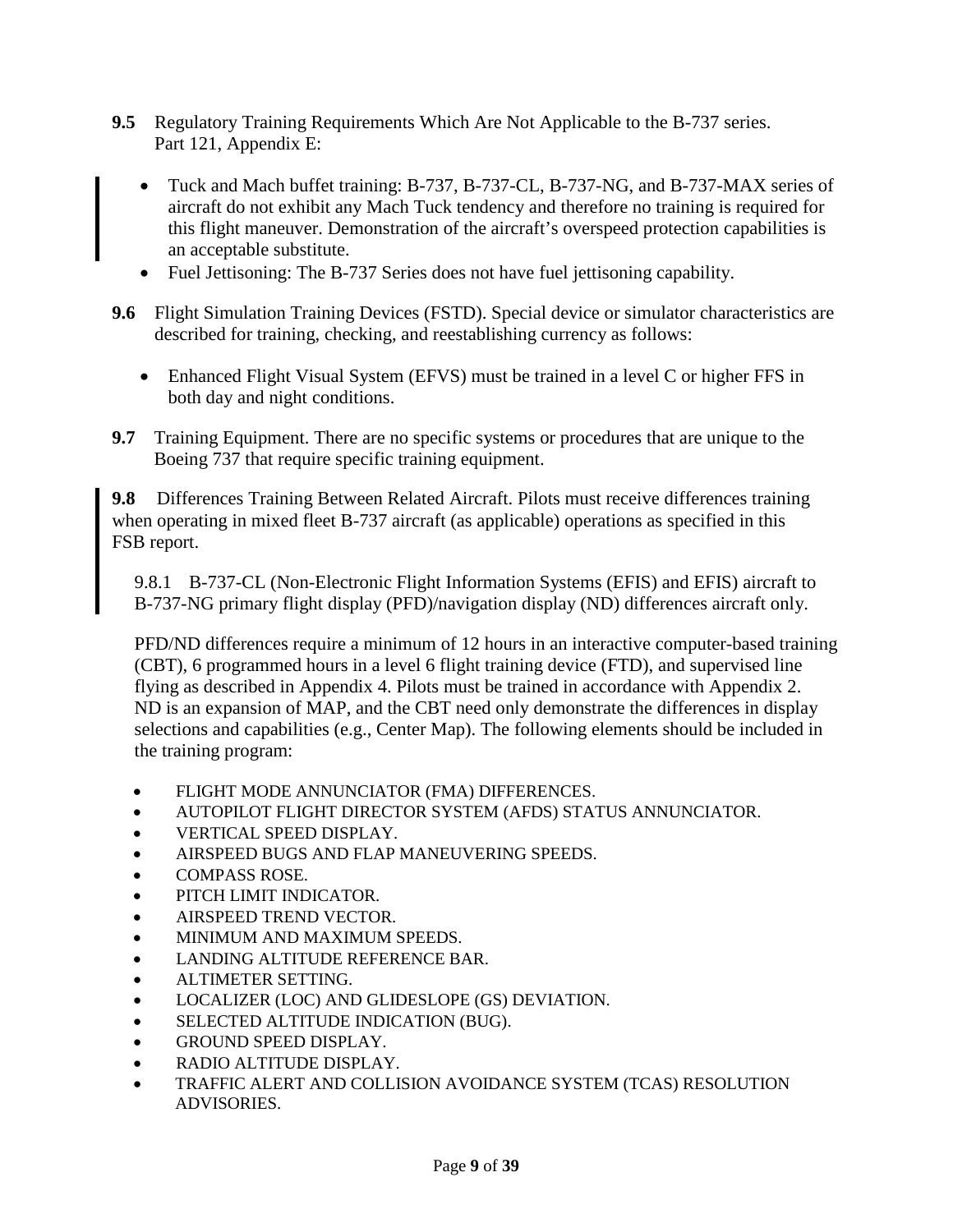- TIME CRITICAL WARNINGS.
- APPROACH REFERENCE AREA.
- MARKER BEACON INDICATION.
- SYSTEM FAILURES AND FLAGS.
- NO "COMPACT DISPLAY" (DISPLAY UNIT (DU) SWITCHING ONLY).

9.8.2 Blended, Split Scimitar, Advanced Technology Winglet. Operators engaged in mixed fleet flying B-737 series aircraft with and without winglets must address differences at the A/A/A level, including:

- Physical/dimensional differences, with emphasis on lower strake clearance considerations during ground operations.
- Takeoff crosswind guidelines.
- Landing crosswind guidelines.
- Ground contact angles for normal landings.

9.8.3 Roll Control Advisory System (RCAS).

RCAS is optional equipment on the B-737-NG and standard on the B-737-MAX. The FSB found Level B training to be sufficient for initial, transition, and upgrade training in that series aircraft.

9.8.4 Runway Situational Awareness Tools (RSAT) System.

RSAT is optional equipment on the B-737-NG and B-737-MAX. The FSB found Level B training to be sufficient for initial, transition, and upgrade training in that series aircraft.

9.8.5 Rockwell Collins HGS-6000 Head-Up Guidance System with HCP Interface.

The HGS-6000 is optional equipment on the B-737-NG and B-737-MAX. The FSB found Level A differences training to be sufficient for pilots already qualified on the Rockwell Collins HGS-4000 Head-Up Guidance System.

9.8.6 Training for Integrated Standby Flying Display (ISFD) may be satisfied with Level A training for all B-737 aircraft. No flight training required.

9.8.7 Universal Avionics Flat Panel Display/Flight Management System (FMS) installations (STC ST03355AT/ST03356AT) into B-737-300 series or IS&S Flat Panel Display installation (ST03125NY) into the B-737-400 series. The FSB found Level D differences training to be sufficient.

9.8.8 Universal Avionics Flight Management System installations (STC ST03362AT) into the B-737-200 series. The FSB found Level C differences training to be sufficient.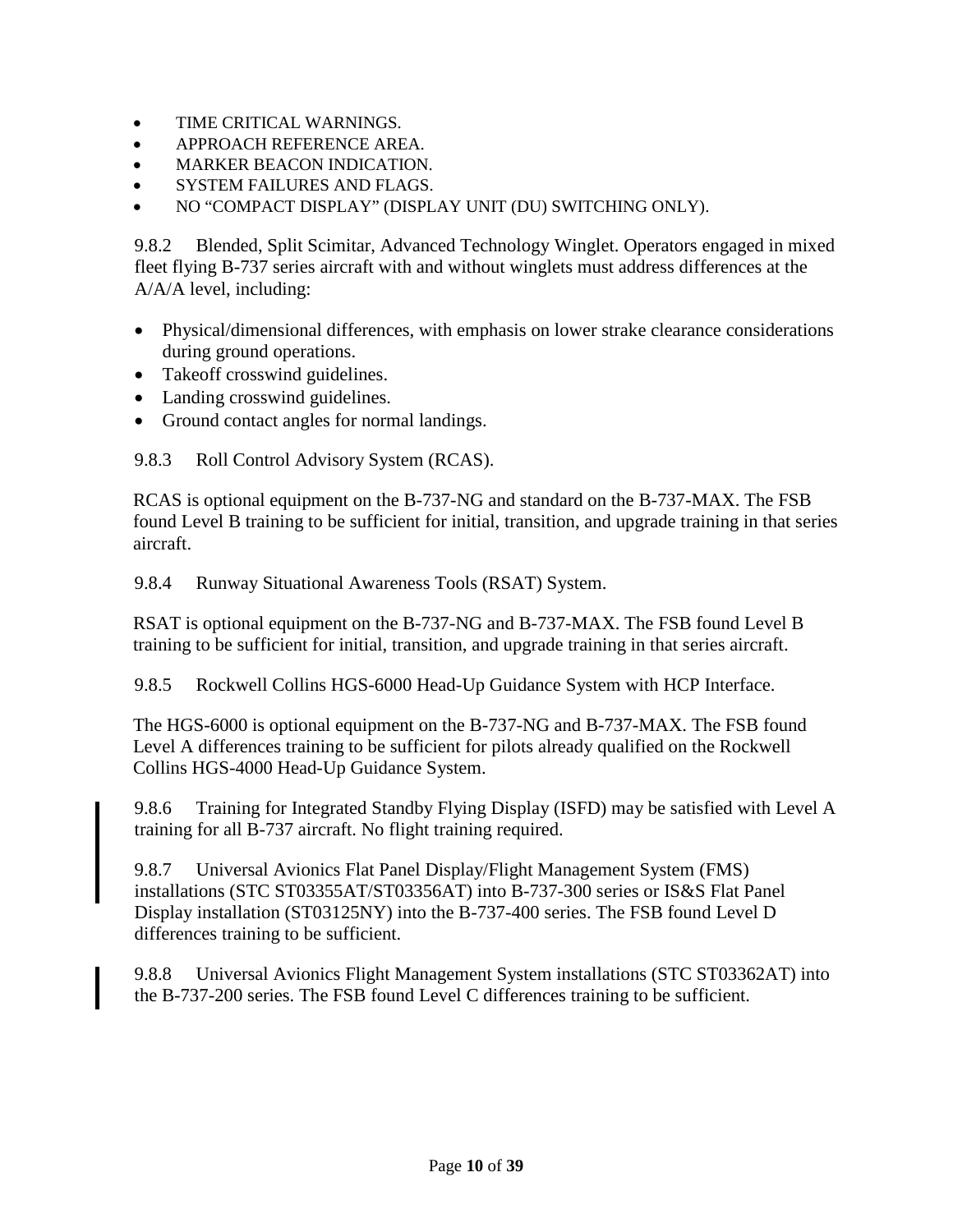9.8.9 The FSB found Level B training to be sufficient for initial, transition, and upgrade training between the B-737-NG and B-737-MAX series aircraft. Ground training for the B-737-NG to the B-737-MAX must include the following special emphasis areas:

- a) Flight Control system to address the Elevator Jam Landing Assist system.
- b) Landing Attitude Modifier (LAM) to address the two LAM system functions and associated flight spoiler deployments.
- a) Gear handle operation to address standard operating procedures.
- b) Flightcrew alerting.

### <span id="page-10-0"></span>**10. PILOT CHECKING**

**10.1** Landing from a No Flap or Nonstandard Flap Approach.

The probability of flap extension failure on the B-737, B-737-CL, B-737-NG, and B-737-MAX aircraft is extremely remote due to system design. Therefore, demonstration of a partial flap approach and landing, using full slats and flaps less than 15, during pilot certification or a part 61, § 61.58 proficiency check, part 121, § 121.441 proficiency check, or part 125, § 125.287 competency check is required. Refer to FAA Order 8900.1, Volume 5 when the test or check is conducted in an aircraft versus an FFS.

**10.2** Specific Flight Characteristics. There are no specific flight characteristics.

**10.3** Seat Dependent Tasks. During initial, transition, and upgrade checking, pilots must be checked in these seat dependent tasks:

- a) Head-Up Guidance Display (left seat, when installed).
- b) Nosewheel steering (left seat, right seat, when installed).

**10.4** Other Checking Items.

Precision approach using HUD and EFVS. When HUD and/or EFVS use is approved, checking must include suitable demonstration of HUD and/or EFVS use for modes and phases of flight authorized.

HUD vs. Flight Director (FD) and Raw Data. When HUD and/or EFVS is installed, Proficiency Check (PC) maneuvers, Line-Oriented Flight Training (LOFT), Line-Operational Simulation (LOS), or other demonstrations may be completed using HUD at the check pilot/inspector's discretion. However, periodic assessment of non-HUD skills should be demonstrated, and at any time a check pilot/inspector may, at their discretion, request that authorized maneuvers be performed without use of HUD (e.g., if manual CAT I FD operations are authorized, the airman being checked may be requested to perform the maneuver without HUD).

**10.5** FSTDs. EFVS must be checked in minimum of a Level C FFS in both day and night conditions.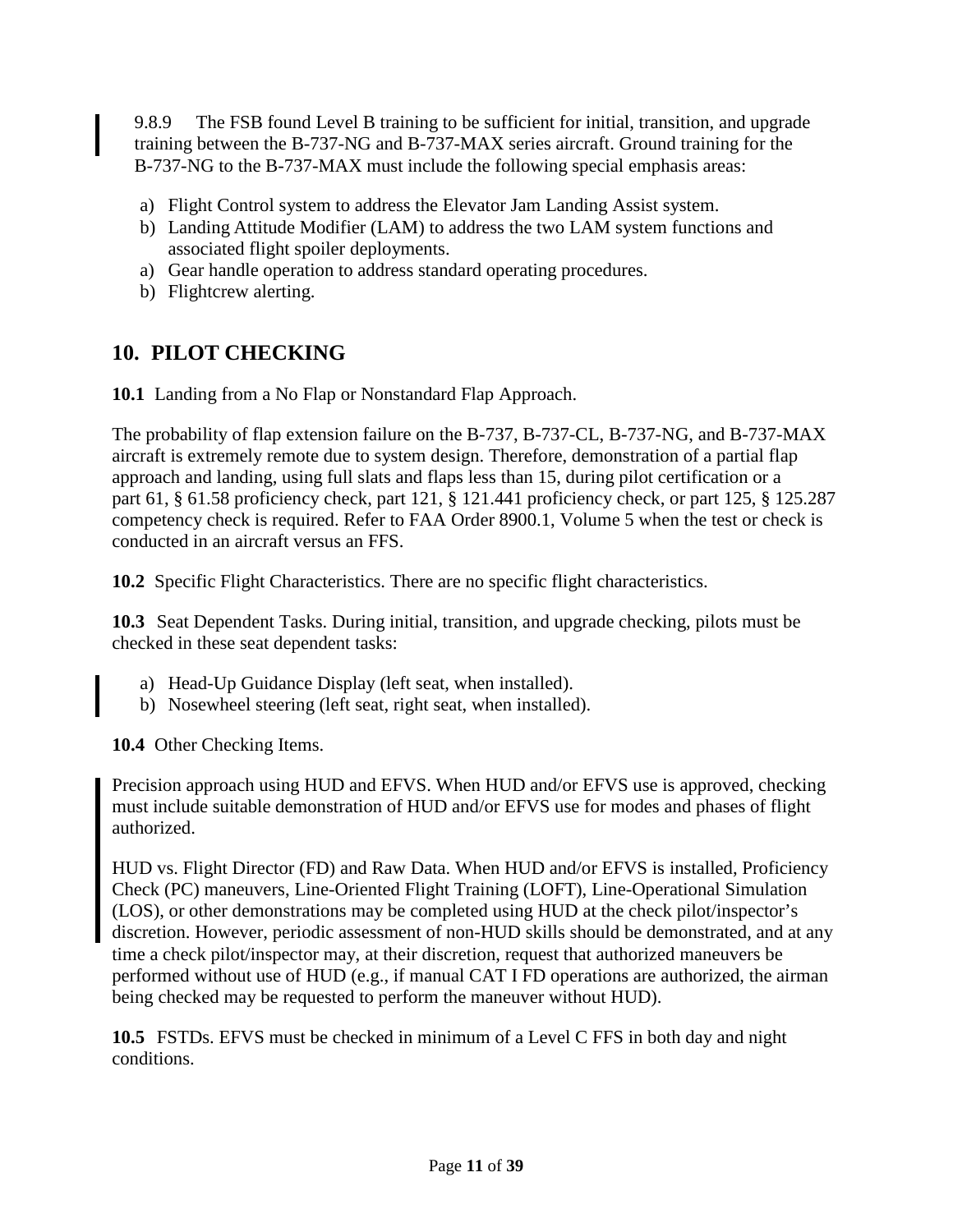**10.6** Equipment. There are no specific systems or procedures that are unique to the B-737 series aircraft that require specific equipment.

**10.7** Differences Checking Between Related Aircraft.

I

10.7.1 Alternating PC for B-737, B-737-CL, B-737-NG, and B-737-MAX Series Groups.

For mixed fleet flying between series groups, PC should alternate, but are not required to alternate, each 6 months for pilots in command (PIC), and annually for other flightcrew members. When such alternating checks are accomplished, the differences checking of other series within the series group being checked (e.g., either B-737, B-737-CL, and/or B-737-NG and/or B-737-MAX) may be satisfied by ground training, written questionnaire, oral review, or other method approved by the POI or TCPM. However, such simplified programs may not be approved if they result in progressive loss of knowledge or skills related to particular differences over successive recurrent periods.

10.7.2 FMS Demonstration of Competency. FMS Checks.

Checking for differences related to a series having FMS must include a demonstration of competency covering both an oral/written exam and demonstration of proficiency with both normal and non-normal procedures. FMS proficiency should be demonstrated with "hands-on" operation and address each applicable FMS mode or function. Specific items and flight phases to be checked may include initialization, takeoff, departure, cruise, arrival, precision and non-precision approach, missed approach, holding, diversion to an alternate or route re-clearance, and pertinent non-normal scenarios. Scenarios used should include routes, airports, air traffic control (ATC) situations, and other factors which are representative of, or present equivalent complexity to, those anticipated for that operator. FMS competency may be demonstrated in conjunction with other checking.

# <span id="page-11-0"></span>**11. PILOT CURRENCY**

There are no additional currency requirements for the B-737, B-737-CL, B-737-NG, or B-737-MAX series aircraft other than those already specified in parts 61, 121, 125, and 135.

**11.1** Differences Currency between Related Aircraft. Not Applicable.

# <span id="page-11-1"></span>**12. OPERATIONAL SUITABILITY**

The B-737, B-737-CL, B-737-NG, and B-737-MAX series aircraft are operationally suitable for operations under parts 91, 121, 125, and 135. The FSB determined operational compliance by conducting an evaluation of aircraft serial number 42987 on 08/09/2017. The list of operating rules evaluated is on file at the Seattle AEG.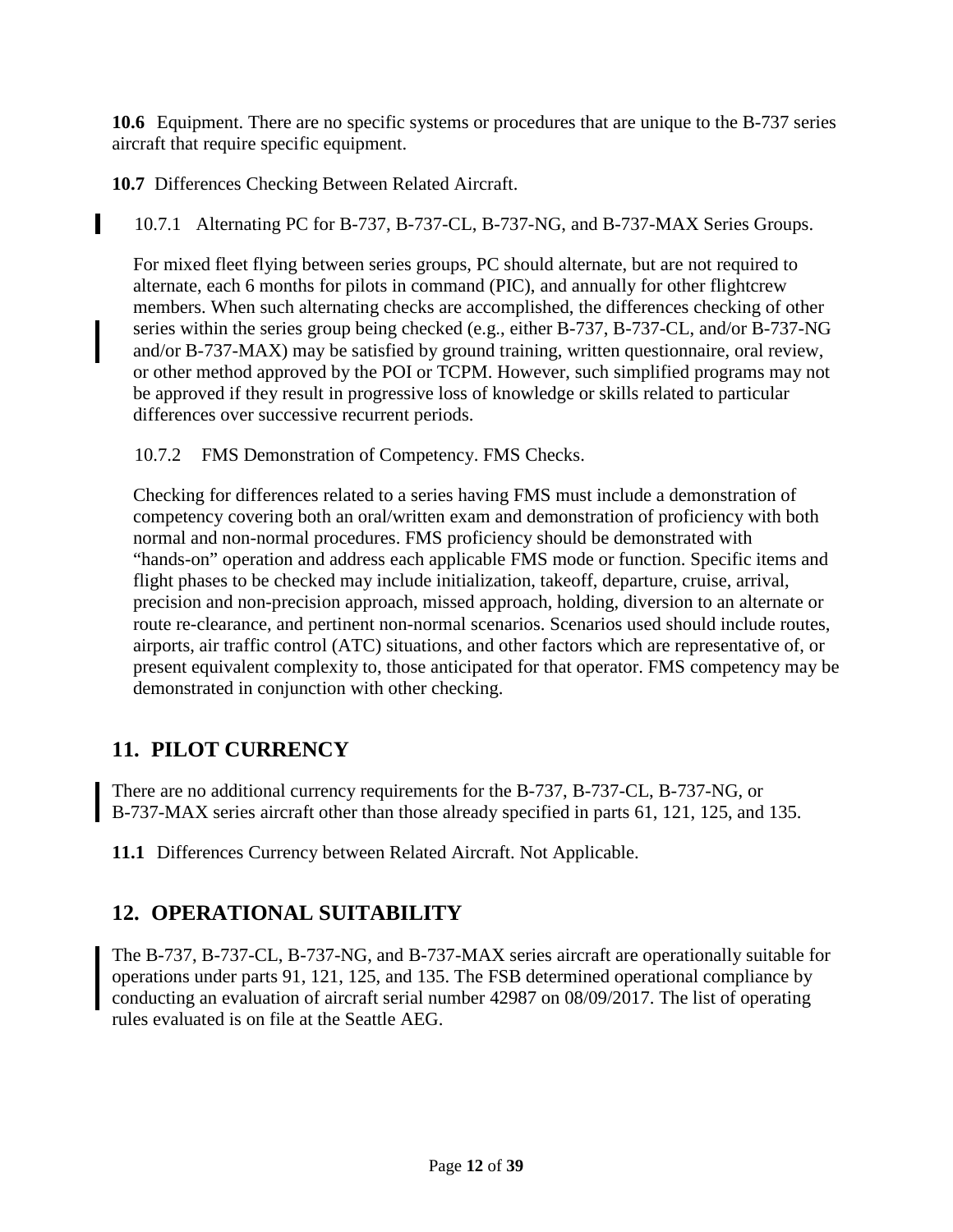#### <span id="page-12-0"></span>**13. MISCELLANEOUS**

**13.1** Extended Operations (ETOPS).

- B-737-200 and B-737-CL aircraft are approved for 120-minute ETOPS operations.
- B-737-NG aircraft are approved for 180-minute ETOPS operations.
- B-737-MAX aircraft are approved for 180-minute ETOPS operations.

**13.2** Forward Observer Seat.

The B-737, B-737-CL, B-737-NG, and B-737-MAX series aircraft forward center observer seat has been evaluated and determined to meet the requirements of §§ 121.581(a), 125.317(b), and 135.75(b), and AC 120-83, Flight Deck Observer Seat and Associated Equipment.

**13.3** Landing Minima Categories.

All operators should reference 14 CFR part 97, § 97.3 and use an approach category appropriate to the speed of  $V<sub>REF</sub>$ . Air carriers may be further restricted by their operations specifications (OpSpecs) for circling approaches. Approach Category for B-737, B-737-CL, B-737-NG, and B-737-MAX series aircraft is as follows:

| Aircraft            | Category     |
|---------------------|--------------|
| <b>B-737</b>        | C            |
| <b>B-737-CL</b>     | $\mathsf{C}$ |
| B-737-600/700       | $\mathsf{C}$ |
| B-737-800/900/900ER | $C$ or $D$   |
| $B-737-MAX$         | $C$ or $D$   |

Due to the numerous maximum landing weight options among the B-737-NG series group and the B-737-MAX series group, determining an aircraft approach category may be done using the certificated maximum flap setting of FLAPS 40 and the particular airplane's AFM maximum certificated landing weight.

**13.4** Normal Landing Flaps.

The B-737, B-737-CL, B-737-NG, and B-737-MAX series aircraft normal "final landing flap setting" per § 91.126(c) are Flaps 15, 30, and 40. Flaps 15 is primarily used for non-normal situations (e.g., engine out approach) or atypical operations (e.g., high altitude airport operations).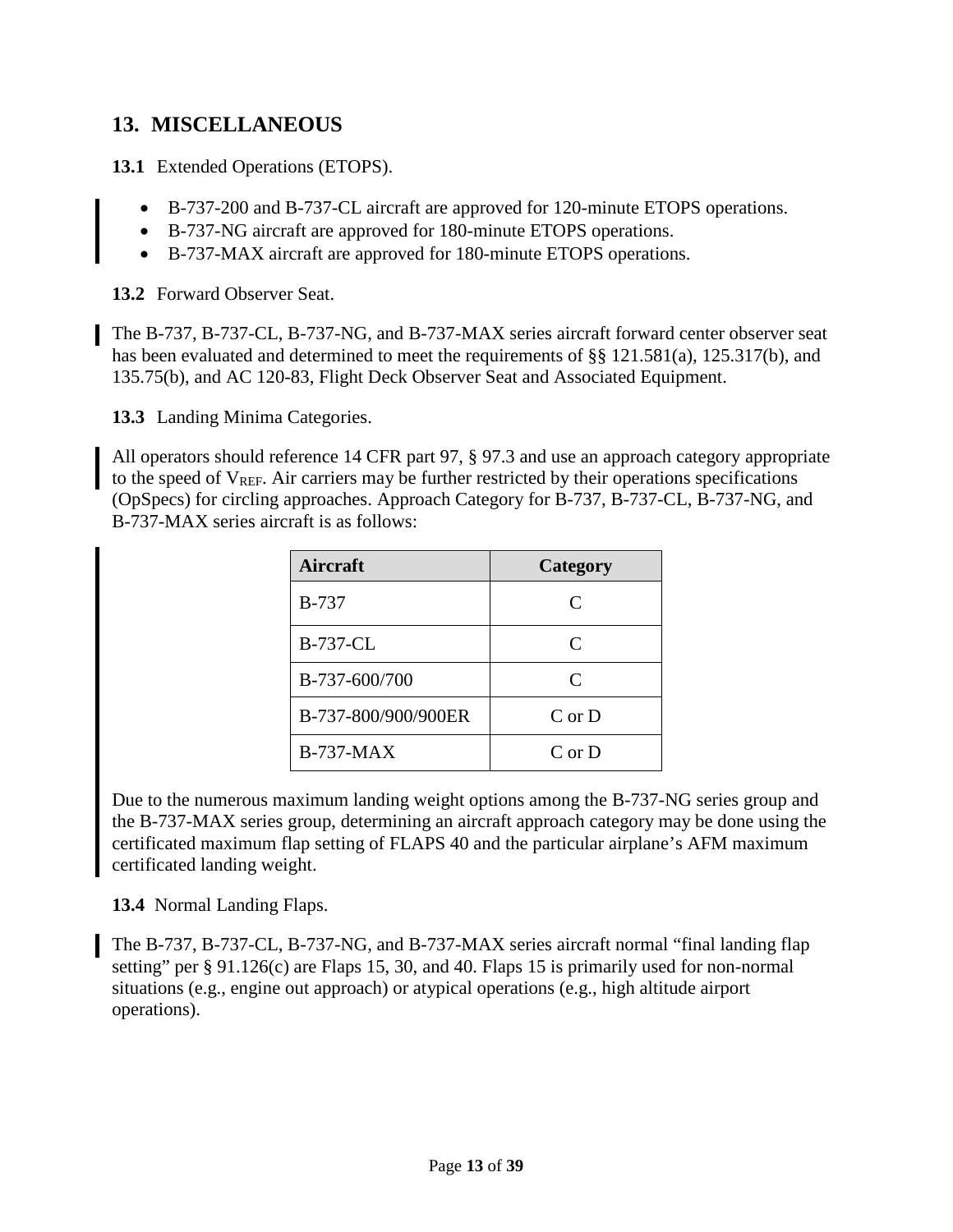# **APPENDIX 1. DIFFERENCES LEGENDS**

# **Training Differences Legend**

<span id="page-13-0"></span>

| <b>Differences</b> | <b>Type</b>      | <b>Training Method Examples</b>                                      | <b>Conditions</b>                                                                |  |  |  |  |
|--------------------|------------------|----------------------------------------------------------------------|----------------------------------------------------------------------------------|--|--|--|--|
| Level              |                  |                                                                      |                                                                                  |  |  |  |  |
| A                  | Self-Instruction | • Operating manual revision (HO)                                     | • Crew has already demonstrated understanding on base aircraft (e.g., updated    |  |  |  |  |
|                    |                  | • Flightcrew operating bulletin (HO)                                 | version of engine).                                                              |  |  |  |  |
|                    |                  |                                                                      | • Minor or no procedural changes required.                                       |  |  |  |  |
|                    |                  |                                                                      | • No safety impact if information is not reviewed or is forgotten                |  |  |  |  |
|                    |                  |                                                                      | (e.g., different engine vibration damping mount).                                |  |  |  |  |
|                    |                  |                                                                      | • Once called to attention of crew, the difference is self-evident.              |  |  |  |  |
| B                  | Aided            | • Audiovisual presentation (AV)                                      | • Systems are functionally similar.                                              |  |  |  |  |
|                    | Instruction      | • Tutorial computer-based instruction • Crew understanding required. |                                                                                  |  |  |  |  |
|                    |                  | (TCBI)                                                               | • Issues need emphasis.                                                          |  |  |  |  |
|                    |                  | • Stand-up instruction (SU)                                          | • Standard methods of presentation required.                                     |  |  |  |  |
| $\mathcal{C}$      | <b>Systems</b>   | • Interactive (full-task)                                            | • Training can only be accomplished through systems training devices.            |  |  |  |  |
|                    | Devices          | computer-based instruction (ICBI)                                    | • Training objectives focus on mastering individual systems, procedures, or      |  |  |  |  |
|                    |                  | • Cockpit procedures trainers (CPT)                                  | tasks versus highly integrated flight operations or "real-time" operations.      |  |  |  |  |
|                    |                  | • Part task trainers (PTT)                                           | • Training devices are required to assure attainment or retention of crew skills |  |  |  |  |
|                    |                  | • Level 4 or 5 flight training device                                | to accomplish more complex tasks usually related to aircraft systems.            |  |  |  |  |
|                    |                  | $(FTD 4-5)$                                                          |                                                                                  |  |  |  |  |
| D                  | Maneuvers        | • Level 6 or 7 flight training device                                | • Training can only be accomplished in flight maneuver devices in a real-time    |  |  |  |  |
|                    | Devices          | $(FTD 6-7)$                                                          | environment.                                                                     |  |  |  |  |
|                    |                  | • Level A or B full flight simulator                                 | • Training requires mastery of interrelated skills versus individual skills.     |  |  |  |  |
|                    |                  | $(FFS A-B)$                                                          | • Motion, visual, control loading, and specific environmental conditions may     |  |  |  |  |
|                    |                  |                                                                      | be required.                                                                     |  |  |  |  |
| E                  | Level C/D FFS    | • Level C or D full flight simulator                                 | • Motion, visual, control loading, audio, and specific environmental             |  |  |  |  |
|                    | or Aircraft      | (FFS C-D)                                                            | conditions are required.                                                         |  |  |  |  |
|                    |                  | • Aircraft (ACFT)                                                    | • Significant full task differences that require a high fidelity environment.    |  |  |  |  |
|                    |                  |                                                                      | • Usually correlates with significant differences in handling qualities.         |  |  |  |  |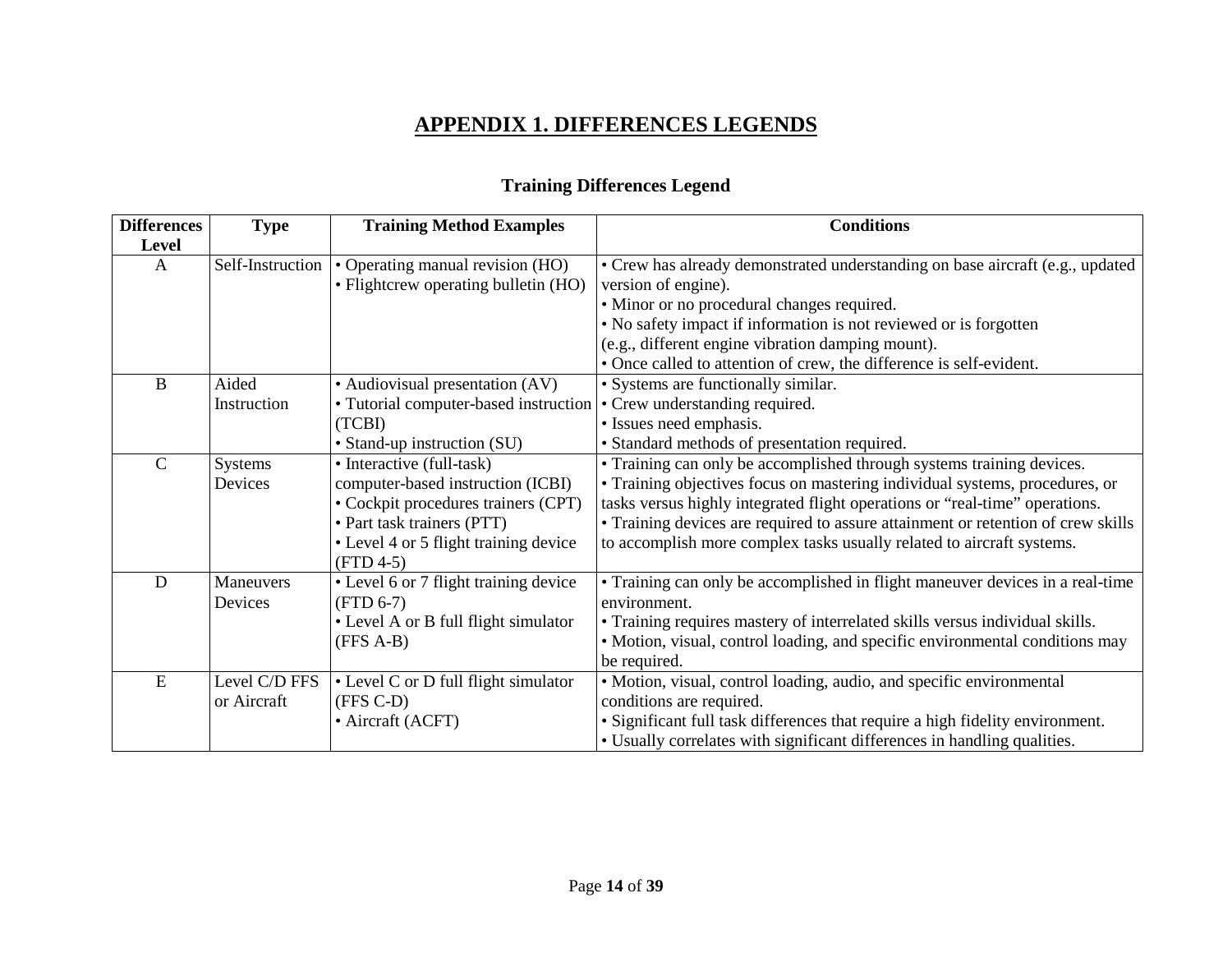# **Checking Differences Legend**

| <b>Differences</b> | <b>Checking Method Examples</b>                             | <b>Conditions</b>                                                |
|--------------------|-------------------------------------------------------------|------------------------------------------------------------------|
| <b>Level</b>       |                                                             |                                                                  |
| A                  | None                                                        | None                                                             |
| B                  | • Oral or written exam                                      | • Individual systems or related groups of systems.               |
|                    | • Tutorial computer-based instruction self-test (TCBI)      |                                                                  |
| $\mathcal{C}$      | • Interactive (full-task) computer-based instruction (ICBI) | • Checking can only be accomplished using systems devices.       |
|                    | • Cockpit procedures trainers (CPT)                         | • Checking objectives focus on mastering individual systems,     |
|                    | • Part task trainers (PTT)                                  | procedures, or tasks.                                            |
|                    | • Level 4 or 5 flight training device (FTD 4-5)             |                                                                  |
| D                  | • Level 6 or 7 flight training device (FTD 6-7)             | • Checking can only be accomplished in flight maneuver devices   |
|                    | • Level A or B full flight simulator (FFS A-B)              | in a real-time environment.                                      |
|                    |                                                             | • Checking requires mastery of interrelated skills versus        |
|                    |                                                             | individual skills.                                               |
|                    |                                                             | • Motion, visual, control loading, and specific environmental    |
|                    |                                                             | conditions may be required.                                      |
| E                  | • Level C or D full flight simulator (FFS C-D)              | • Significant full task differences that require a high fidelity |
|                    | • Aircraft (ACFT)                                           | environment.                                                     |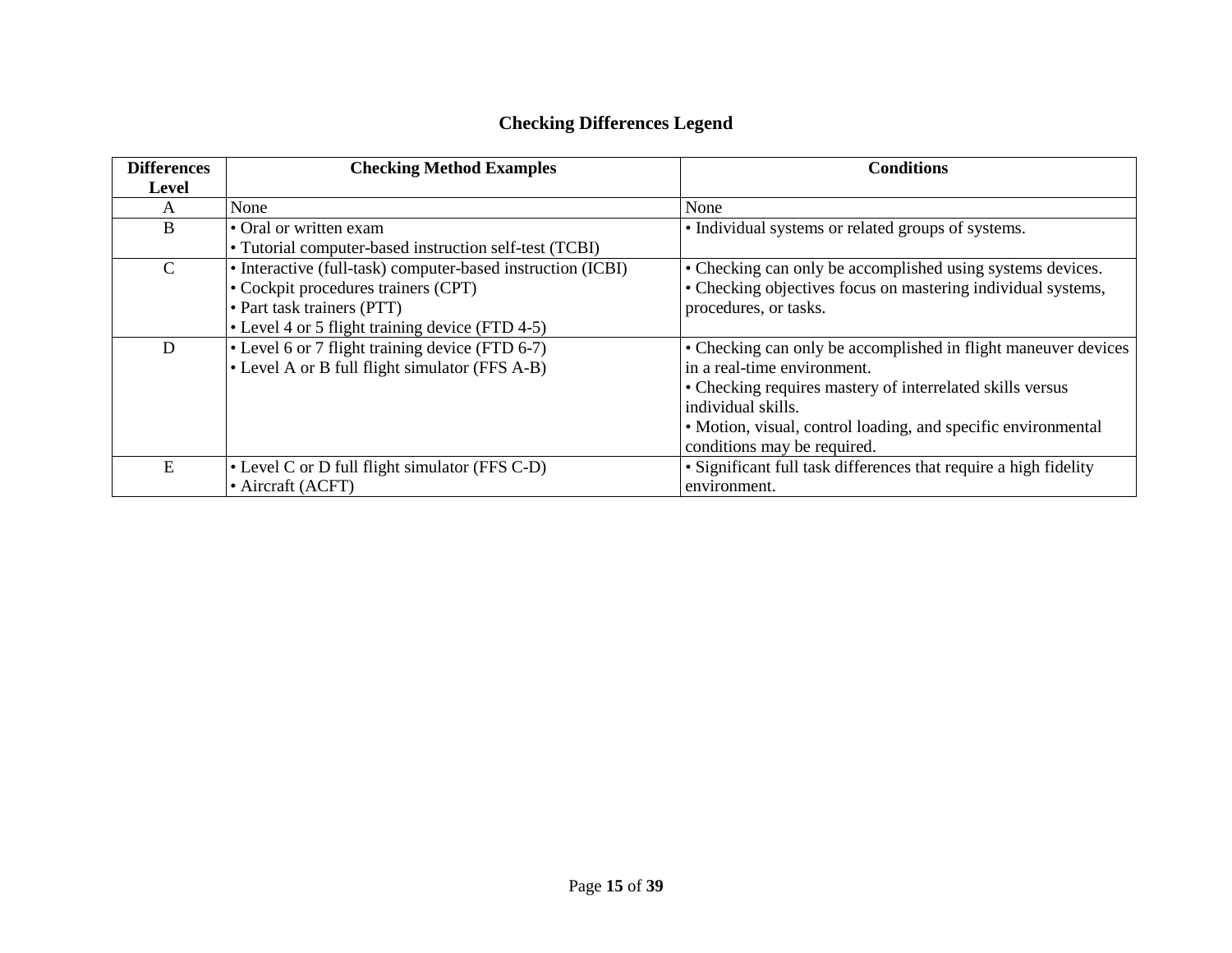#### **APPENDIX 2. MASTER DIFFERENCES REQUIREMENTS (MDR) TABLE**

These are the minimum levels of training and checking required, derived from the highest level in the Differences Tables in Appendix 3. Differences levels are arranged as training/checking.

<span id="page-15-0"></span>

| <b>Related</b>        | <b>Base</b>            | $B-737$          | <b>B-737-CL</b>  | <b>B-737-CL</b>  | $B-737-NG$    | $B-737-MAX$      |
|-----------------------|------------------------|------------------|------------------|------------------|---------------|------------------|
| Aircraft $\downarrow$ | Aircraft $\rightarrow$ |                  | (NON-EFIS)       | (EFIS)           |               |                  |
| $B-737$               |                        | A/A              | $C^*/C^*$        | $C^*/C^*$        | D/D           | <b>NOT</b>       |
|                       |                        | $NAV - B/B$      |                  |                  |               | <b>EVALUATED</b> |
|                       |                        | $PMS - C/B$      |                  |                  |               |                  |
|                       |                        | $AFCS - C/B$     |                  |                  |               |                  |
|                       |                        | $(1)$ ADV-B/A    |                  |                  |               |                  |
| <b>B-737-CL</b>       |                        | $C^*/C$          | A/A              | C/B              | $(3)$ C/B     | <b>NOT</b>       |
| (NON-EFIS)            |                        | (2) LIMITED      |                  |                  |               | <b>EVALUATED</b> |
|                       |                        | $FMS - C/B$      |                  |                  |               |                  |
| <b>B-737-CL</b>       |                        | $C^*/C^*$        | C/B              | A/A              | $(3)$ C/B     | <b>NOT</b>       |
| (EFIS)                |                        | (2) LIMITED      |                  |                  | PFD/ND -      | <b>EVALUATED</b> |
|                       |                        | $FMS - C/B$      |                  |                  | D/C           |                  |
| $B-737-NG$            |                        | D/D              | $(3)$ C/B        | $(3)$ C/B        | A/A           | B/B              |
|                       |                        |                  | $PFD/ND -$       | $PFD/ND -$       | $(3)$ EFIS to |                  |
|                       |                        |                  | D/C              | D/C              | PFD/ND-C/B    |                  |
|                       |                        |                  |                  |                  | PFD/ND to     |                  |
|                       |                        |                  |                  |                  | $EFIS-D/C$    |                  |
|                       |                        |                  |                  |                  | $EDFCS - C/C$ |                  |
| $B-737-MAX$           |                        | <b>NOT</b>       | <b>NOT</b>       | <b>NOT</b>       | B/B           | A/A              |
|                       |                        | <b>EVALUATED</b> | <b>EVALUATED</b> | <b>EVALUATED</b> |               |                  |

C\* - Level C training or checking which requires use of a Level 5 FSTD or higher.

(1) All Model B-737-200 series airplanes having serial numbers 20492 and on are of the -200 advanced (B-737-200 ADV) series airplane and require level B differences training when transitioning from the B-737-100/-200 All earlier airplanes can be kit modified to the advanced configuration.

(2) Limited FMS pertains to 737-CL airplanes, which retain partial FMS functions.

(3) C level training requirement may be satisfied by interactive CBT.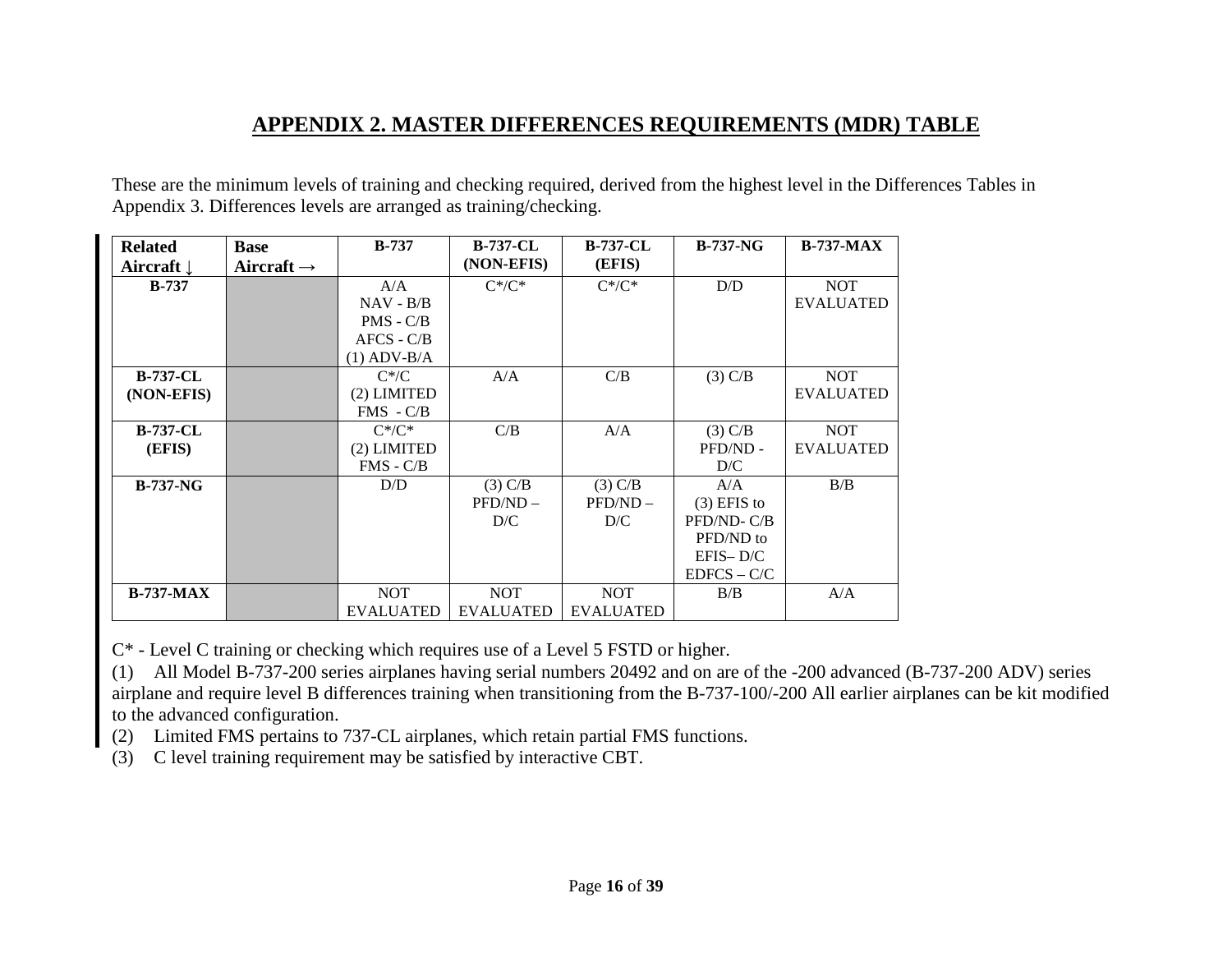# **APPENDIX 3. DIFFERENCE TABLES**

This Design Differences table, from the Boeing 737-800 to the Boeing 737-8, was proposed by The Boeing Company and validated by the FSB on 08/16/2016. It lists the minimum differences levels operators must use to conduct differences training and checking of flightcrew members.

<span id="page-16-0"></span>

| <b>FROM BASE</b>              | <b>DESIGN</b>           | <b>REMARKS</b>                      | <b>FLT</b>     | <b>PROC</b>    | <b>TRAINING</b> | <b>CHECKING</b> |
|-------------------------------|-------------------------|-------------------------------------|----------------|----------------|-----------------|-----------------|
| <b>AIRCAFT:</b>               |                         |                                     | <b>CHAR</b>    | <b>CHNG</b>    |                 |                 |
| <b>B-737-800</b>              |                         |                                     |                |                |                 |                 |
|                               |                         |                                     |                |                |                 |                 |
| <b>TO RELATED</b>             |                         |                                     |                |                |                 |                 |
| <b>AIRCRAFT:</b><br>$B-737-8$ |                         |                                     |                |                |                 |                 |
|                               | <b>CONFIGURATION</b>    | Nose Landing Gear Lengthened 8"     | N <sub>o</sub> | N <sub>0</sub> | $\mathbf{A}$    | $\overline{A}$  |
|                               |                         | Dual Tail Anti-Collision/Position   |                |                |                 |                 |
|                               |                         | Lights                              |                |                |                 |                 |
|                               | PANEL LAYOUT            | New MAX DISPLAY SYSTEM              | N <sub>o</sub> | N <sub>o</sub> | $\mathbf{B}$    | $\mathbf{B}$    |
|                               |                         | (MDS)                               |                |                |                 |                 |
|                               | PANEL LAYOUT            | New 2 Position Landing Gear         | N <sub>o</sub> | Yes            | $\mathbf{B}$    | $\mathbf{B}$    |
|                               |                         | Control Lever                       |                |                |                 |                 |
|                               | <b>LIMITATIONS</b>      | Size/type/system limitations        | N <sub>o</sub> | N <sub>o</sub> | $\mathbf{A}$    | A               |
|                               | <b>LIMITATIONS</b>      | Ground wind operating envelope      | N <sub>o</sub> | N <sub>o</sub> | $\overline{A}$  | $\mathbf{A}$    |
|                               | <b>WEIGHTS</b>          | Increased to:                       | N <sub>o</sub> | N <sub>0</sub> | $\mathbf{A}$    | $\mathbf{A}$    |
|                               |                         | Max Taxi Weight 181,700 lbs         |                |                |                 |                 |
|                               |                         | Max Takeoff Weight 181,200 lbs      |                |                |                 |                 |
|                               |                         | Max Landing Weight 152,800 lbs      |                |                |                 |                 |
|                               |                         | Max Zero Fuel Weight 145,400        |                |                |                 |                 |
|                               | $21 - AIR$              | PACKS:                              |                |                |                 |                 |
|                               | <b>CONDITIONING</b> and | <b>Electronic Pack Flow Control</b> | N <sub>0</sub> | N <sub>o</sub> | $\bf{B}$        | B               |
|                               | <b>PRESSURIZATION</b>   | System                              |                |                |                 |                 |
|                               | $21 - AIR$              | PACKS:                              |                |                |                 |                 |
|                               | <b>CONDITIONING</b> and | Revised PACK light logic            | N <sub>0</sub> | Yes            | $\mathbf{A}$    | $\mathbf{A}$    |
|                               | PRESSURIZATION          |                                     |                |                |                 |                 |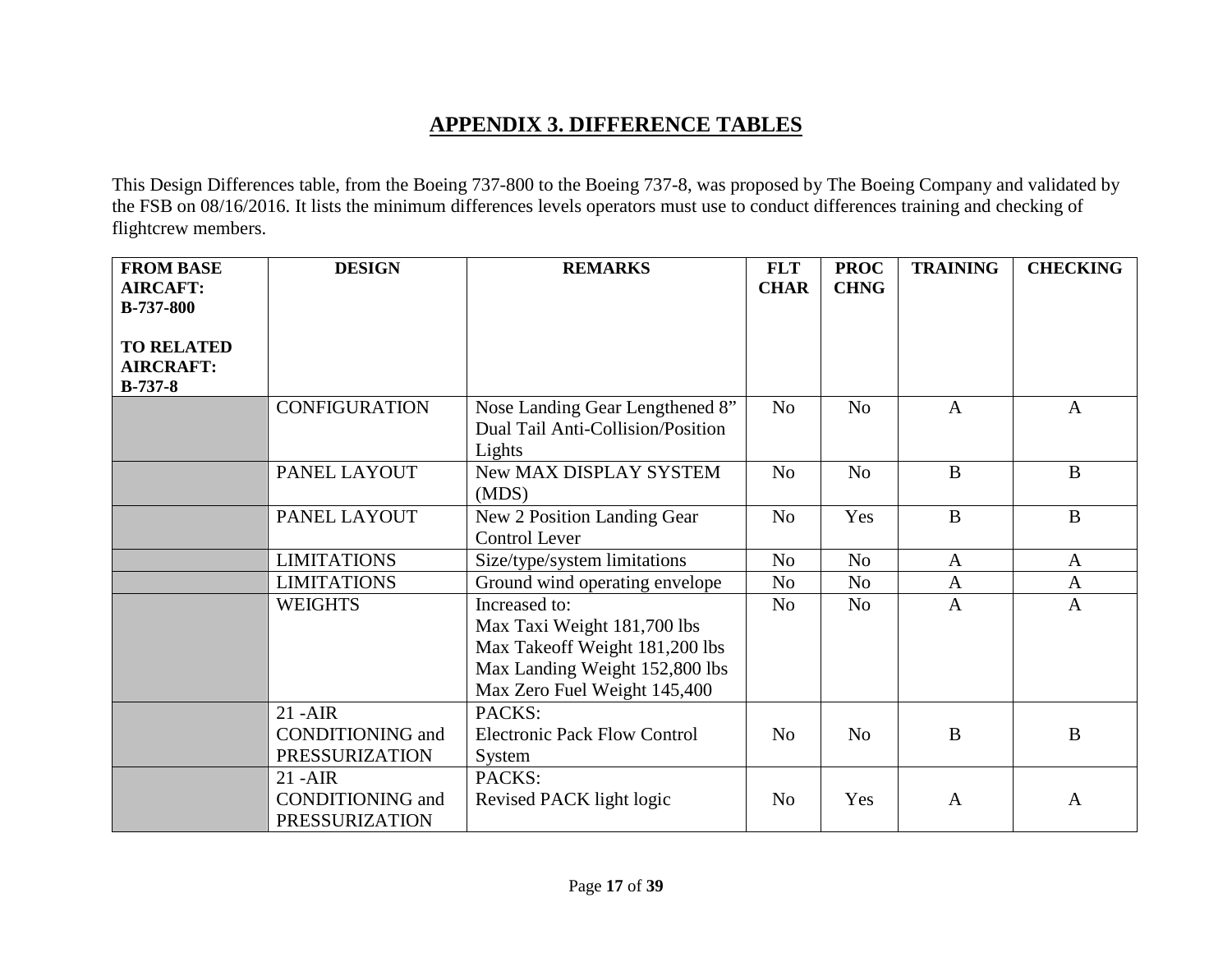| <b>FROM BASE</b>  | <b>DESIGN</b>           | <b>REMARKS</b>                       | <b>FLT</b>     | <b>PROC</b>    | <b>TRAINING</b> | <b>CHECKING</b> |
|-------------------|-------------------------|--------------------------------------|----------------|----------------|-----------------|-----------------|
| <b>AIRCAFT:</b>   |                         |                                      | <b>CHAR</b>    | <b>CHNG</b>    |                 |                 |
| <b>B-737-800</b>  |                         |                                      |                |                |                 |                 |
|                   |                         |                                      |                |                |                 |                 |
| <b>TO RELATED</b> |                         |                                      |                |                |                 |                 |
| <b>AIRCRAFT:</b>  |                         |                                      |                |                |                 |                 |
| $B-737-8$         |                         |                                      |                |                |                 |                 |
|                   | $21 - AIR$              | <b>EQUIPMENT COOLING:</b>            | N <sub>o</sub> | Yes            | $\bf{B}$        | $\bf{B}$        |
|                   | <b>CONDITIONING</b> and | <b>EQUIP SMOKE</b> light and         |                |                |                 |                 |
|                   | <b>PRESSURIZATION</b>   | <b>Detection System</b>              |                |                |                 |                 |
|                   | 24 - ELECTRICAL         | Relocated four circuit breakers      | No             | N <sub>o</sub> | $\overline{A}$  | $\mathbf{A}$    |
|                   | <b>POWER</b>            | from aisle stand to P-6              |                |                |                 |                 |
|                   | 27 - FLIGHT             | FLIGHT CONTROL SYSTEMS               |                |                |                 |                 |
|                   | <b>CONTROLS</b>         | Fly by Wire Spoiler System           | N <sub>o</sub> | N <sub>o</sub> | $\mathbf{B}$    | $\bf{B}$        |
|                   | 27 - FLIGHT             | FLIGHT CONTROL SYSTEMS               |                |                |                 |                 |
|                   | <b>CONTROLS</b>         | <b>Maneuver Load Alleviation</b>     | N <sub>o</sub> | N <sub>o</sub> | $\mathbf{B}$    | B               |
|                   | 27 - FLIGHT             | FLIGHT CONTROL SYSTEMS               |                |                |                 |                 |
|                   | <b>CONTROLS</b>         | Landing Attitude Modifier (LAM)      | N <sub>o</sub> | N <sub>o</sub> | $\bf{B}$        | $\bf{B}$        |
|                   | 27 - FLIGHT             | FLIGHT CONTROL SYSTEMS               |                |                |                 |                 |
|                   | <b>CONTROLS</b>         | <b>Elevator Jam Landing Assist</b>   | N <sub>o</sub> | N <sub>o</sub> | $\bf{B}$        | $\bf{B}$        |
|                   | 27 - FLIGHT             | <b>FLAPS/SLATS</b>                   |                |                |                 |                 |
|                   | <b>CONTROLS</b>         | Position indicator relocated to      | N <sub>o</sub> | N <sub>o</sub> | $\bf{B}$        | $\bf{B}$        |
|                   |                         | <b>MDS</b>                           |                |                |                 |                 |
|                   | 27 - FLIGHT             | SPEEDBRAKES/SPOILERS                 |                |                |                 |                 |
|                   | <b>CONTROLS</b>         | <b>Emergency Descent Speedbrakes</b> | N <sub>0</sub> | N <sub>o</sub> | $\bf{B}$        | $\bf{B}$        |
|                   |                         | (EDS)                                |                |                |                 |                 |
|                   | 27 - FLIGHT             | SPEEDBRAKES/SPOILERS                 |                |                |                 |                 |
|                   | <b>CONTROLS</b>         | SPEEDBRAKE EXTENDED                  | N <sub>0</sub> | N <sub>o</sub> | $\bf{B}$        | $\bf{B}$        |
|                   |                         | light logic                          |                |                |                 |                 |
|                   | 27 - FLIGHT             | SPEEDBRAKES/SPOILERS                 |                |                |                 |                 |
|                   | <b>CONTROLS</b>         | SPOILERS light added                 | N <sub>o</sub> | Yes            | $\bf{B}$        | $\bf{B}$        |
|                   | 27 - FLIGHT             | SPEEDBRAKES/SPOILERS                 |                |                |                 |                 |
|                   | <b>CONTROLS</b>         | <b>ASSIST ON light added</b>         | N <sub>o</sub> | Yes            | $\bf{B}$        | $\bf{B}$        |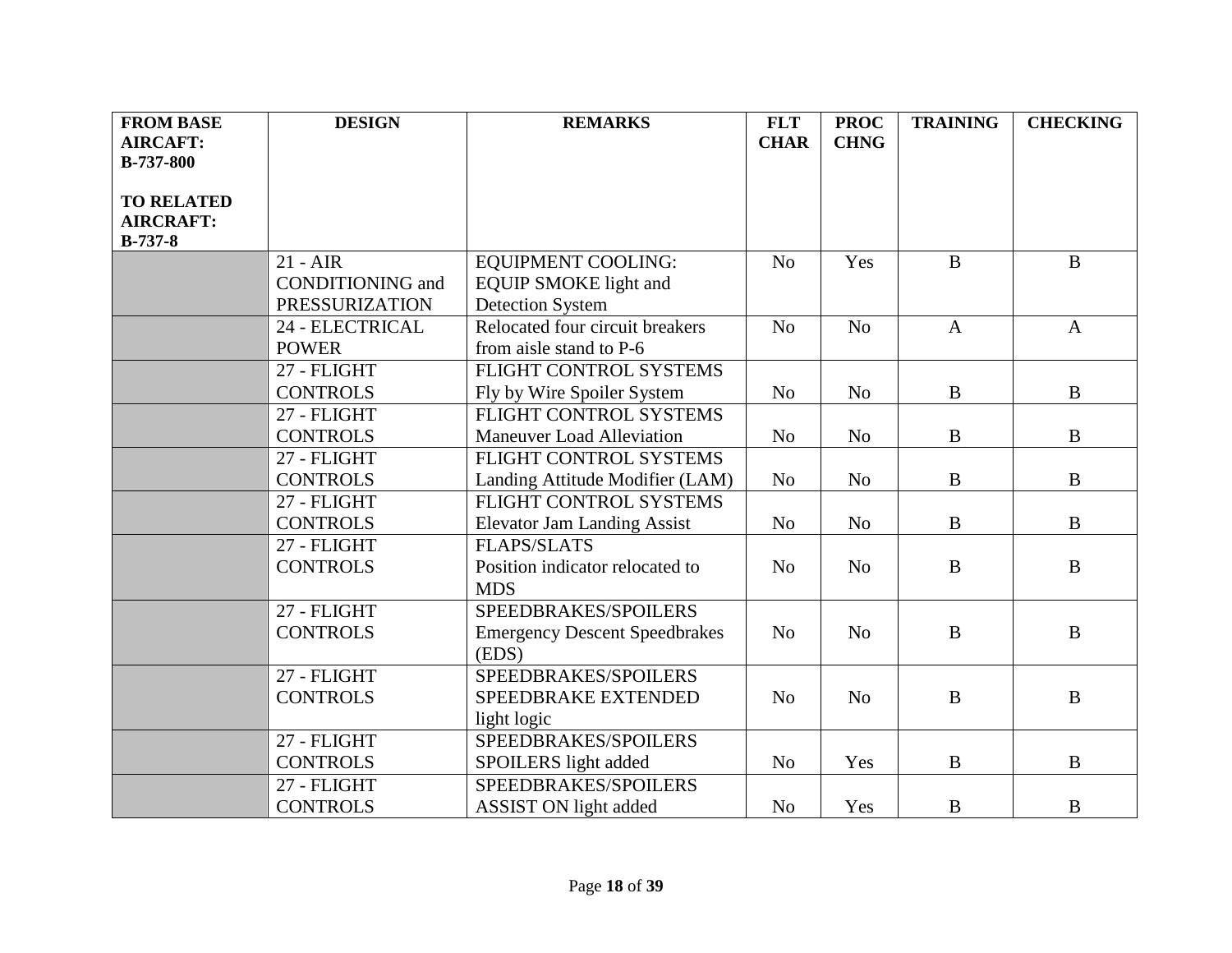| <b>FROM BASE</b>  | <b>DESIGN</b>            | <b>REMARKS</b>                       | <b>FLT</b>     | <b>PROC</b>    | <b>TRAINING</b> | <b>CHECKING</b> |
|-------------------|--------------------------|--------------------------------------|----------------|----------------|-----------------|-----------------|
| <b>AIRCAFT:</b>   |                          |                                      | <b>CHAR</b>    | <b>CHNG</b>    |                 |                 |
| <b>B-737-800</b>  |                          |                                      |                |                |                 |                 |
|                   |                          |                                      |                |                |                 |                 |
| <b>TO RELATED</b> |                          |                                      |                |                |                 |                 |
| <b>AIRCRAFT:</b>  |                          |                                      |                |                |                 |                 |
| $B-737-8$         |                          |                                      |                |                |                 |                 |
|                   | 27 - FLIGHT              | <b>STABILIZER TRIM:</b>              |                |                |                 |                 |
|                   | <b>CONTROLS</b>          | Stab Trim cutout switches panel      | N <sub>o</sub> | N <sub>o</sub> | $\bf{B}$        | $\mathbf{B}$    |
|                   |                          | nomenclature                         |                |                |                 |                 |
|                   | <b>28 - FUEL</b>         | <b>CONTROLS AND</b>                  |                |                |                 |                 |
|                   |                          | <b>INDICATORS:</b>                   | N <sub>0</sub> | Yes            | $\bf{B}$        | $\bf{B}$        |
|                   |                          | <b>Additional System Alerts (see</b> |                |                |                 |                 |
|                   |                          | section Navigation)                  |                |                |                 |                 |
|                   | <b>28 - FUEL</b>         | <b>CONTROLS AND</b>                  |                |                |                 |                 |
|                   |                          | <b>INDICATORS:</b>                   |                |                |                 |                 |
|                   |                          | <b>Revised fuel FILTER BYPASS</b>    | N <sub>o</sub> | Yes            | $\bf{B}$        | $\bf{B}$        |
|                   |                          | light logic                          |                |                |                 |                 |
|                   | 29 - HYDRAULIC           | <b>CONTROLS AND</b>                  |                |                |                 |                 |
|                   | <b>POWER</b>             | <b>INDICATORS:</b>                   | N <sub>o</sub> | N <sub>o</sub> | $\mathbf{A}$    | $\mathbf{A}$    |
|                   |                          | System indications relocated to      |                |                |                 |                 |
|                   |                          | <b>MDS</b> Systems Page              |                |                |                 |                 |
|                   | <b>30 - ICE AND RAIN</b> | <b>ENGINE ANTI-ICE</b>               |                |                |                 |                 |
|                   |                          | ADDITIONAL ENG ANTI-ICE              | N <sub>o</sub> | Yes            | $\bf{B}$        | B               |
|                   |                          | alert                                |                |                |                 |                 |
|                   | <b>30 - ICE AND RAIN</b> | <b>ENGINE ANTI-ICE</b>               |                |                |                 |                 |
|                   |                          | <b>REVISED COWL VALVE</b>            | N <sub>0</sub> | Yes            | $\mathbf{B}$    | B               |
|                   |                          | NOMENCLATURE AND                     |                |                |                 |                 |
|                   |                          | <b>COLOR (AMBER)</b>                 |                |                |                 |                 |
|                   | <b>30 - ICE AND RAIN</b> | <b>WING ANTI-ICE</b>                 |                |                |                 |                 |
|                   |                          | <b>L/R VALVE ALERTS COLOR</b>        | N <sub>0</sub> | Yes            | $\mathbf{B}$    | B               |
|                   |                          | (AMBER)                              |                |                |                 |                 |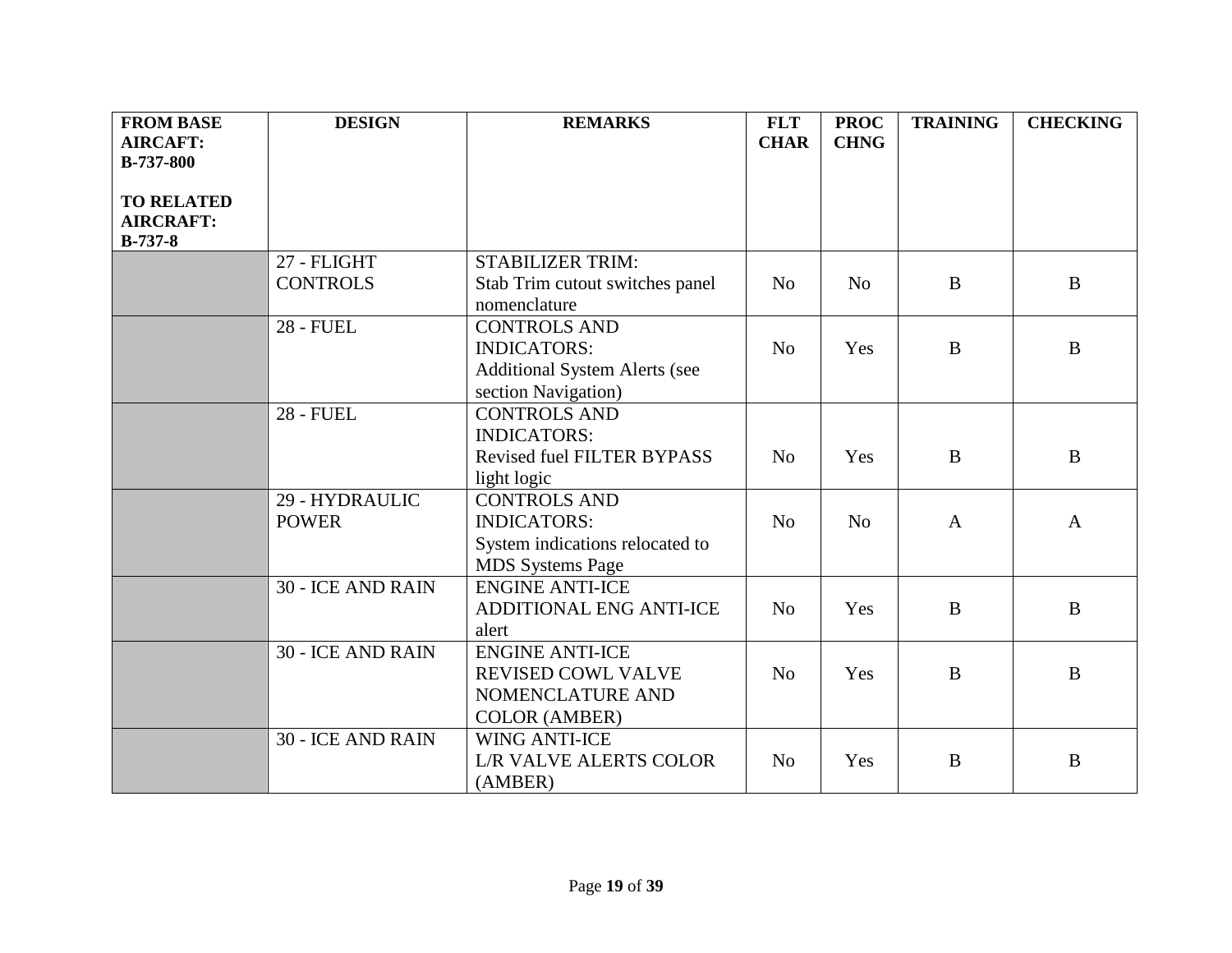| <b>FROM BASE</b>  | <b>DESIGN</b>     | <b>REMARKS</b>                       | <b>FLT</b>     | <b>PROC</b>    | <b>TRAINING</b> | <b>CHECKING</b> |
|-------------------|-------------------|--------------------------------------|----------------|----------------|-----------------|-----------------|
| <b>AIRCAFT:</b>   |                   |                                      | <b>CHAR</b>    | <b>CHNG</b>    |                 |                 |
| <b>B-737-800</b>  |                   |                                      |                |                |                 |                 |
|                   |                   |                                      |                |                |                 |                 |
| <b>TO RELATED</b> |                   |                                      |                |                |                 |                 |
| <b>AIRCRAFT:</b>  |                   |                                      |                |                |                 |                 |
| <b>B-737-8</b>    |                   |                                      |                |                |                 |                 |
|                   | 31 - FLIGHT       | Incorporation Of MAX DISPLAY         |                |                |                 |                 |
|                   | <b>INSTRUMENT</b> | SYSTEM (MDS)                         |                |                |                 |                 |
|                   | <b>DISPLAYS</b>   | four Large Display LCD Units         | N <sub>o</sub> | N <sub>o</sub> | B               | $\mathbf{B}$    |
|                   | 31 - FLIGHT       | <b>LIGHTING CONTROLS</b>             |                |                |                 |                 |
|                   | <b>INSTRUMENT</b> | <b>Updated And Relocated Engine</b>  |                |                |                 |                 |
|                   | <b>DISPLAYS</b>   | <b>Display Control Panel</b>         | N <sub>o</sub> | Yes            | $\bf{B}$        | $\bf{B}$        |
|                   | 31 - FLIGHT       | <b>LIGHTING CONTROLS</b>             |                |                |                 |                 |
|                   | <b>INSTRUMENT</b> | Revised Display Brightness,          |                |                |                 |                 |
|                   | <b>DISPLAYS</b>   | Display Select Switch Panels,        | N <sub>o</sub> | N <sub>o</sub> | $\bf{B}$        | B               |
|                   |                   | Master Dim and Test                  |                |                |                 |                 |
|                   | 31 - FLIGHT       | ENGINE DISPLAY CONTROL               |                |                |                 |                 |
|                   | <b>INSTRUMENT</b> | <b>PANEL</b>                         |                |                |                 |                 |
|                   | <b>DISPLAYS</b>   | Added Engine Transfer Switch         | N <sub>o</sub> | N <sub>o</sub> | $\bf{B}$        | $\bf{B}$        |
|                   | 31 - FLIGHT       | <b>ENGINE DISPLAY CONTROL</b>        |                |                |                 |                 |
|                   | <b>INSTRUMENT</b> | <b>PANEL</b>                         |                |                |                 |                 |
|                   | <b>DISPLAYS</b>   | Added MFD Info Switch                | N <sub>o</sub> | Yes            | $\mathbf{B}$    | B               |
|                   | 31 - FLIGHT       | <b>ENGINE DISPLAY CONTROL</b>        |                |                |                 |                 |
|                   | <b>INSTRUMENT</b> | <b>PANEL</b>                         |                |                |                 |                 |
|                   | <b>DISPLAYS</b>   | Revised N <sub>1</sub> and Speed Set | N <sub>o</sub> | N <sub>o</sub> | $\bf{B}$        | B               |
|                   |                   | Selectors                            |                |                |                 |                 |
|                   | 31 - FLIGHT       | <b>PFD</b>                           |                |                |                 |                 |
|                   | <b>INSTRUMENT</b> | <b>Expanded Sky Ground and</b>       |                |                |                 |                 |
|                   | <b>DISPLAYS</b>   | <b>Compass Display</b>               | N <sub>o</sub> | N <sub>o</sub> | $\mathbf{B}$    | B               |
|                   | 31 - FLIGHT       | EFIS CONTROL PANEL                   |                |                |                 |                 |
|                   | <b>INSTRUMENT</b> | Dedicated VSD switch                 | N <sub>o</sub> | N <sub>o</sub> | $\bf{B}$        | B               |
|                   | <b>DISPLAYS</b>   |                                      |                |                |                 |                 |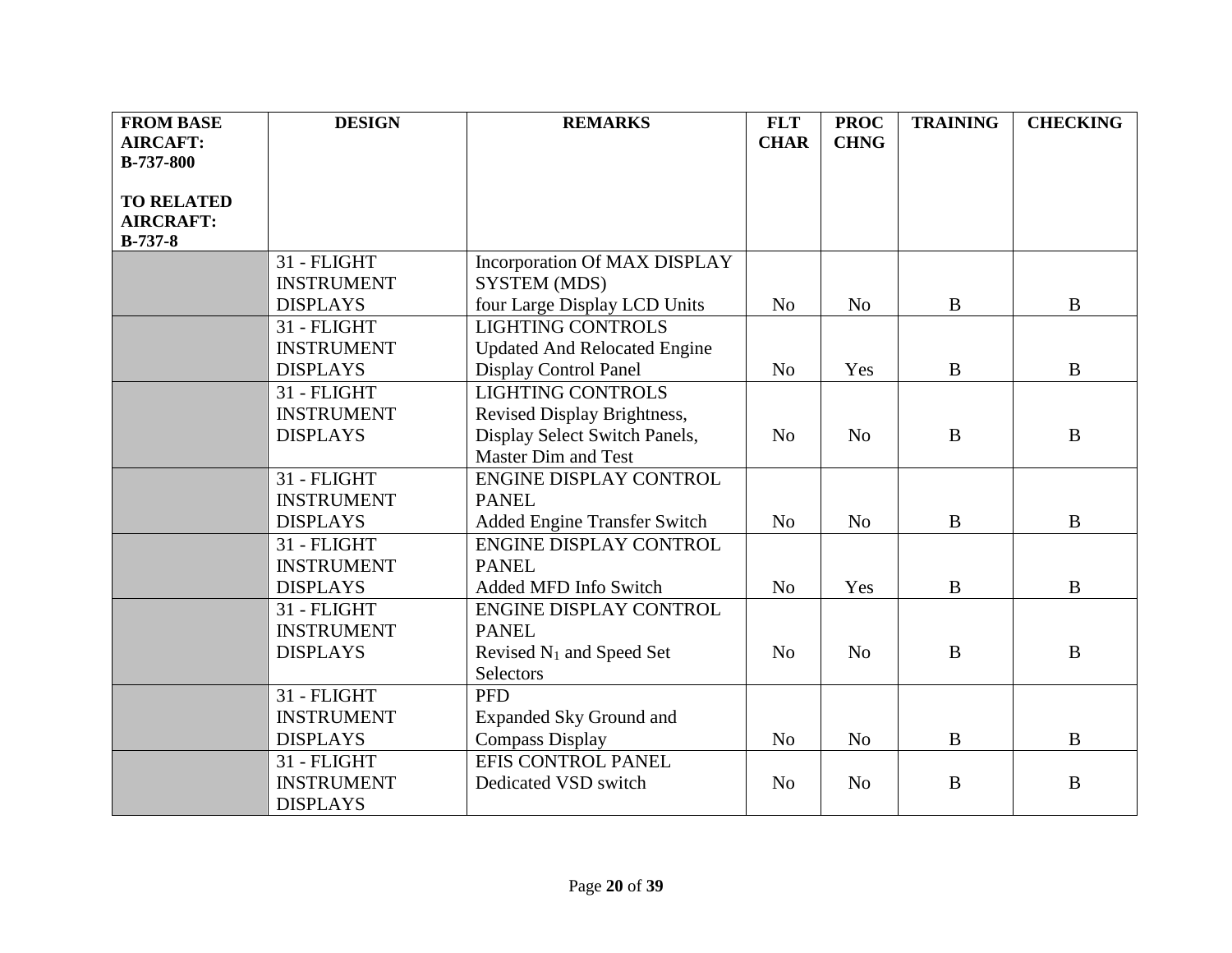| <b>FROM BASE</b>  | <b>DESIGN</b>      | <b>REMARKS</b>                      | <b>FLT</b>     | <b>PROC</b>    | <b>TRAINING</b> | <b>CHECKING</b> |
|-------------------|--------------------|-------------------------------------|----------------|----------------|-----------------|-----------------|
| <b>AIRCAFT:</b>   |                    |                                     | <b>CHAR</b>    | <b>CHNG</b>    |                 |                 |
| <b>B-737-800</b>  |                    |                                     |                |                |                 |                 |
| <b>TO RELATED</b> |                    |                                     |                |                |                 |                 |
| <b>AIRCRAFT:</b>  |                    |                                     |                |                |                 |                 |
| $B-737-8$         |                    |                                     |                |                |                 |                 |
|                   | 31 - FLIGHT        | EFIS CONTROL PANEL                  |                |                |                 |                 |
|                   | <b>INSTRUMENT</b>  | ND/WXR Range Selector -             | N <sub>o</sub> | N <sub>o</sub> | $\bf{B}$        | $\mathbf{B}$    |
|                   | <b>DISPLAYS</b>    | revised functionality               |                |                |                 |                 |
|                   | 31 - FLIGHT        | <b>STANDBY FLIGHT</b>               |                |                |                 |                 |
|                   | <b>INSTRUMENT</b>  | <b>INSTRUMENTS</b>                  | N <sub>o</sub> | N <sub>o</sub> | $\bf{B}$        | B               |
|                   | <b>DISPLAYS</b>    | <b>INTEGRATED STANDBY</b>           |                |                |                 |                 |
|                   |                    | FLIGHT INSTRUMENT (ISFD)            |                |                |                 |                 |
|                   |                    | basic                               |                |                |                 |                 |
|                   | 31 - FLIGHT        | <b>AUX DISPLAY - Added</b>          |                |                |                 |                 |
|                   | <b>INSTRUMENT</b>  | <b>Information Displayed</b>        | N <sub>o</sub> | N <sub>o</sub> | $\bf{B}$        | B               |
|                   | <b>DISPLAYS</b>    |                                     |                |                |                 |                 |
|                   | 31 - FLIGHT        | <b>AUX DISPLAY - Added</b>          |                |                |                 |                 |
|                   | <b>INSTRUMENT</b>  | Flight number, Transponder,         | N <sub>o</sub> | N <sub>0</sub> | $\mathbf{B}$    | $\mathbf{B}$    |
|                   | <b>DISPLAYS</b>    | Selcal, UTC, Date, and Elapsed      |                |                |                 |                 |
|                   |                    | time                                |                |                |                 |                 |
|                   | 31 - FLIGHT        | <b>AUX DISPLAY - Added</b>          |                |                |                 |                 |
|                   | <b>INSTRUMENT</b>  | Clock start/stop switches relocated | N <sub>o</sub> | N <sub>o</sub> | $\bf{B}$        | B               |
|                   | <b>DISPLAYS</b>    | to glareshield                      |                |                |                 |                 |
|                   | 31 - FLIGHT        | <b>MAINT LIGHT (replaces PSEU</b>   |                |                |                 |                 |
|                   | <b>INSTRUMENT</b>  | light)                              | N <sub>o</sub> | Yes            | $\bf{B}$        | $\bf{B}$        |
|                   | <b>DISPLAYS</b>    |                                     |                |                |                 |                 |
|                   | 32 - LANDING GEAR, | <b>NOSE WHEEL STEERING</b>          | N <sub>o</sub> | N <sub>o</sub> | $\mathbf{B}$    | $\mathbf{B}$    |
|                   | <b>BRAKES</b>      | switch relocated                    |                |                |                 |                 |
|                   | 32 - LANDING GEAR, | Brake accumulator pressure          | N <sub>o</sub> | N <sub>o</sub> | $\bf{B}$        | $\mathbf{B}$    |
|                   | <b>BRAKES</b>      | indicator relocated                 |                |                |                 |                 |
|                   | 32 - LANDING GEAR, | Auto brake switch relocated         | N <sub>o</sub> | N <sub>o</sub> | $\bf{B}$        | $\, {\bf B}$    |
|                   | <b>BRAKES</b>      |                                     |                |                |                 |                 |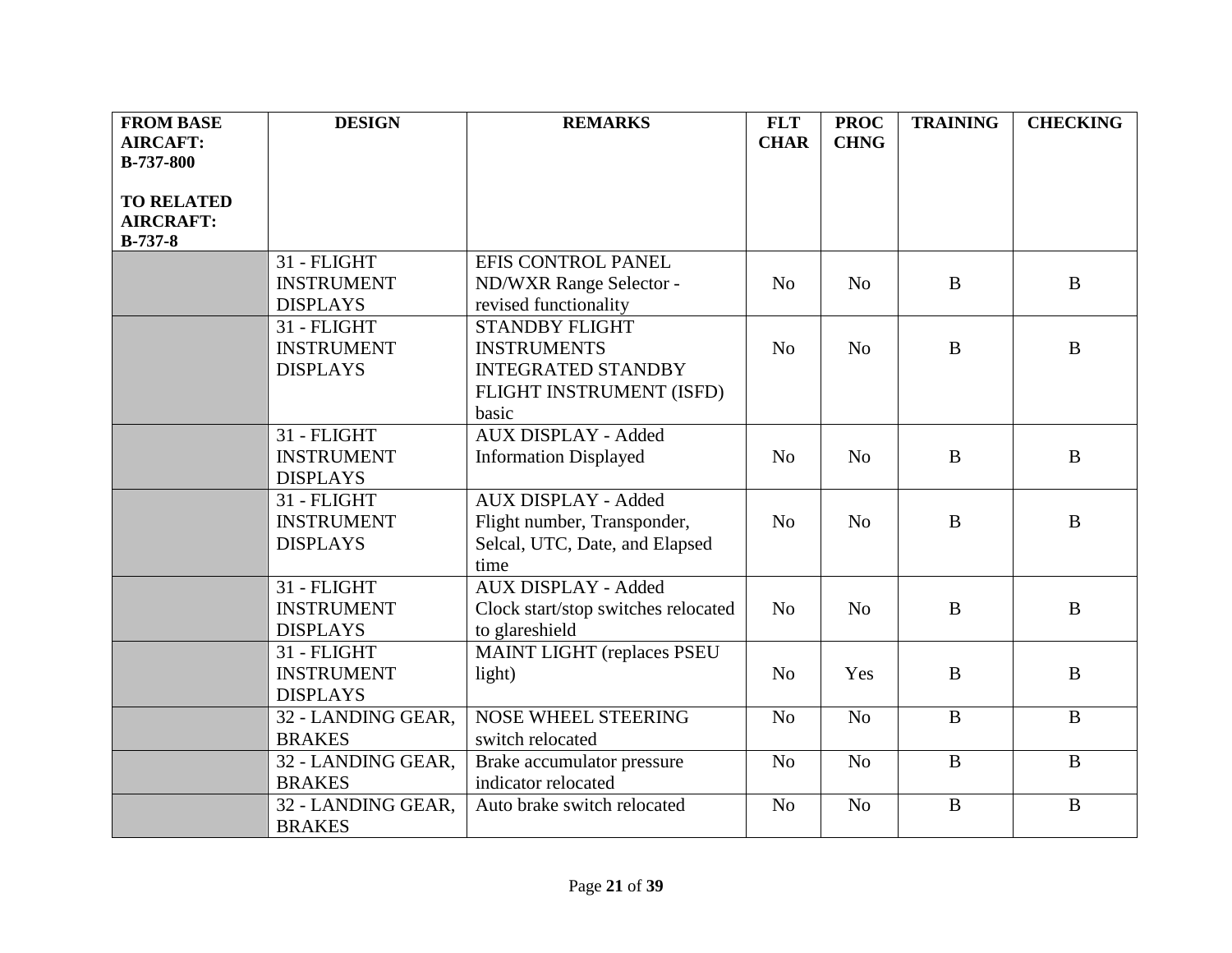| <b>FROM BASE</b>  | <b>DESIGN</b>      | <b>REMARKS</b>                     | <b>FLT</b>     | <b>PROC</b>    | <b>TRAINING</b> | <b>CHECKING</b> |
|-------------------|--------------------|------------------------------------|----------------|----------------|-----------------|-----------------|
| <b>AIRCAFT:</b>   |                    |                                    | <b>CHAR</b>    | <b>CHNG</b>    |                 |                 |
| <b>B-737-800</b>  |                    |                                    |                |                |                 |                 |
|                   |                    |                                    |                |                |                 |                 |
| <b>TO RELATED</b> |                    |                                    |                |                |                 |                 |
| <b>AIRCRAFT:</b>  |                    |                                    |                |                |                 |                 |
| $B-737-8$         |                    |                                    |                |                |                 |                 |
|                   | 32 - LANDING GEAR, | Landing Gear Warning Cutout        | N <sub>o</sub> | N <sub>0</sub> | $\bf{B}$        | $\mathbf{B}$    |
|                   | <b>BRAKES</b>      | switch relocated                   |                |                |                 |                 |
|                   | 32 - LANDING GEAR, | Revised landing gear lock override | No             | N <sub>o</sub> | $\overline{B}$  | $\bf{B}$        |
|                   | <b>BRAKES</b>      | switch                             |                |                |                 |                 |
|                   | 34 - NAVIGATION    | FLIGHT MANAGEMENT                  |                |                |                 |                 |
|                   |                    | <b>SYSTEM</b>                      | No             | N <sub>0</sub> | $\bf{B}$        | B               |
|                   |                    | FMC SOFTWARE U13 basic             |                |                |                 |                 |
|                   | 34 - NAVIGATION    | FLIGHT MANAGEMENT                  |                |                |                 |                 |
|                   |                    | <b>SYSTEM</b>                      | N <sub>o</sub> | N <sub>o</sub> | $\bf{B}$        | $\bf{B}$        |
|                   |                    | Variable Takeoff Rating function   |                |                |                 |                 |
|                   | 34 - NAVIGATION    | FLIGHT MANAGEMENT                  |                |                |                 |                 |
|                   |                    | <b>SYSTEM</b>                      | N <sub>0</sub> | N <sub>0</sub> | B               | B               |
|                   |                    | Fuel Alerting and Fuel             |                |                |                 |                 |
|                   |                    | Management                         |                |                |                 |                 |
|                   | 34 - NAVIGATION    | CDU Pages New or Revised:          |                |                |                 |                 |
|                   |                    | Perf Init page 1/2                 | N <sub>o</sub> | N <sub>o</sub> | $\bf{B}$        | $\bf{B}$        |
|                   | 34 - NAVIGATION    | CDU Pages New or Revised:          |                |                |                 |                 |
|                   |                    | N1 Limit                           | N <sub>o</sub> | N <sub>o</sub> | $\bf{B}$        | B               |
|                   | 34 - NAVIGATION    | CDU Pages New or Revised:          |                |                |                 |                 |
|                   |                    | Fuel Progress page 5/5             | N <sub>o</sub> | Yes            | $\bf{B}$        | $\bf{B}$        |
|                   | 34 - NAVIGATION    | FMC and Engine Display Alert       |                |                |                 |                 |
|                   |                    | Messages:                          | N <sub>o</sub> | Yes            | $\bf{B}$        | B               |
|                   |                    | <b>USING RSV FUEL</b>              |                |                |                 |                 |
|                   | 34 - NAVIGATION    | FMC and Engine Display Alert       |                |                |                 |                 |
|                   |                    | Messages:                          | N <sub>o</sub> | Yes            | B               | B               |
|                   |                    | <b>FUEL DISAGREE</b>               |                |                |                 |                 |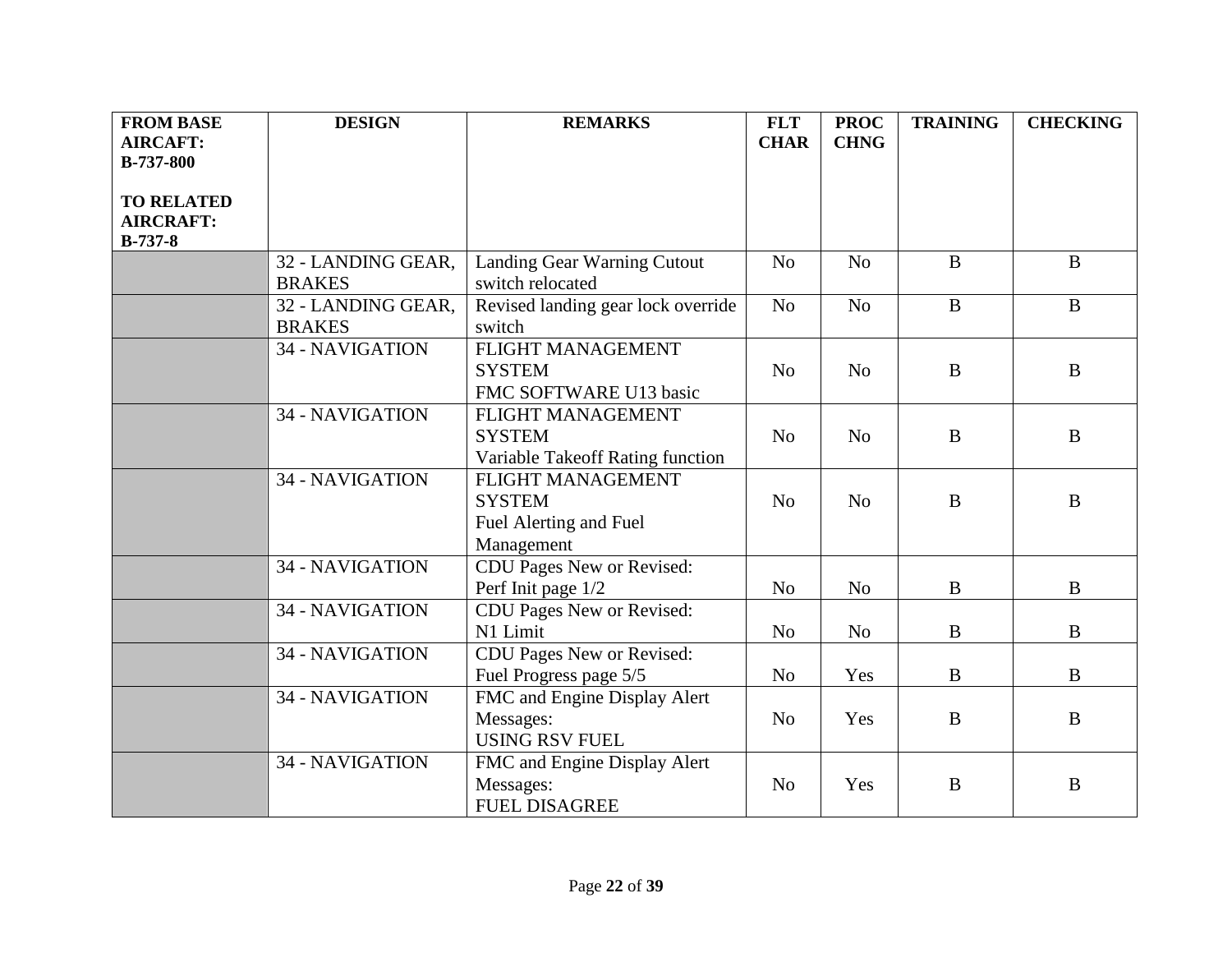| <b>FROM BASE</b>  | <b>DESIGN</b>      | <b>REMARKS</b>                 | <b>FLT</b>     | <b>PROC</b>    | <b>TRAINING</b> | <b>CHECKING</b> |
|-------------------|--------------------|--------------------------------|----------------|----------------|-----------------|-----------------|
| <b>AIRCAFT:</b>   |                    |                                | <b>CHAR</b>    | <b>CHNG</b>    |                 |                 |
| <b>B-737-800</b>  |                    |                                |                |                |                 |                 |
|                   |                    |                                |                |                |                 |                 |
| <b>TO RELATED</b> |                    |                                |                |                |                 |                 |
| <b>AIRCRAFT:</b>  |                    |                                |                |                |                 |                 |
| $B-737-8$         |                    |                                |                |                |                 |                 |
|                   | 34 - NAVIGATION    | FMC and Engine Display Alert   |                |                |                 |                 |
|                   |                    | Messages:                      | N <sub>o</sub> | Yes            | $\bf{B}$        | $\mathbf{B}$    |
|                   |                    | <b>INSUFFICIENT FUEL</b>       |                |                |                 |                 |
|                   | 34 - NAVIGATION    | FUEL FLOW (engine display      |                |                |                 |                 |
|                   |                    | only)                          | N <sub>o</sub> | Yes            | $\, {\bf B}$    | $\, {\bf B}$    |
|                   | 36 - PNEUMATIC     | <b>BLEED AIR CONTROL PANEL</b> |                |                |                 |                 |
|                   |                    | Removed RAM DOOR FULL          | N <sub>o</sub> | N <sub>o</sub> | $\mathbf{A}$    | $\mathbf{A}$    |
|                   |                    | <b>OPEN</b> lights             |                |                |                 |                 |
|                   | 36 - PNEUMATIC     | <b>BLEED AIR CONTROL PANEL</b> |                |                |                 |                 |
|                   |                    | <b>Revised BLEED TRIP OFF</b>  | No             | Yes            | $\mathbf{A}$    | $\mathbf{A}$    |
|                   |                    | nomenclature to BLEED          |                |                |                 |                 |
|                   | 36 - PNEUMATIC     | <b>BLEED AIR CONTROL PANEL</b> |                |                |                 |                 |
|                   |                    | Revised BLEED light logic      | N <sub>o</sub> | Yes            | $\bf{B}$        | $\bf{B}$        |
|                   | 49 - APU           | <b>SYSTEM OPERATION</b>        |                |                |                 |                 |
|                   |                    | Removed APU MAINT light        | N <sub>o</sub> | N <sub>o</sub> | A               | $\mathbf{A}$    |
|                   | 49 - APU           | <b>SYSTEM OPERATION</b>        |                |                |                 |                 |
|                   |                    | Removed APU EGT gauge          | N <sub>o</sub> | N <sub>o</sub> | A               | A               |
|                   | 49 - APU           | <b>SYSTEM OPERATION</b>        |                |                |                 |                 |
|                   |                    | Added retractable door         | N <sub>o</sub> | N <sub>o</sub> | $\bf{B}$        | $\bf{B}$        |
|                   | 49 - APU           | <b>SYSTEM OPERATION</b>        |                |                |                 |                 |
|                   |                    | Added APU DOOR light           | N <sub>o</sub> | Yes            | $\bf{B}$        | $\bf{B}$        |
|                   | 72, 73, 77, 78, 80 | <b>ENGINES:</b>                |                |                |                 |                 |
|                   | <b>POWER PLANT</b> | New LEAP-1B engines            | N <sub>o</sub> | Yes            | $\bf{B}$        | $\mathbf{B}$    |
|                   | 72, 73, 77, 78, 80 | <b>EEC SYSTEM</b>              |                |                |                 |                 |
|                   | POWER PLANT        | Removal of Overboost rating    | N <sub>o</sub> | N <sub>o</sub> | B               | $\bf{B}$        |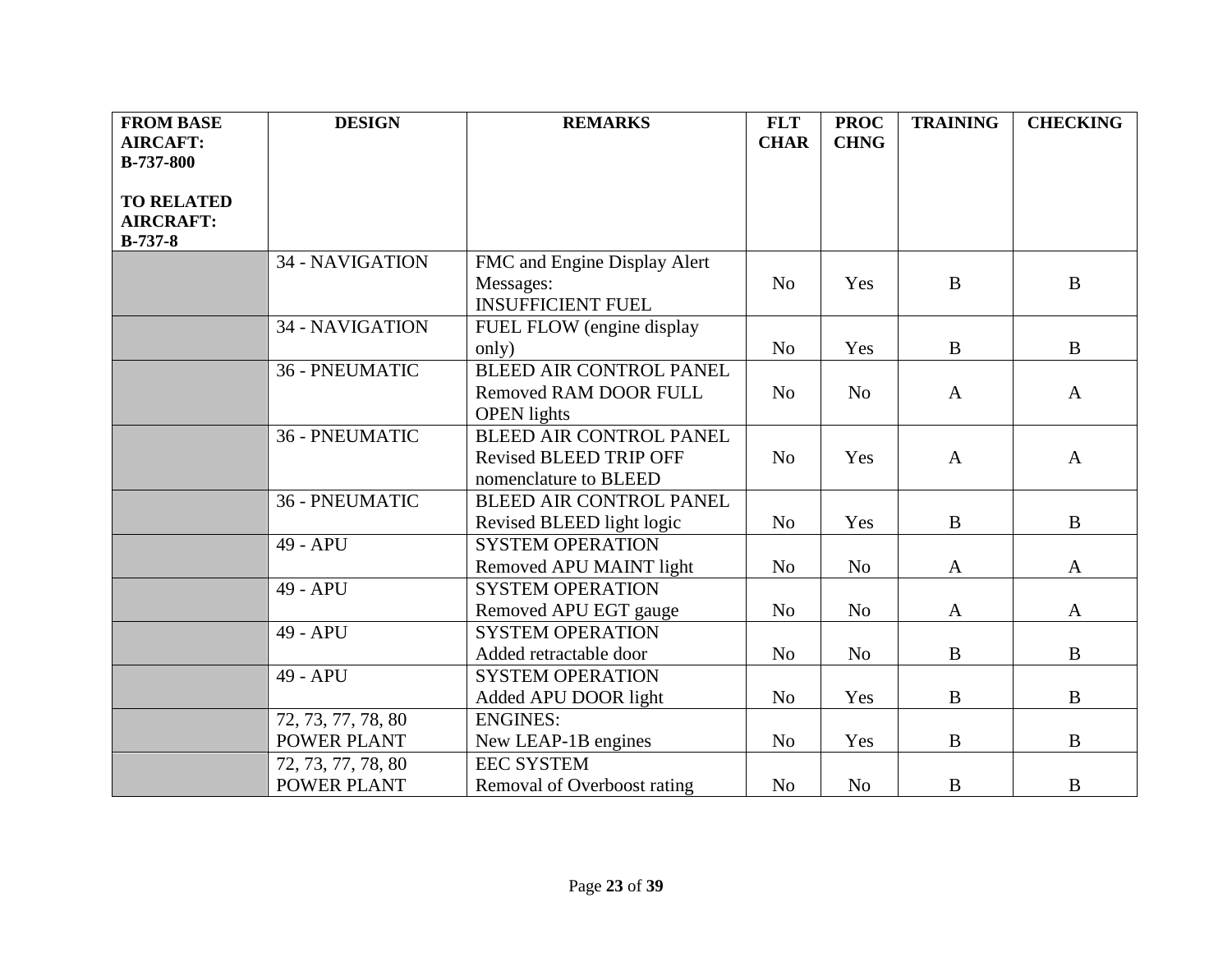| <b>FROM BASE</b><br><b>AIRCAFT:</b><br><b>B-737-800</b> | <b>DESIGN</b>                     | <b>REMARKS</b>                                                                    | <b>FLT</b><br><b>CHAR</b> | <b>PROC</b><br><b>CHNG</b> | <b>TRAINING</b> | <b>CHECKING</b> |
|---------------------------------------------------------|-----------------------------------|-----------------------------------------------------------------------------------|---------------------------|----------------------------|-----------------|-----------------|
| <b>TO RELATED</b><br><b>AIRCRAFT:</b><br>$B-737-8$      |                                   |                                                                                   |                           |                            |                 |                 |
|                                                         | 72, 73, 77, 78, 80                | <b>EEC SYSTEM</b>                                                                 |                           |                            |                 |                 |
|                                                         | POWER PLANT                       | Addition of Icing Idle speed                                                      | N <sub>o</sub>            | N <sub>o</sub>             | $\bf{B}$        | $\bf{B}$        |
|                                                         | 72, 73, 77, 78, 80                | <b>INDICATORS</b>                                                                 |                           |                            |                 |                 |
|                                                         | <b>POWER PLANT</b>                | <b>Revised Display Format</b>                                                     | N <sub>o</sub>            | No                         | $\bf{B}$        | $\bf{B}$        |
|                                                         | 72, 73, 77, 78, 80                | <b>INDICATORS</b>                                                                 |                           |                            |                 |                 |
|                                                         | POWER PLANT                       | Compact engine display removed                                                    | N <sub>o</sub>            | No                         | $\mathbf{A}$    | $\mathbf{A}$    |
|                                                         | 72, 73, 77, 78, 80                | <b>INDICATORS</b>                                                                 |                           |                            |                 |                 |
|                                                         | <b>POWER PLANT</b>                | Added THRUST alert                                                                | N <sub>o</sub>            | Yes                        | $\bf{B}$        | B               |
|                                                         | 72, 73, 77, 78, 80<br>POWER PLANT | <b>INDICATORS</b><br>Added MOTORING indication for<br>bowed rotor logic           | N <sub>o</sub>            | N <sub>o</sub>             | B               | $\bf{B}$        |
|                                                         | 72, 73, 77, 78, 80<br>POWER PLANT | THRUST REVERSER SYSTEM<br>Added REVERSER COMMAND<br>and REVERSER AIR/GND alerts   | N <sub>o</sub>            | Yes                        | B               | $\bf{B}$        |
|                                                         | 72, 73, 77, 78, 80<br>POWER PLANT | THRUST REVERSER SYSTEM<br>Replaced REVERSER alert with<br><b>REVERSER LIMITED</b> | N <sub>o</sub>            | Yes                        | B               | B               |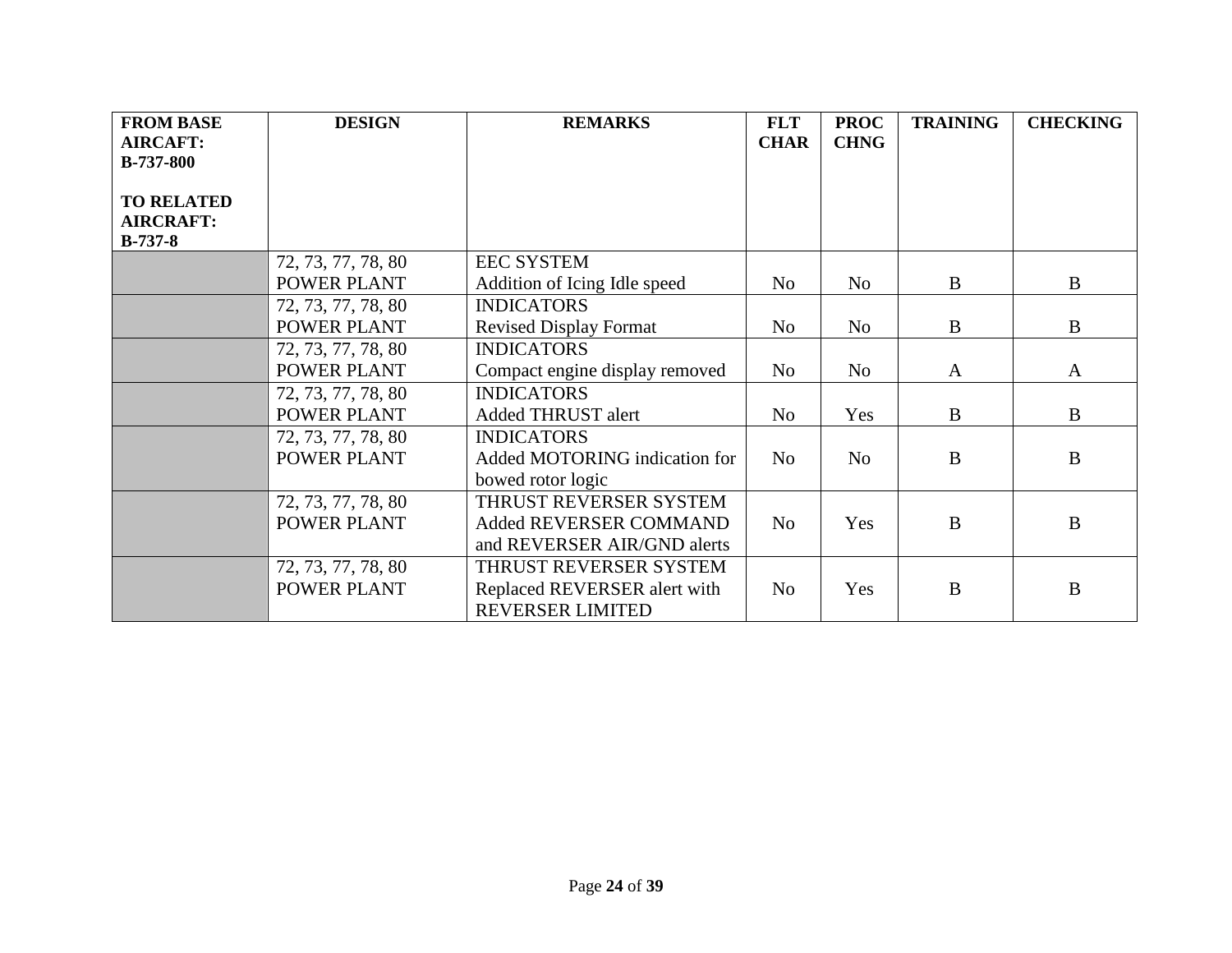This Maneuver Differences table, from the Boeing 737-800 to the Boeing 737-8, was proposed by The Boeing Company and validated by the FSB on 08/16/2016. It lists the minimum differences levels operators must use to conduct differences training and checking of flightcrew members.

| <b>FROM BASE</b><br><b>AIRCAFT:</b><br><b>B-737-800</b><br><b>TO RELATED</b><br><b>AIRCRAFT:</b><br>$B-737-8$ | <b>MANUEVER</b>                | <b>REMARKS</b>                                                                                                    | <b>FLT</b><br><b>CHAR</b> | <b>PROC</b><br><b>CHNG</b> | <b>TRAINING</b> | <b>CHECKING</b> |
|---------------------------------------------------------------------------------------------------------------|--------------------------------|-------------------------------------------------------------------------------------------------------------------|---------------------------|----------------------------|-----------------|-----------------|
|                                                                                                               | PREFLIGHT<br><b>INSPECTION</b> | Optional installation of<br>two-position tailskid                                                                 | N <sub>o</sub>            | Yes                        | A               | $\mathbf{A}$    |
|                                                                                                               | <b>CLIMB</b>                   | After takeoff checklist - Landing<br>gear handle                                                                  | N <sub>o</sub>            | Yes                        | B               | B               |
|                                                                                                               | NON-NORMAL                     | Read and do Checklist changes<br>due to annunciation and system<br>changes listed in DESIGN<br>difference tables. | N <sub>o</sub>            | Yes                        | B               | B               |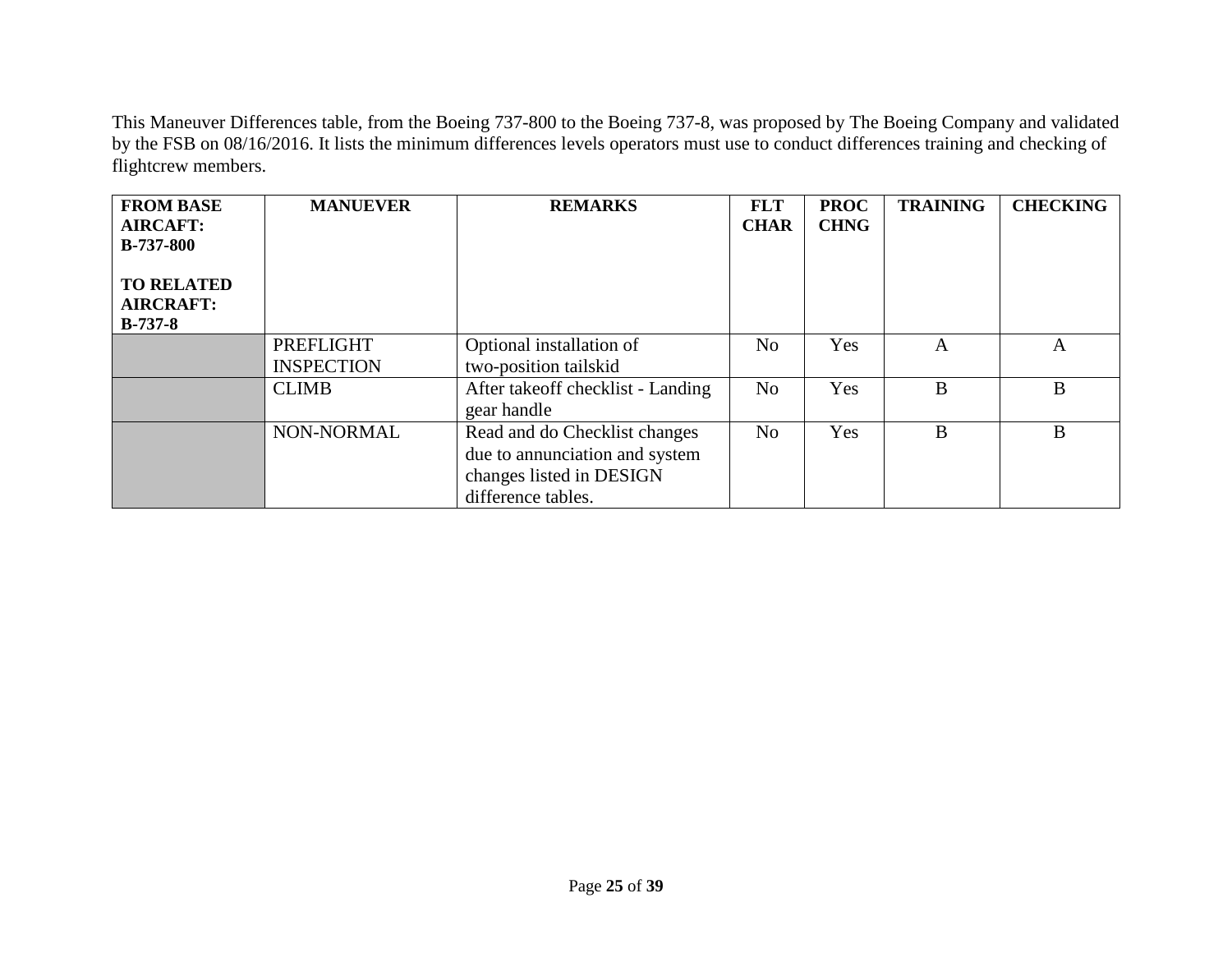This Design Differences table, from the Boeing 737-8 to the Boeing 737-800, was proposed by The Boeing Company and validated by the FSB on 09/13/2017. It lists the minimum differences levels operators must use to conduct differences training and checking of flightcrew members.

| <b>FROM BASE</b><br><b>AIRCAFT:</b><br><b>B-737-8</b>     | <b>DESIGN</b>                                                  | <b>REMARKS</b>                                                                                     | <b>FLT</b><br><b>CHAR</b> | <b>PROC</b><br><b>CHNG</b> | <b>TRAINING</b> | <b>CHECKING</b> |
|-----------------------------------------------------------|----------------------------------------------------------------|----------------------------------------------------------------------------------------------------|---------------------------|----------------------------|-----------------|-----------------|
| <b>TO RELATED</b><br><b>AIRCRAFT:</b><br><b>B-737-800</b> |                                                                |                                                                                                    |                           |                            |                 |                 |
|                                                           | <b>CONFIGURATION</b>                                           | Nose Landing Gear 8" shorter<br>Single Tail Anti-Collision/Position<br>Light                       | N <sub>o</sub>            | N <sub>o</sub>             | $\mathbf{A}$    | $\mathbf{A}$    |
|                                                           | PANEL LAYOUT                                                   | New MAX DISPLAY SYSTEM<br>(MDS)                                                                    | N <sub>o</sub>            | No                         | $\mathbf{B}$    | $\mathbf{B}$    |
|                                                           | PANEL LAYOUT                                                   | <b>New Two Position Landing Gear</b><br><b>Control Lever</b>                                       | N <sub>o</sub>            | Yes                        | $\mathbf{B}$    | $\mathbf{B}$    |
|                                                           | <b>LIMITATIONS</b>                                             | Size/type/system limitations                                                                       | N <sub>o</sub>            | N <sub>o</sub>             | $\mathbf{A}$    | $\mathbf{A}$    |
|                                                           | <b>LIMITATIONS</b>                                             | Ground wind operating envelope<br>removed                                                          | No                        | N <sub>o</sub>             | $\overline{A}$  | $\mathbf{A}$    |
|                                                           | <b>WEIGHTS</b>                                                 | Decreased to:<br>MTW 174,700 lbs<br><b>MTOW 174,200 lbs</b><br>MLW 144,000 lbs<br>MZFW 136,000 lbs | N <sub>o</sub>            | N <sub>o</sub>             | $\mathbf{A}$    | $\mathbf{A}$    |
|                                                           | $21 - AIR$<br><b>CONDITIONING</b> and<br><b>PRESSURIZATION</b> | PACKS:<br>Simplified Electronic Pack Flow<br><b>Control System</b>                                 | N <sub>0</sub>            | N <sub>o</sub>             | $\bf{B}$        | B               |
|                                                           | $21 - AIR$<br><b>CONDITIONING</b> and<br><b>PRESSURIZATION</b> | PACKS:<br>Revised PACK light logic                                                                 | N <sub>0</sub>            | Yes                        | $\mathbf{A}$    | $\mathbf{A}$    |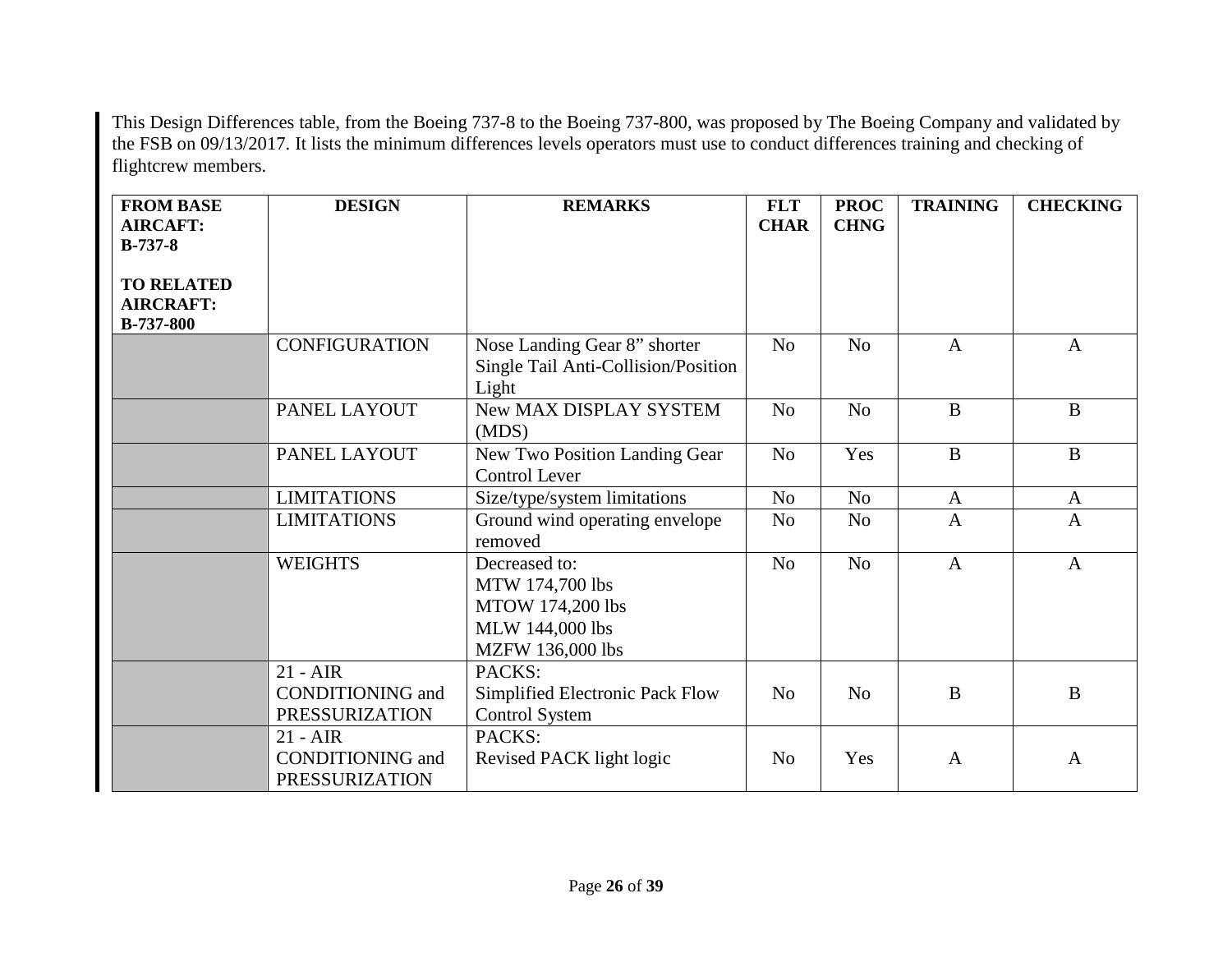| <b>FROM BASE</b>  | <b>DESIGN</b>           | <b>REMARKS</b>                       | <b>FLT</b>     | <b>PROC</b>    | <b>TRAINING</b> | <b>CHECKING</b> |
|-------------------|-------------------------|--------------------------------------|----------------|----------------|-----------------|-----------------|
| <b>AIRCAFT:</b>   |                         |                                      | <b>CHAR</b>    | <b>CHNG</b>    |                 |                 |
| $B-737-8$         |                         |                                      |                |                |                 |                 |
| <b>TO RELATED</b> |                         |                                      |                |                |                 |                 |
| <b>AIRCRAFT:</b>  |                         |                                      |                |                |                 |                 |
| <b>B-737-800</b>  |                         |                                      |                |                |                 |                 |
|                   | $21 - AIR$              | <b>EQUIPMENT COOLING:</b>            | N <sub>o</sub> | Yes            | $\mathbf{B}$    | $\bf{B}$        |
|                   | <b>CONDITIONING</b> and | <b>EQUIP SMOKE</b> light and         |                |                |                 |                 |
|                   | <b>PRESSURIZATION</b>   | <b>Detection System</b>              |                |                |                 |                 |
|                   | 24 - ELECTRICAL         | Relocated four circuit breakers      | N <sub>o</sub> | N <sub>o</sub> | $\mathbf{A}$    | $\mathbf{A}$    |
|                   | <b>POWER</b>            | from aisle stand to P-6              |                |                |                 |                 |
|                   | 27 - FLIGHT             | FLIGHT CONTROL SYSTEMS               |                |                |                 |                 |
|                   | <b>CONTROLS</b>         | <b>Mechanical Spoiler System</b>     | Yes            | N <sub>o</sub> | $\mathbf{B}$    | $\, {\bf B}$    |
|                   | 27 - FLIGHT             | FLIGHT CONTROL SYSTEMS               |                |                |                 |                 |
|                   | <b>CONTROLS</b>         | <b>Manuever Load Alleviation</b>     | Yes            | N <sub>o</sub> | $\mathbf{B}$    | $\bf{B}$        |
|                   |                         | removed                              |                |                |                 |                 |
|                   | 27 - FLIGHT             | FLIGHT CONTROL SYSTEMS               |                |                |                 |                 |
|                   | <b>CONTROLS</b>         | Landing Attitude Modifier (LAM)      | Yes            | N <sub>o</sub> | $\mathbf B$     | $\bf{B}$        |
|                   |                         | removed                              |                |                |                 |                 |
|                   | 27 - FLIGHT             | FLIGHT CONTROL SYSTEMS               |                |                |                 |                 |
|                   | <b>CONTROLS</b>         | <b>Elevator Jam Landing Assist</b>   | Yes            | N <sub>0</sub> | $\mathbf{B}$    | $\bf{B}$        |
|                   |                         | System removed                       |                |                |                 |                 |
|                   | 27 - FLIGHT             | <b>FLAPS/SLATS</b>                   |                |                |                 |                 |
|                   | <b>CONTROLS</b>         | Fixed position mechanical            | N <sub>o</sub> | N <sub>o</sub> | $\mathbf{B}$    | $\, {\bf B}$    |
|                   |                         | indicator                            |                |                |                 |                 |
|                   | 27 - FLIGHT             | SPEEDBRAKES/SPOILERS                 |                |                |                 |                 |
|                   | <b>CONTROLS</b>         | <b>Emergency Descent Speedbrakes</b> | Yes            | N <sub>o</sub> | $\mathbf{B}$    | $\, {\bf B}$    |
|                   |                         | (EDS) removed                        |                |                |                 |                 |
|                   | 27 - FLIGHT             | SPEEDBRAKES/SPOILERS                 |                |                |                 |                 |
|                   | <b>CONTROLS</b>         | SPEEDBRAKE EXTENDED                  | N <sub>o</sub> | Yes            | $\, {\bf B}$    | $\, {\bf B}$    |
|                   |                         | light logic                          |                |                |                 |                 |
|                   | 27 - FLIGHT             | SPEEDBRAKES/SPOILERS                 |                |                |                 |                 |
|                   | <b>CONTROLS</b>         | SPOILERS light removed               | N <sub>o</sub> | Yes            | B               | B               |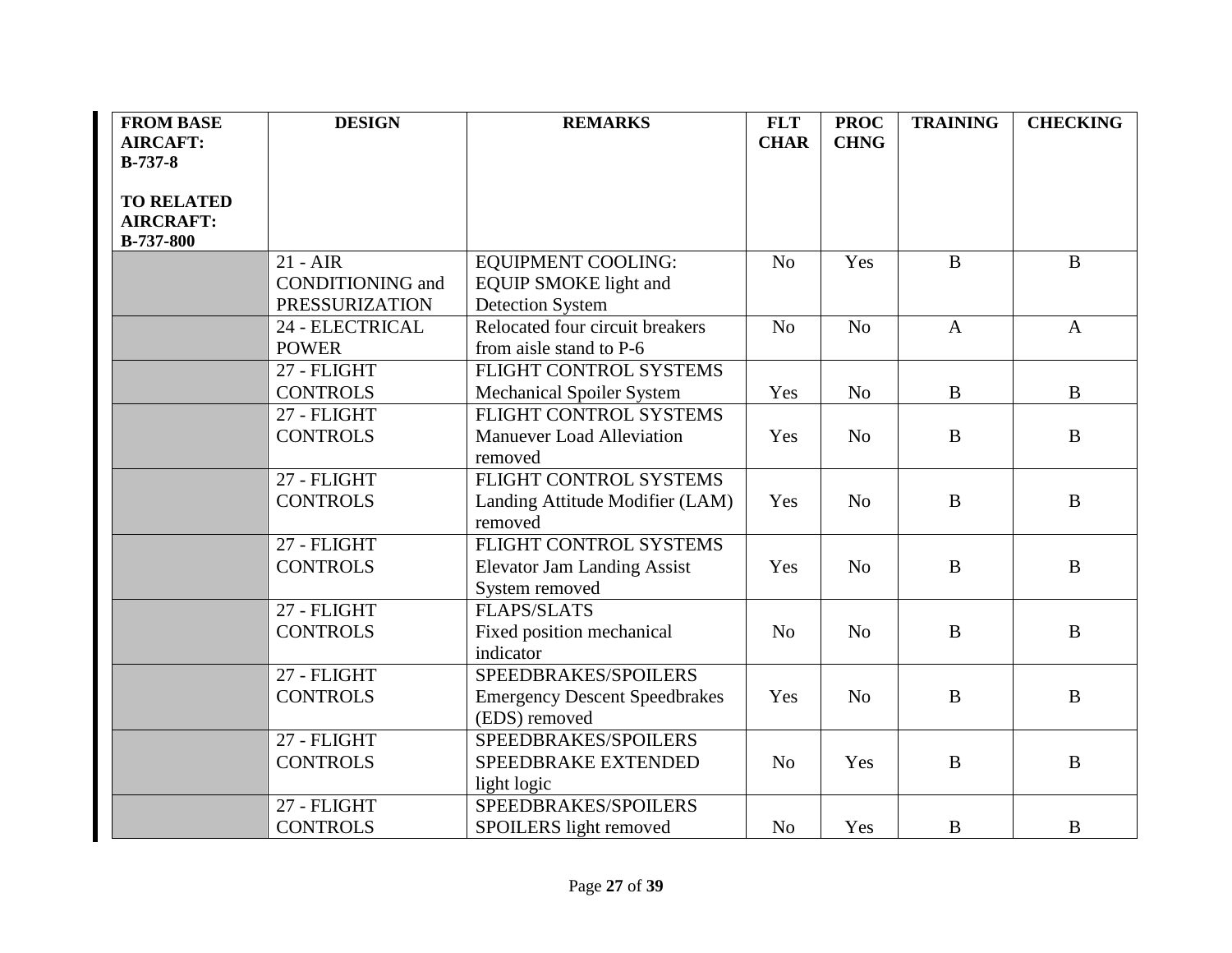| <b>FROM BASE</b>  | <b>DESIGN</b>            | <b>REMARKS</b>                    | <b>FLT</b>     | <b>PROC</b>    | <b>TRAINING</b> | <b>CHECKING</b> |
|-------------------|--------------------------|-----------------------------------|----------------|----------------|-----------------|-----------------|
| <b>AIRCAFT:</b>   |                          |                                   | <b>CHAR</b>    | <b>CHNG</b>    |                 |                 |
| $B-737-8$         |                          |                                   |                |                |                 |                 |
|                   |                          |                                   |                |                |                 |                 |
| <b>TO RELATED</b> |                          |                                   |                |                |                 |                 |
| <b>AIRCRAFT:</b>  |                          |                                   |                |                |                 |                 |
| <b>B-737-800</b>  |                          |                                   |                |                |                 |                 |
|                   | 27 - FLIGHT              | SPEEDBRAKES/SPOILERS              |                |                |                 |                 |
|                   | <b>CONTROLS</b>          | ASSIST ON light removed           | N <sub>0</sub> | Yes            | B               | B               |
|                   | 27 - FLIGHT              | <b>STABILIZER TRIM:</b>           |                |                |                 |                 |
|                   | <b>CONTROLS</b>          | Stab Trim cutout switches panel   | N <sub>o</sub> | N <sub>o</sub> | $\bf{B}$        | $\mathbf{B}$    |
|                   |                          | nomenclature                      |                |                |                 |                 |
|                   | <b>28 - FUEL</b>         | <b>CONTROLS AND</b>               |                |                |                 |                 |
|                   |                          | <b>INDICATORS:</b>                | N <sub>o</sub> | Yes            | $\bf{B}$        | B               |
|                   |                          | Fewer System Alerts (see section  |                |                |                 |                 |
|                   |                          | Navigation)                       |                |                |                 |                 |
|                   | <b>28 - FUEL</b>         | <b>CONTROLS AND</b>               |                |                |                 |                 |
|                   |                          | <b>INDICATORS:</b>                | N <sub>0</sub> | Yes            | $\mathbf{B}$    | $\bf{B}$        |
|                   |                          | <b>Revised fuel FILTER BYPASS</b> |                |                |                 |                 |
|                   |                          | light logic                       |                |                |                 |                 |
|                   | 29 - HYDRAULIC           | <b>CONTROLS AND</b>               |                |                |                 |                 |
|                   | <b>POWER</b>             | <b>INDICATORS:</b>                | N <sub>o</sub> | N <sub>o</sub> | $\mathbf{A}$    | $\mathbf{A}$    |
|                   |                          | System indications relocated to   |                |                |                 |                 |
|                   |                          | Lower Display Unit (DU)           |                |                |                 |                 |
|                   | <b>30 - ICE AND RAIN</b> | <b>ENGINE ANTI-ICE</b>            |                |                |                 |                 |
|                   |                          | <b>ENG ANTI-ICE alert removed</b> | N <sub>o</sub> | Yes            | $\mathbf{B}$    | $\bf{B}$        |
|                   | <b>30 - ICE AND RAIN</b> | <b>ENGINE ANTI-ICE</b>            |                |                |                 |                 |
|                   |                          | <b>REVISED COWL VALVE</b>         | N <sub>0</sub> | Yes            | $\bf{B}$        | $\bf{B}$        |
|                   |                          | NOMENCLATURE AND                  |                |                |                 |                 |
|                   |                          | <b>COLOR (BLUE)</b>               |                |                |                 |                 |
|                   | 30 - ICE AND RAIN        | <b>WING ANTI-ICE</b>              |                |                |                 |                 |
|                   |                          | <b>L/R VALVE ALERTS COLOR</b>     | N <sub>o</sub> | Yes            | $\mathbf{B}$    | $\bf{B}$        |
|                   |                          | (BLUE)                            |                |                |                 |                 |
|                   |                          |                                   |                |                |                 |                 |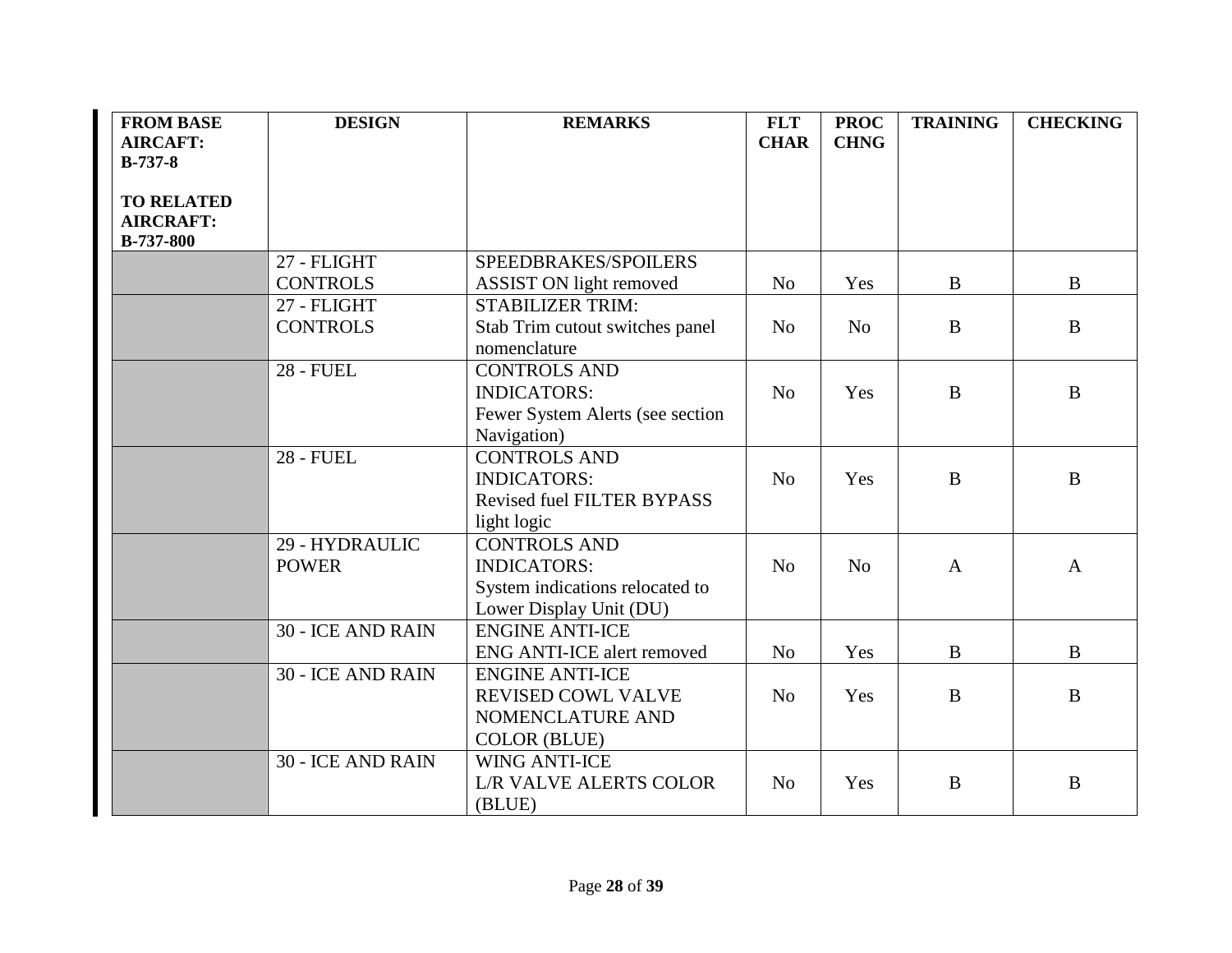| <b>FROM BASE</b>  | <b>DESIGN</b>     | <b>REMARKS</b>                        | <b>FLT</b>     | <b>PROC</b>    | <b>TRAINING</b> | <b>CHECKING</b> |
|-------------------|-------------------|---------------------------------------|----------------|----------------|-----------------|-----------------|
| <b>AIRCAFT:</b>   |                   |                                       | <b>CHAR</b>    | <b>CHNG</b>    |                 |                 |
| $B-737-8$         |                   |                                       |                |                |                 |                 |
|                   |                   |                                       |                |                |                 |                 |
| <b>TO RELATED</b> |                   |                                       |                |                |                 |                 |
| <b>AIRCRAFT:</b>  |                   |                                       |                |                |                 |                 |
| <b>B-737-800</b>  |                   |                                       |                |                |                 |                 |
|                   | 31 - FLIGHT       | <b>COMMON DISPLAY SYSTEM</b>          |                |                |                 |                 |
|                   | <b>INSTRUMENT</b> | <b>Six Display Units</b>              | N <sub>o</sub> | N <sub>o</sub> | $\bf{B}$        | $\bf{B}$        |
|                   | <b>DISPLAYS</b>   |                                       |                |                |                 |                 |
|                   | 31 - FLIGHT       | <b>LIGHTING CONTROLS</b>              |                |                |                 |                 |
|                   | <b>INSTRUMENT</b> | <b>Updated and Relocated Engine</b>   | N <sub>0</sub> | Yes            | $\mathbf{B}$    | $\bf{B}$        |
|                   | <b>DISPLAYS</b>   | <b>Display Control Panel</b>          |                |                |                 |                 |
|                   | 31 - FLIGHT       | <b>LIGHTING CONTROLS</b>              |                |                |                 |                 |
|                   | <b>INSTRUMENT</b> | Revised Display Brightness,           | N <sub>o</sub> | N <sub>o</sub> | $\bf{B}$        | $\bf{B}$        |
|                   | <b>DISPLAYS</b>   | Display Select Switch Panels,         |                |                |                 |                 |
|                   |                   | Master Dim, and Test                  |                |                |                 |                 |
|                   | 31 - FLIGHT       | ENGINE DISPLAY CONTROL                |                |                |                 |                 |
|                   | <b>INSTRUMENT</b> | <b>PANEL</b>                          | N <sub>0</sub> | N <sub>o</sub> | $\mathbf{A}$    | $\mathbf{A}$    |
|                   | <b>DISPLAYS</b>   | <b>Engine Transfer Switch removed</b> |                |                |                 |                 |
|                   | 31 - FLIGHT       | <b>ENGINE DISPLAY CONTROL</b>         |                |                |                 |                 |
|                   | <b>INSTRUMENT</b> | <b>PANEL</b>                          | N <sub>o</sub> | Yes            | $\bf{B}$        | B               |
|                   | <b>DISPLAYS</b>   | MFD Info Switch removed               |                |                |                 |                 |
|                   | 31 - FLIGHT       | <b>ENGINE DISPLAY CONTROL</b>         |                |                |                 |                 |
|                   | <b>INSTRUMENT</b> | <b>PANEL</b>                          | N <sub>o</sub> | N <sub>o</sub> | B               | B               |
|                   | <b>DISPLAYS</b>   | Revised N <sub>1</sub> and Speed Set  |                |                |                 |                 |
|                   |                   | Selectors                             |                |                |                 |                 |
|                   | 31 - FLIGHT       | ENGINE DISPLAY CONTROL                |                |                |                 |                 |
|                   | <b>INSTRUMENT</b> | <b>PANEL</b>                          | N <sub>o</sub> | N <sub>o</sub> | $\bf{B}$        | $\bf{B}$        |
|                   | <b>DISPLAYS</b>   | Dedicated VSD switch                  |                |                |                 |                 |
|                   | 31 - FLIGHT       | <b>PFD</b>                            |                |                |                 |                 |
|                   | <b>INSTRUMENT</b> | Sky Ground and Compass Display        | N <sub>0</sub> | N <sub>o</sub> | B               | B               |
|                   | <b>DISPLAYS</b>   | changes                               |                |                |                 |                 |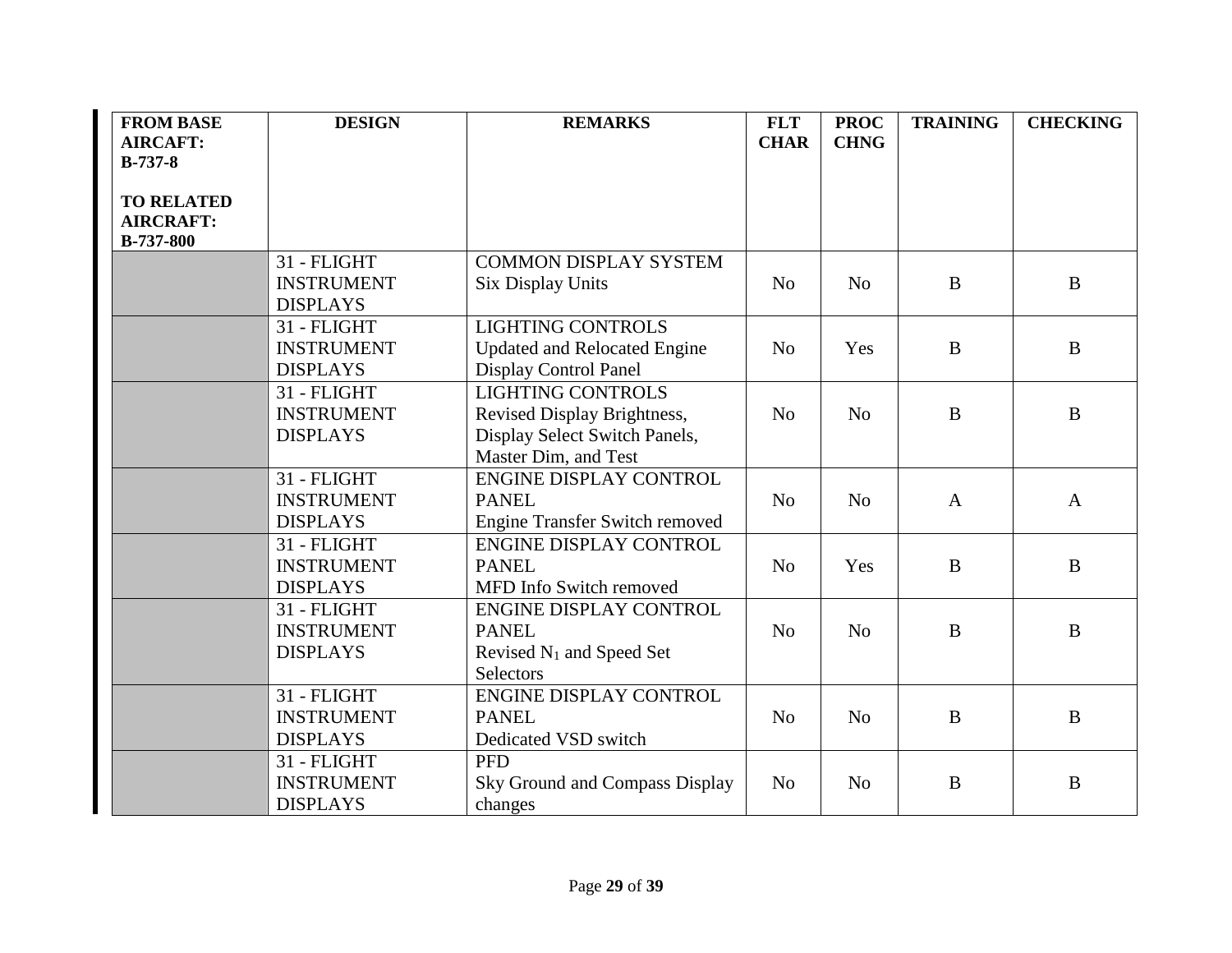This Maneuver Differences table, from the Boeing 737-8 to the Boeing 737-800, was proposed by The Boeing Company and validated by the FSB on 09/13/2017. It lists the minimum differences levels operators must use to conduct differences training and checking of flightcrew members.

| <b>FROM BASE</b><br><b>AIRCAFT:</b><br>$B-737-8$ | <b>MANUEVER</b>   | <b>REMARKS</b>                                   | <b>FLT</b><br><b>CHAR</b> | <b>PROC</b><br><b>CHNG</b> | <b>TRAINING</b> | <b>CHECKING</b> |
|--------------------------------------------------|-------------------|--------------------------------------------------|---------------------------|----------------------------|-----------------|-----------------|
| <b>TO RELATED</b>                                |                   |                                                  |                           |                            |                 |                 |
| <b>AIRCRAFT:</b><br><b>B-737-800</b>             |                   |                                                  |                           |                            |                 |                 |
|                                                  | PREFLIGHT         | Optional installation of                         | No                        | Yes                        | A               | A               |
|                                                  | <b>INSPECTION</b> | two-position tailskid                            |                           |                            |                 |                 |
|                                                  | <b>CLIMB</b>      | After takeoff checklist - Landing<br>gear handle | No                        | Yes                        | B               | B               |
|                                                  | NON-NORMAL        | Read and do Checklist changes                    | N <sub>o</sub>            | Yes                        | B               | B               |
|                                                  |                   | due to annunciation and system                   |                           |                            |                 |                 |
|                                                  |                   | changes listed in DESIGN                         |                           |                            |                 |                 |
|                                                  |                   | difference tables.                               |                           |                            |                 |                 |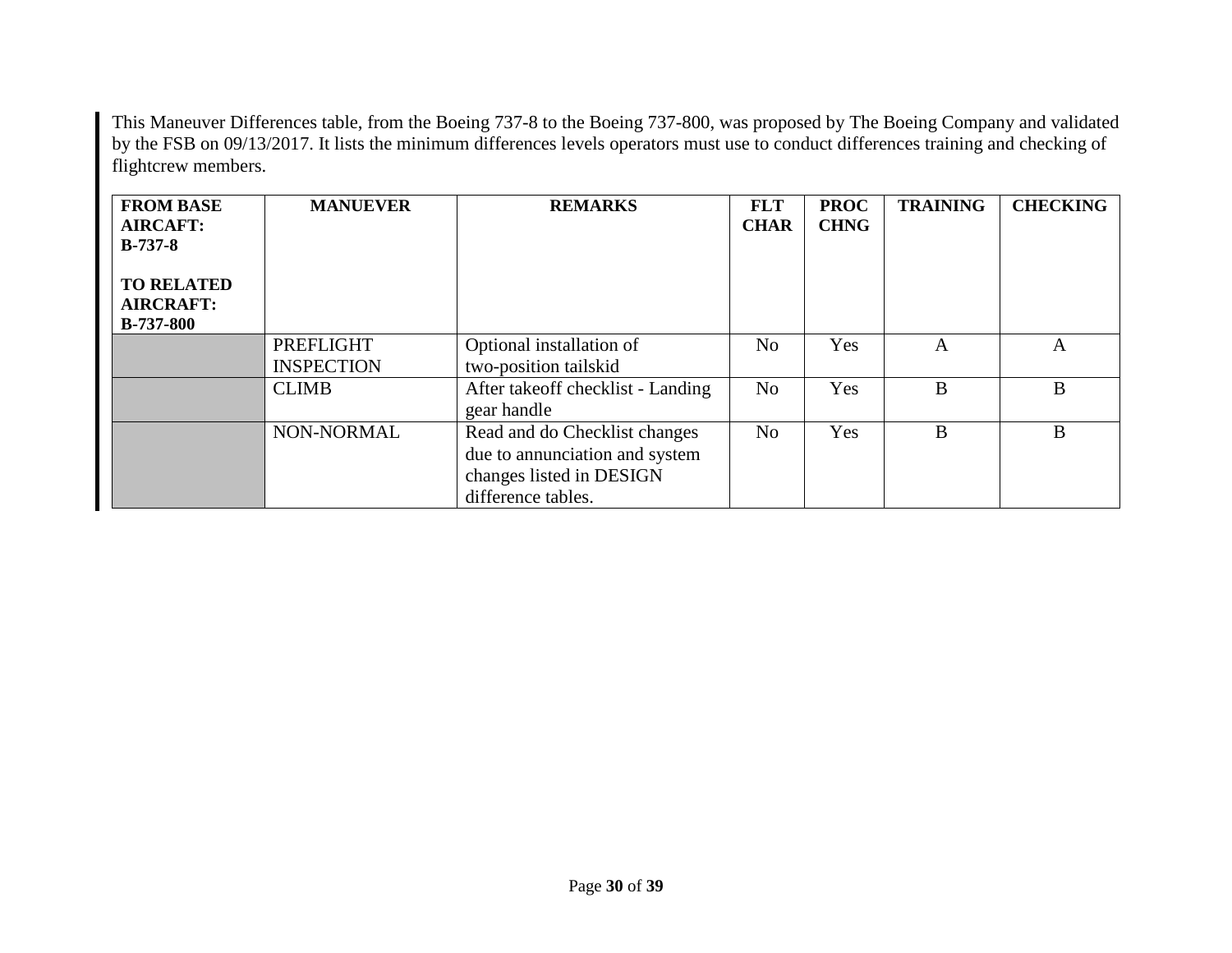This Design Differences table, from the Boeing 737-8 to the Boeing 737-9, was proposed by The Boeing Company and validated by the FSB on 09/9/2017. It lists the minimum differences levels operators must use to conduct differences training and checking of flightcrew members.

| <b>FROM BASE</b><br><b>AIRCAFT:</b><br>$B-737-8$   | <b>DESIGN</b>        | <b>REMARKS</b>                                                                                                                                   | <b>FLT</b><br><b>CHAR</b> | <b>PROC</b><br><b>CHNG</b> | <b>TRAINING</b> | <b>CHECKING</b> |
|----------------------------------------------------|----------------------|--------------------------------------------------------------------------------------------------------------------------------------------------|---------------------------|----------------------------|-----------------|-----------------|
| <b>TO RELATED</b><br><b>AIRCRAFT:</b><br>$B-737-9$ |                      |                                                                                                                                                  |                           |                            |                 |                 |
|                                                    | <b>GENERAL</b>       | Turning radius and passenger<br>capacity                                                                                                         | N <sub>o</sub>            | N <sub>o</sub>             | $\mathbf{A}$    | $\mathbf{A}$    |
|                                                    | <b>CONFIGURATION</b> | Two-position tailskid standard                                                                                                                   | N <sub>o</sub>            | N <sub>o</sub>             | $\overline{A}$  | $\mathbf{A}$    |
|                                                    | <b>DIMENSIONS</b>    | Length: 138 feet 2 inches<br>$(42.11$ meters)                                                                                                    | N <sub>o</sub>            | N <sub>o</sub>             | $\mathbf{A}$    | $\mathbf{A}$    |
|                                                    | <b>LIMITATIONS</b>   | Revised flap placard speeds                                                                                                                      | N <sub>o</sub>            | N <sub>o</sub>             | $\mathbf{A}$    | $\mathbf{A}$    |
|                                                    | <b>WEIGHTS</b>       | Increased to:<br>Max Taxi Weight 195,200 lbs<br>Max Takeoff Weight 194,700 lbs<br>Max Landing Weight 163,900 lbs<br>Max Zero Fuel Weight 156,500 | N <sub>o</sub>            | N <sub>o</sub>             | $\mathbf{A}$    | $\overline{A}$  |
|                                                    | 52 - DOORS           | Added Mid Exit Doors and flight<br>deck indications and associated<br>Non-Normal Checklist                                                       | N <sub>o</sub>            | N <sub>o</sub>             | $\mathbf{A}$    | A               |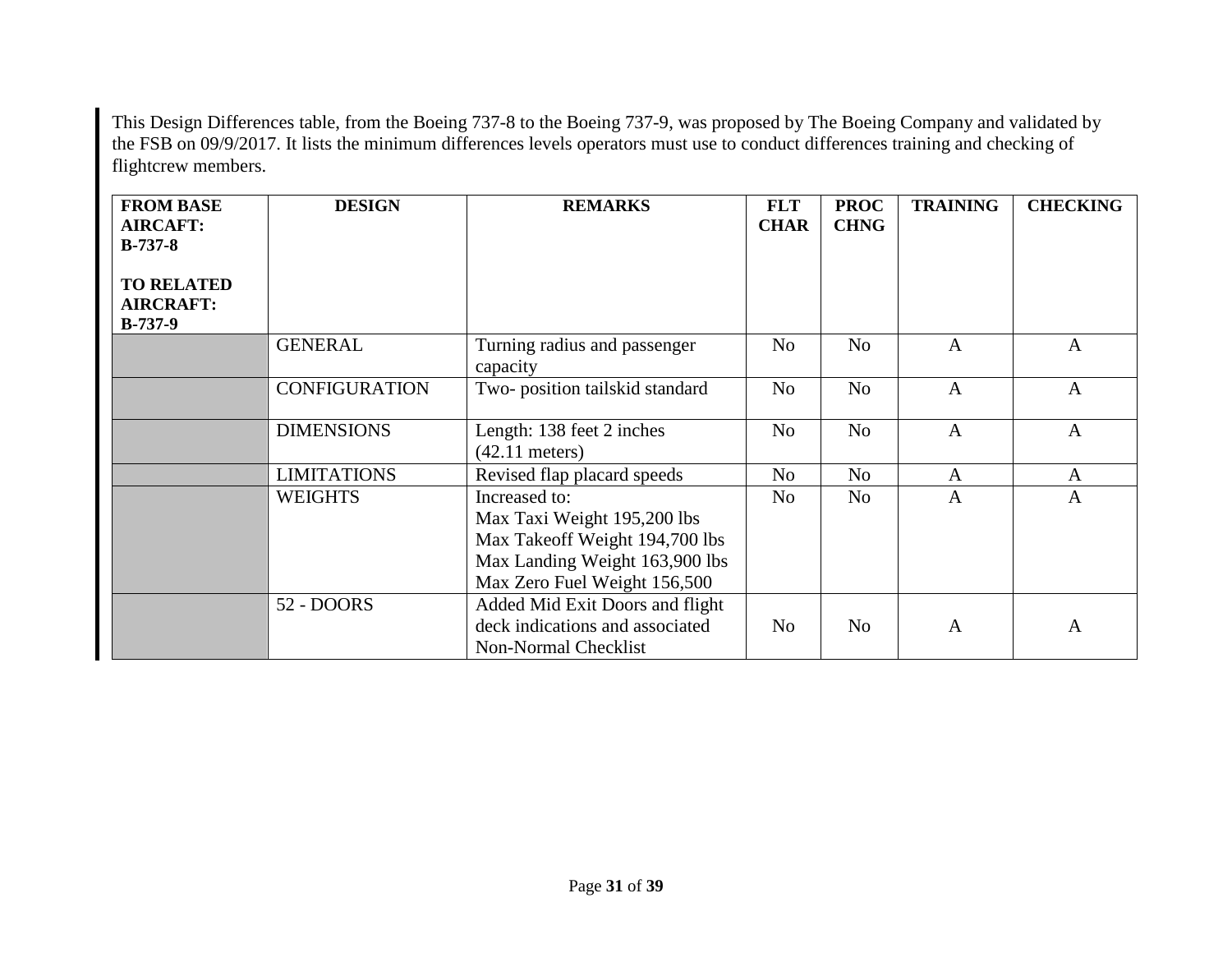# **APPENDIX 4. SUPERVISED LINE FLYING (SLF) TABLE**

<span id="page-31-0"></span>Operating Experience (OE) for flying multiple series may be accomplished in any B737 series. Additional SLF must be accomplished in accordance with (IAW) the table below for those flightcrews flying the series listed. When differences training relates to qualification for flight management system (FMS), SLF must also include use of FMS. Such FMS required SLF pertinent to each flightcrew member must be obtained while serving in a flightcrew position and include FMS operation. However, Line-Oriented Flight Training (LOFT) involving FMS operation in an appropriately configured Level C or Level D FFS may be substituted.

When differences training relates to qualification for primary flight display (PFD)/navigation display (ND), SLF must also include use of PFD/ND. Such PFD/ND required SLF pertinent to each flightcrew member must be obtained while serving in a flightcrew position and includes PFD/ND operation. For flightcrew members with previous Electronic Flight Information Systems (EFIS) experience, a 4-hour LOFT session involving PFD/ND operation in an appropriately configured flight simulation training device (FSTD) (minimum of a level 5 flight training device (FTD)), may be substituted for two SLF legs as specified below.

| <b>Related</b><br>Aircraft $\downarrow$ | <b>Base</b><br>Aircraft | $B-737$    | <b>B-737-CL</b><br>(NON-EFIS) | <b>B-737-CL</b><br>(EFIS) | <b>B-737-NG</b> | <b>B-737-MAX</b> |
|-----------------------------------------|-------------------------|------------|-------------------------------|---------------------------|-----------------|------------------|
|                                         | $\rightarrow$           |            |                               |                           |                 |                  |
| $B-737$                                 |                         | <b>Not</b> | 2/5                           | 2/5                       | 2/5             | <b>Not</b>       |
|                                         |                         | Required   |                               |                           |                 | Evaluated        |
| <b>B-737-CL</b>                         |                         | 2/5        | Not Required                  | 2/5                       | 2/5             | <b>Not</b>       |
| (NON-EFIS)                              |                         |            |                               |                           |                 | Evaluated        |
| <b>B-737-CL</b>                         |                         | 2/5        | 2/5                           | Not Required              | $2^*$           | Not.             |
| (EFIS)                                  |                         |            |                               |                           |                 | Evaluated        |
| <b>B-737-NG</b>                         |                         | 2/5        | 2/5                           | $2*$                      | <b>Not</b>      | Not Required     |
|                                         |                         |            |                               |                           | Required        |                  |
| $B-737-MAX$                             |                         | Not.       | Not.                          | Not.                      | Not.            | Not Required     |
|                                         |                         | Evaluate   | Evaluated                     | Evaluated                 | Required        |                  |
|                                         |                         | d          |                               |                           |                 |                  |

#### **SUPERVISED LINE FLYING**

1) \* Legs of LOFT in a level 5 FTD or higher may be substituted.

2) SLF must be accomplished by a flight instructor or check pilot.

3)  $2/5$  = minimum of 5 hours of SLF, which includes two flight segments.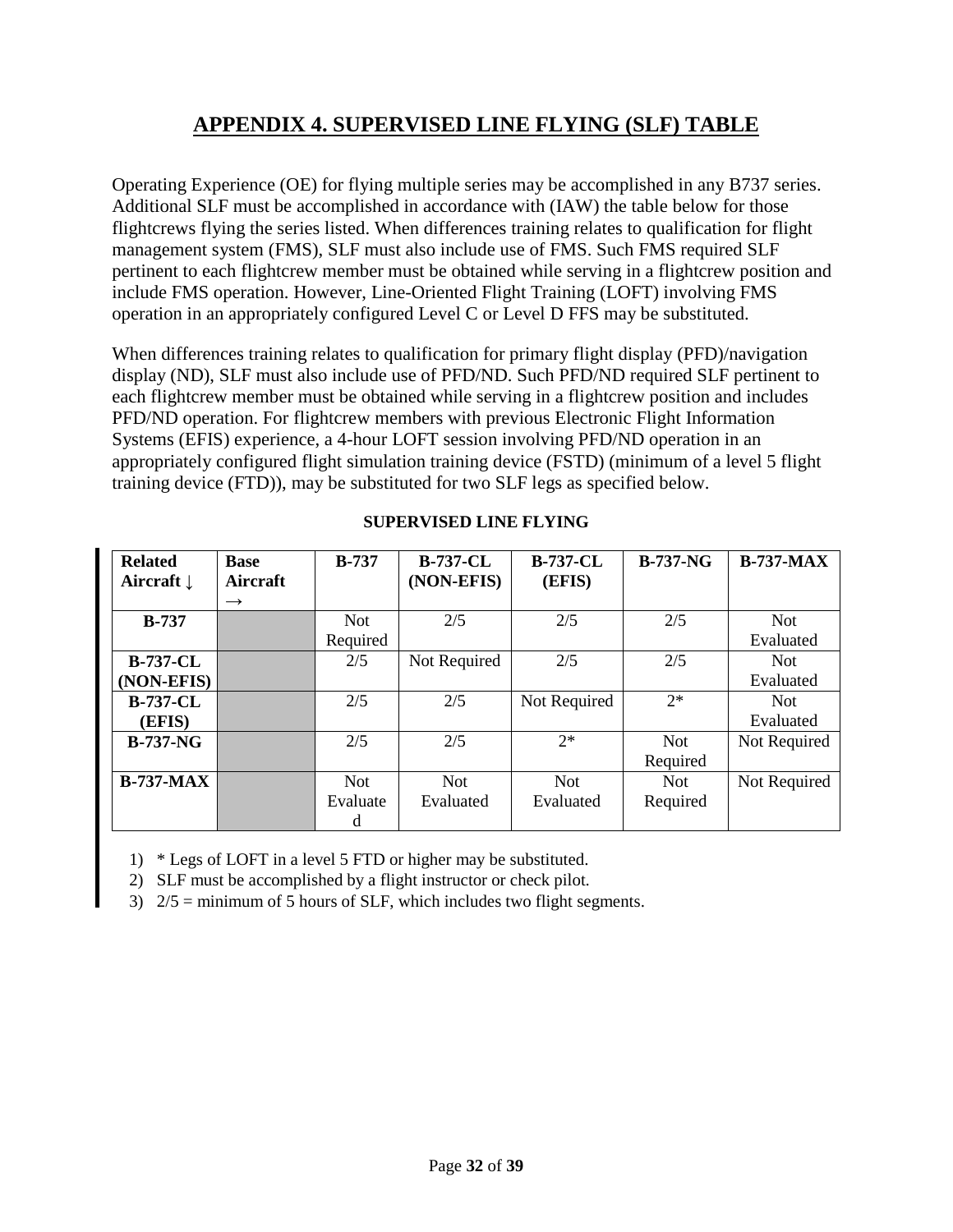### **APPENDIX 5. HEAD-UP GUIDANCE TRAINING**

<span id="page-32-0"></span>The Head-Up Display (HUD) pilot training requirements consist of those related to initial and recurrent ground and flight training. Unless covered concurrently during an initial or transition type rating course, a prerequisite to beginning this course of training is prior training, qualification, and currency in the B-737 airplane. It should be noted that the program focuses principally upon training events flown in the left seat by the pilot-in-command (PIC). Nevertheless, second-in-command (SIC) indoctrination and training is also essential.

#### 1 HUD General.

- 1.1. INITIAL GROUND TRAINING: For all operators, the initial ground training program should include the following elements:
	- 1.1.1. Classroom instruction covering HUD operational concepts, crew duties and responsibilities, and operational procedures including preflight, normal, and non-normal pilot activities. For operators wishing credit for low visibility operations predicated on use of the HUD, information should be provided on the operational characteristics, capabilities, and limitations of the ground facilities (surface movement guidance control system) and airborne CAT III system. Airline policies and procedures concerning low visibility operations should include a reporting process, Minimum Equipment List (MEL) issues, operation following a missed approach, Operating Experience (OE), and currency requirements.
	- 1.1.2. Classroom instruction (or computer-based training (CBT)) on the HUD symbology set and its interrelationship with airplane aerodynamics, inertial factors, and environmental conditions.
	- 1.1.3. A HUD pilot training manual or equivalent material in the Operations Manual which explains all modes of operation, the use of various HUD controls, clear descriptions of HUD symbology, including limit conditions and failures, and incorporating a crew procedures guide clearly delineating pilot-flying (PF) and pilot monitoring (PM) duties, responsibilities, and procedural call-outs and responses during all phases of flight during which HUD operations are anticipated. Emphasis on the availability and limitations of visual cues encountered on approach both before and after decision height (DH). This would include:
		- 1.1.3.1. Procedures for unexpected deterioration of conditions to less than minimum Runway Visual Range (RVR) encountered during approach, flare, and rollout.
		- 1.1.3.2. Demonstration of expected visual references with weather at minimum conditions.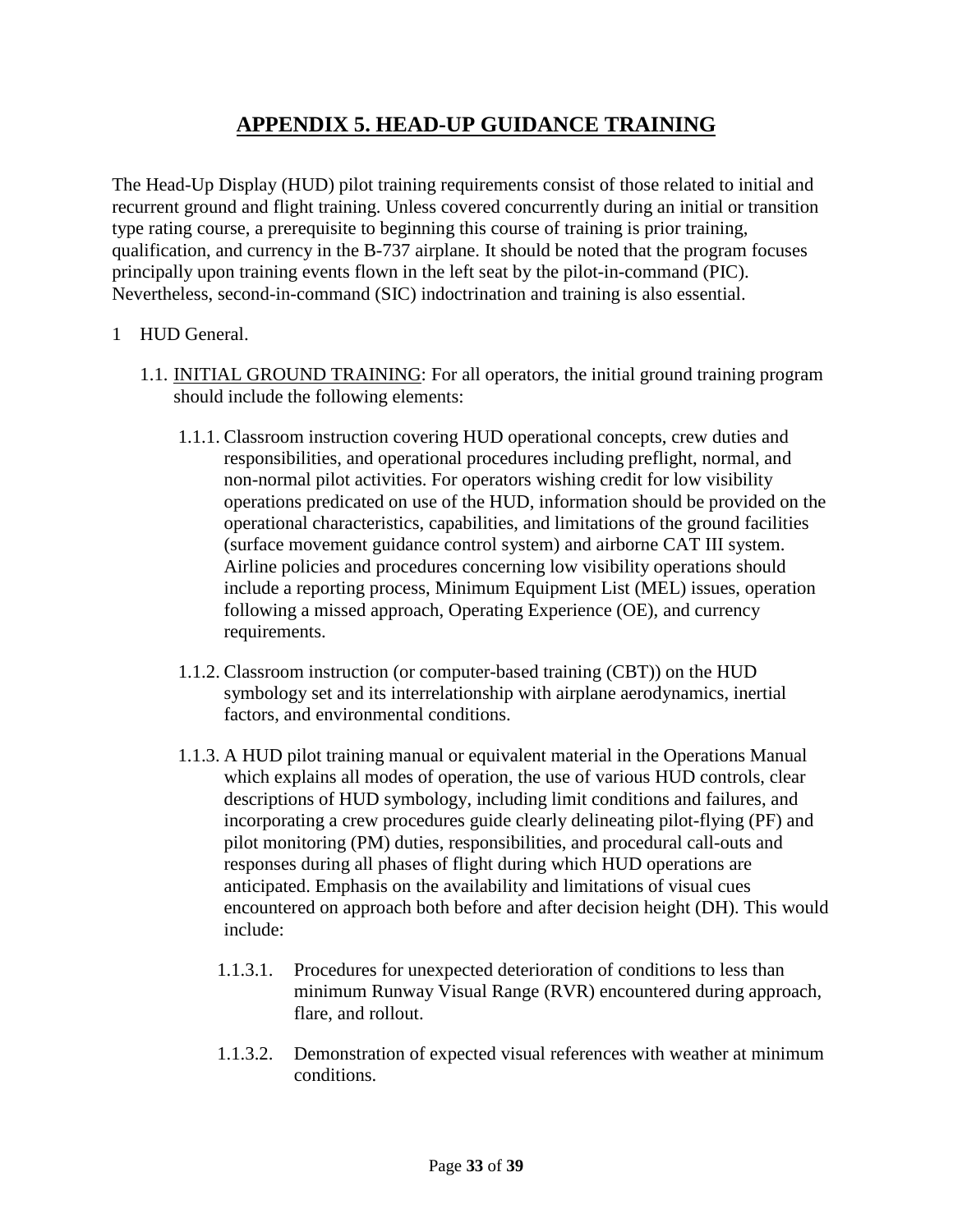- 1.1.3.3. Expected sequence of visual cues during an approach in which visibility is at or above landing minima.
- 1.1.4. A video tape demonstrating all modes of operation complete with sound. For operators wishing credit for low visibility operations predicated on use of the HUD, this should include narrative descriptions and several low weather approach demonstrations with procedural call-outs and responses. All critical procedural call-out possibilities should be covered.
- 1.1.5. If the HUD is used to conduct CAT II/CAT III landings, emphasis on the need for rigorous crew discipline, coordination, and adherence to procedural guidelines is required.
- 1.2. INITIAL FLIGHT TRAINING: Unless integrated with initial or transition type rating training, flight training dedicated to HUD familiarization and proficiency is in addition to other required elements. When a full flight simulator (FFS) is used, only an FAA-approved B-737 FFS with both a visual and the Head-Up Guidance System installed may be used. For FFS training, all required approaches should be flown from no closer than the final approach fix (FAF) for instrument approaches and from no closer than approximately 1,000 feet AGL (3–4 nautical miles (NM)) to the runway threshold for visual approaches.
	- 1.2.1. Flight training should include at least the following:

1.2.1.1. Air work - Air work should include:

- Straight and level flight, accelerations, and decelerations.
- Normal and steep turns, climbs, and descents.
- Stall prevention and recovery and unusual attitudes.
- Vectors to intercept and track selected very high frequency omnidirectional range (VOR) courses.

**NOTE:** Emphasis should be placed on HUD unique symbology (i.e., flight path, flight path acceleration, airspeed error tape, angle of attack (AOA) limit bracket, and excessive pitch chevrons). When this training is complete, the trainee should have a thorough understanding of the relationship between aircraft flight path parameters and the HUD symbology.

1.2.1.2. Visual Approaches (Visual Meteorological Conditions (VMC) mode):

- Perform one approach showing deviations above and below glideslope for symbology/runway relationship.
- Straight-in landings, no wind, repeat with 10-knot cross wind, and at night.
- Circling approaches and landing with 10-knot crosswind, if applicable.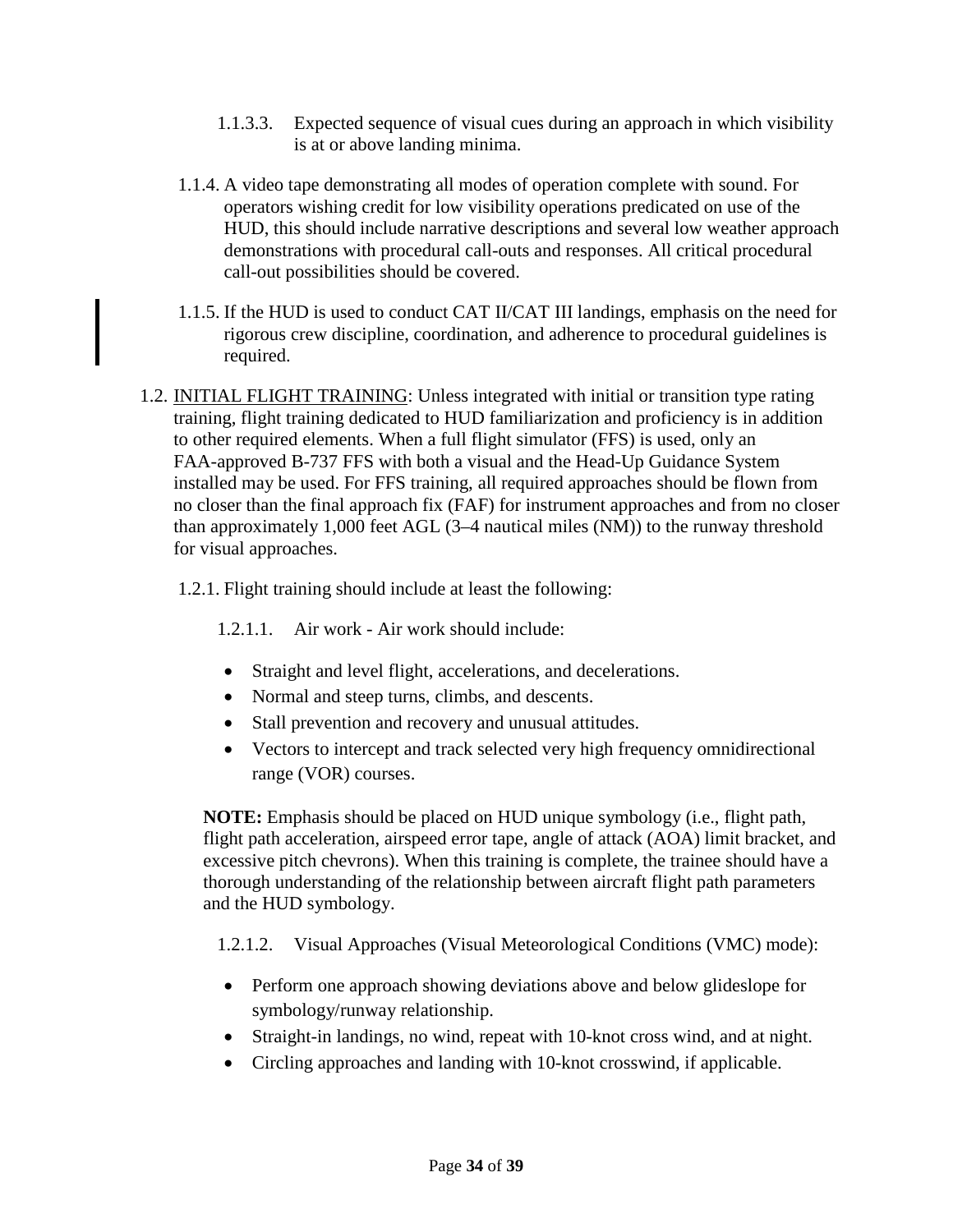**NOTE:** It is desirable to fly half of these approaches at different airports that have dissimilar approach and runway lighting systems. Special emphasis should be placed on optimizing circling approach techniques and procedures. Approaches with the aircraft in a non-normal flap configuration should be included.

1.2.2. Instrument Approaches.

1.2.2.1. For all operators:

- Perform a CAT I approach to 200-foot DH, 2400 RVR, wind calm.
- Demonstrate failures and incorrect settings on approach (i.e., misset runway elevation, airspeed, selected course).
- Illustrate unique characteristics of symbology in wind shear conditions (i.e., erratic wind speed and direction, flight path, flight path acceleration, and speed error).
- Nonprecision approach, VOR approach, 600-2, 15-knot crosswind.
- 1.2.2.2. For operators wishing credit for low visibility operations predicated on use of the HUD.
- Perform a CAT II approach to 100-foot DH, 1200 RVR, 5-10-knot crosswind.
- Perform a CAT IIIa instrument landing system (ILS) approach and landing starting on a 30-degree intercept to the ILS, below glideslope, weather clear and calm.
- CAT IIIa ILS with 700 RVR, wind calm another ILS with a 10-knot crosswind.
- CAT IIIa ILS with various reasons for a missed approach (system downgrade, "APCH WARN", etc.).
- CAT IIIa ILS with various RVRs and crosswinds, include light turbulence.

**NOTE:** Several of the instrument approaches should include a variety of ground and airborne system failures requiring pilot recognition and appropriate procedural actions. Demonstrate system/component failures could include flap asymmetry problems, engine out operations, Head-Up Guidance System (HGS) sensor failures, etc. Demonstration how HUD failure modes can reduce precision and increase pilot workload unless PF/PM duties and responsibilities are clearly delineated and understood.

- 1.2.3. Takeoff: For operators wishing credit for low visibility takeoff operations predicated on use of the HUD:
	- Normal takeoff, clear and calm, repeated with gusty winds.
	- Takeoff, 600-foot RVR, 5-knot crosswind.
	- Takeoff, 300-foot RVR, 5-knot crosswind, engine failure prior to  $V_1$ .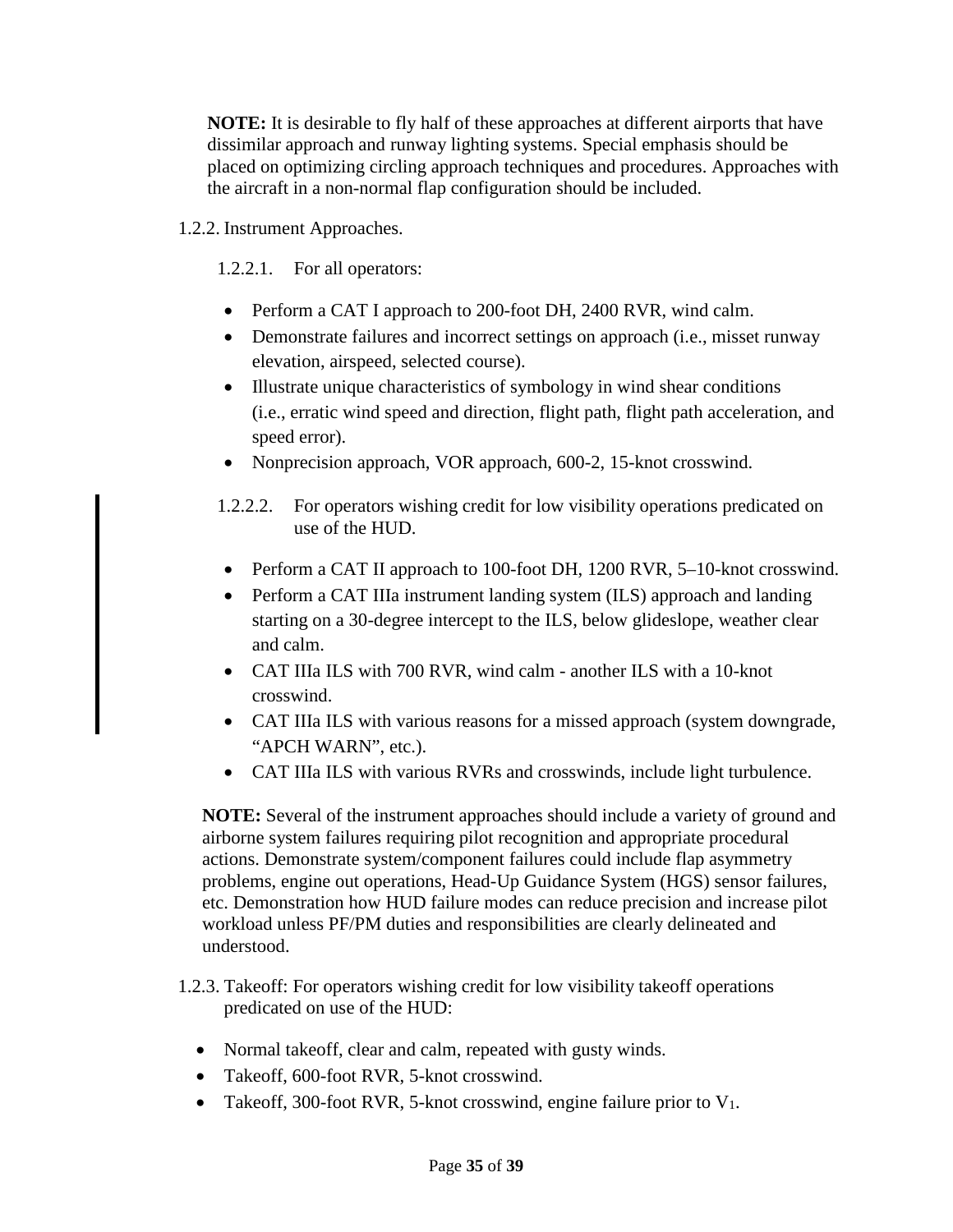- Takeoff, 300-foot RVR, 5-knot crosswind, engine failure after  $V_1$ .
- Takeoff with HGS failure, 300-foot RVR.
- 1.2.4. For Title 14 of the Code of Federal Regulations (14 CFR) part 121 operators, pilots who have completed HUD training as part of an initial, transition, or upgrade course should complete their OE for HUD CAT II/IIIa operations within 60 days. SICs should be certified to perform Category II/IIIa PM duties upon satisfactory completion of the HUD training program.
- 1.2.5. Check pilots must certify the satisfactory completion of OE for PICs completing initial, transition, and upgrade. This requirement should include three HUD assisted takeoffs, one visual approach, and three instrument approaches in conditions not less than RVR 1800.
- 1.2.6. For all operators: prior to utilizing the HUD in instrument meteorological conditions (IMC) conditions below RVR 1800, each PIC must accomplish at least 25 manually flown HUD approaches to Category II/IIIa minima in VMC conditions. Each approach must terminate in a manually controlled HUD assisted landing or HUD assisted go-around. In addition, each PIC must accomplish at least 25 HUD assisted takeoffs in VMC conditions prior to using the HUD mode in IMC conditions. Upon completion of this requirement, the HUD qualified pilot would then be observed to conduct HUD approaches to company authorized minima as set forth in their operations specifications (OpSpecs).
- 1.3. RECURRENT TRAINING AND CHECKING: For operators wishing credit for low visibility operations on use of the HUD, during the 6-month recurrent training and Proficiency Check (PC), the following low visibility operations should be performed in addition to regular requirements:
	- Approach and landing, 700-foot RVR, 10-knot crosswind.
	- Approach, 700-foot RVR, 10-knot crosswind, light turbulence with missed approach.
	- Takeoff, 300-foot RVR, 10-knot crosswind.
	- Takeoff, 300-foot RVR, engine failure either before or after  $V_1$ .
	- Selected ground training subjects should be reviewed annually.
- 2. HGS 4000 Enhanced Flight Vision System (EFVS) Training: Installed on Boeing Business Jet (BBJ) Aircraft—Not for Landing Credit.
	- 2.1. Initial Ground School Required (4 hours).

**NOTE:** Completing the HGS 4000 EFVS CBT completes the basic ground school. CBT learning material will be summarized during the Familiarization Flight briefing.

• General.

I

• Infrared (IR) theory.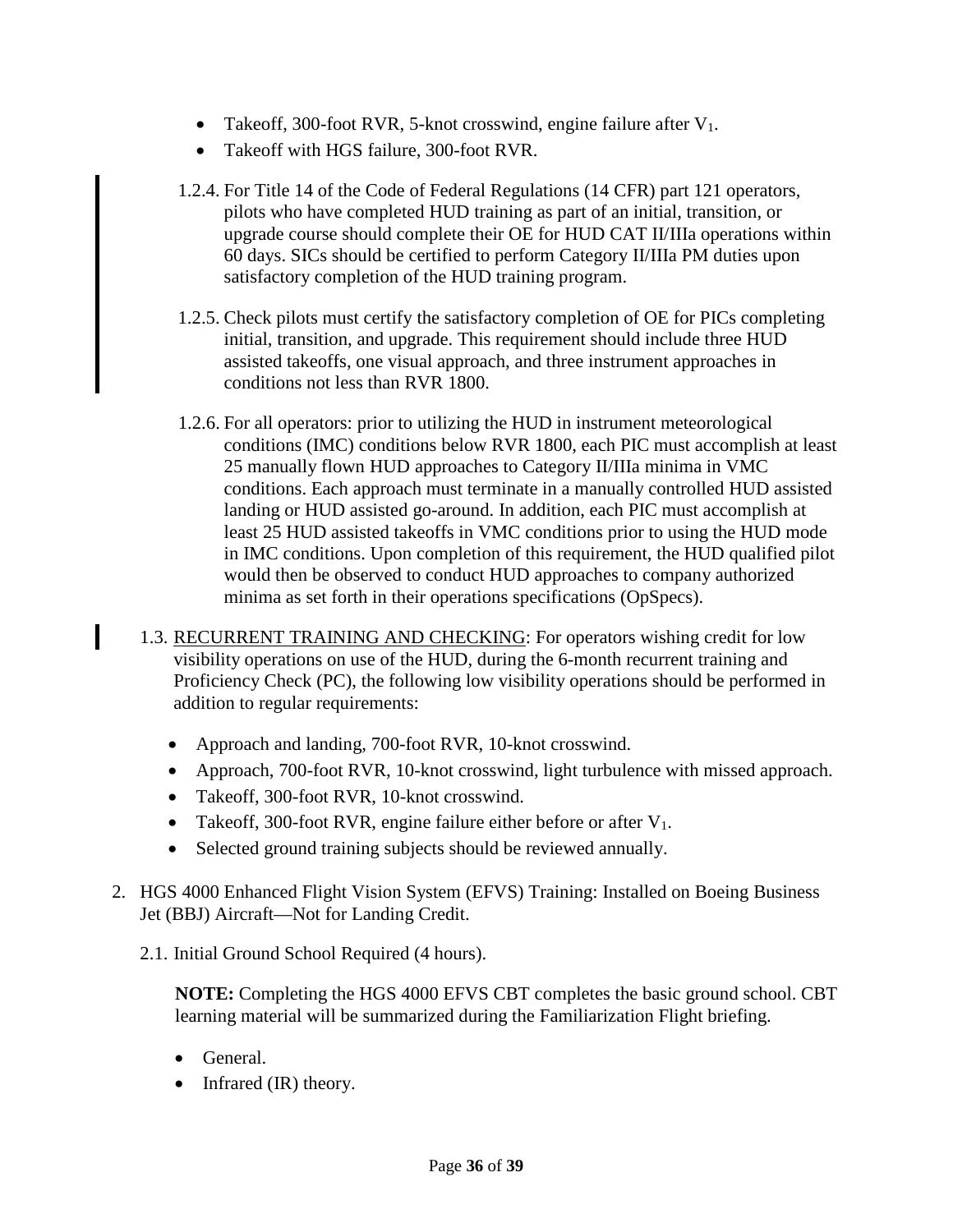- EFVS System Architecture.
- Enhanced Vision System (EVS) HUD Display Symbology.
- EVS HUD Display Format.
- EVS Videos of Flight Scenarios.
- Runway markings and lighting.
- EVS Operating Procedures and Limitations.
- Title 14 CFR part 91, § 91.175(c)(2).
- Noise and "blooming".
- Roman Candle effect Rain.
- Burlap effect.
- Burn In How to eliminate.
- Non-Uniformity Correction Calibration (NUUC).
- Weather Conditions (fog and visual reference).
- Flightcrew Qualification and Training.
- Transition from EVS imagery to non-EVS, visual conditions.
- Crew briefings and call-outs.
- Duties of PF and PM.
- Crew coordination.
- 2.2. Familiarization Flight Training Events Required Familiarization Flight (left Seat) (2 hours).
	- 2.2.1. EFVS equipment:
		- System use, checks, and tests.
		- Displays, modes, annunciations.
		- Design eye position.
		- Use of on/off switch and "clear" mode.
	- 2.2.2. Transition from EVS imagery to non-EVS, visual conditions, and runway acquisition.
	- 2.2.3. Crew briefings and call-outs.
	- 2.2.4. Instrument failures and warning systems.
	- 2.2.5. Various daylight and night takeoffs and landings including the following:
		- VMC takeoff and landing.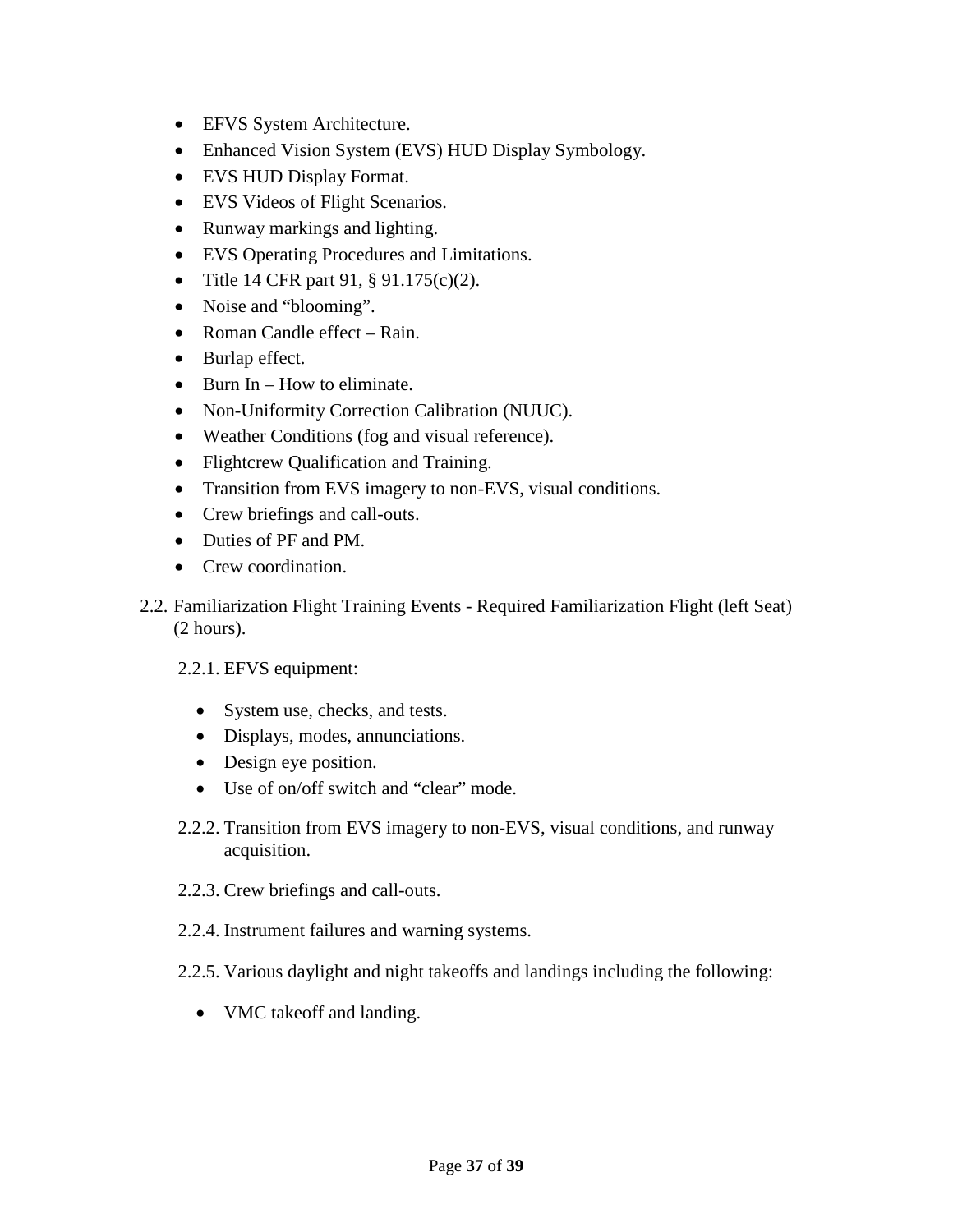- Precision approach and landing (any one of these):
	- o ILS, Global Positioning System Landing System (GLS), Wide Area Augmentation System (WAAS)/Lateral Approach Procedures with Vertical Guidance (LPV).
- Precision approach and missed approach (any one of these):
	- o ILS, GLS, WAAS/LPV.
- Non-precision approach and landing. (Localizer (LOC) only to minimum descent altitude (MDA)).
- Required Navigation Performance (RNP) approach and landing if applicable.